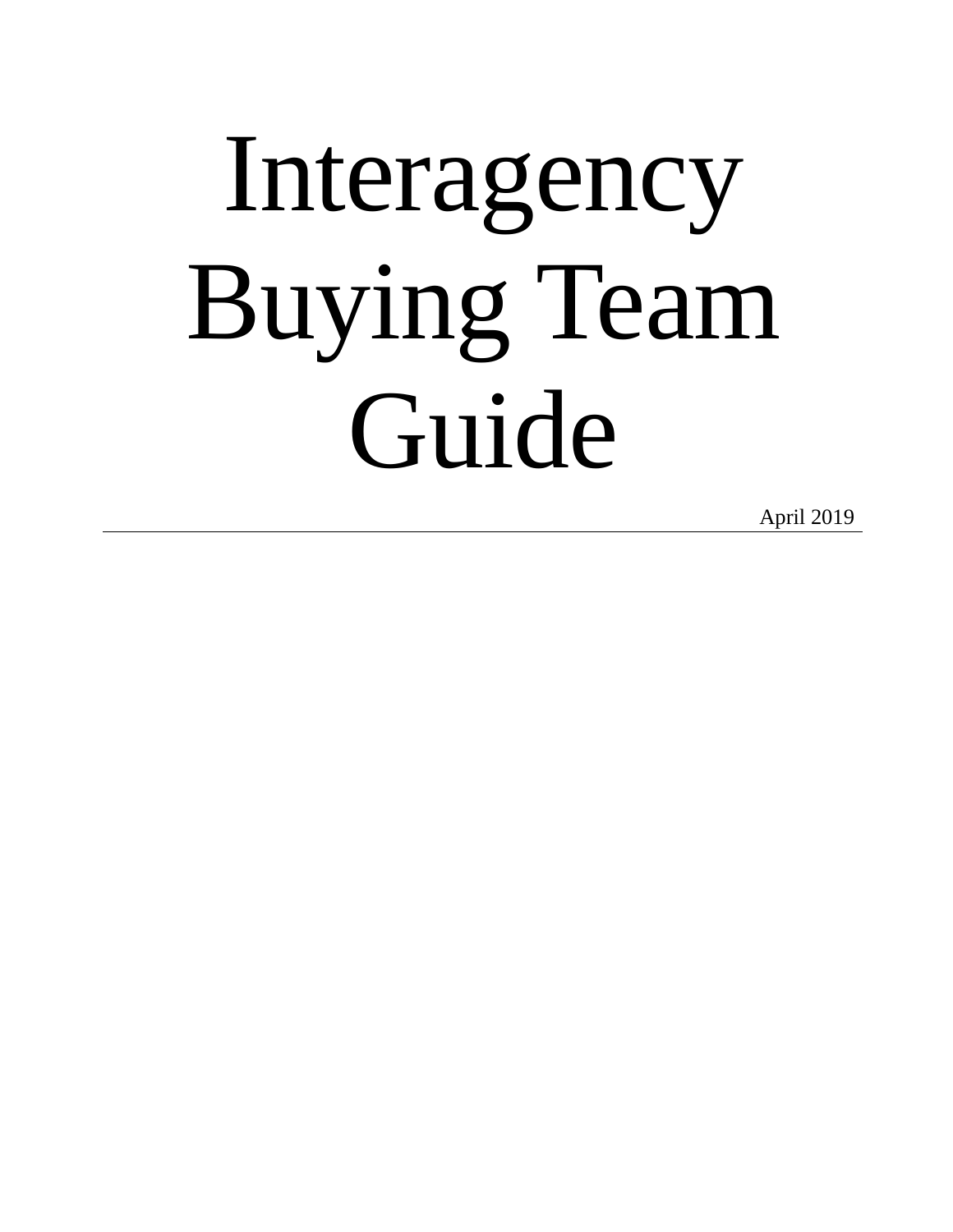# **Table of Contents**

| $\mathbf{I}$ . |                 |  |
|----------------|-----------------|--|
| II.            |                 |  |
|                | A.              |  |
|                | <b>B.</b>       |  |
| III.           |                 |  |
| IV.            |                 |  |
|                | A.              |  |
|                | <b>B.</b>       |  |
|                | $\mathcal{C}$ . |  |
|                | D.              |  |
| V.             |                 |  |
|                | A.              |  |
|                | <b>B.</b>       |  |
|                | C.              |  |
| VI.            |                 |  |
|                | A.              |  |
|                | B.              |  |
|                | $\mathcal{C}$ . |  |
|                | D.              |  |
|                | E.              |  |
|                | F.              |  |
|                | G.              |  |
|                | H.              |  |
|                | $\mathbf{I}$ .  |  |
|                | J <sub>r</sub>  |  |
|                | Κ.              |  |
|                | L.              |  |
|                | M.              |  |
|                | N.              |  |
| VII.           |                 |  |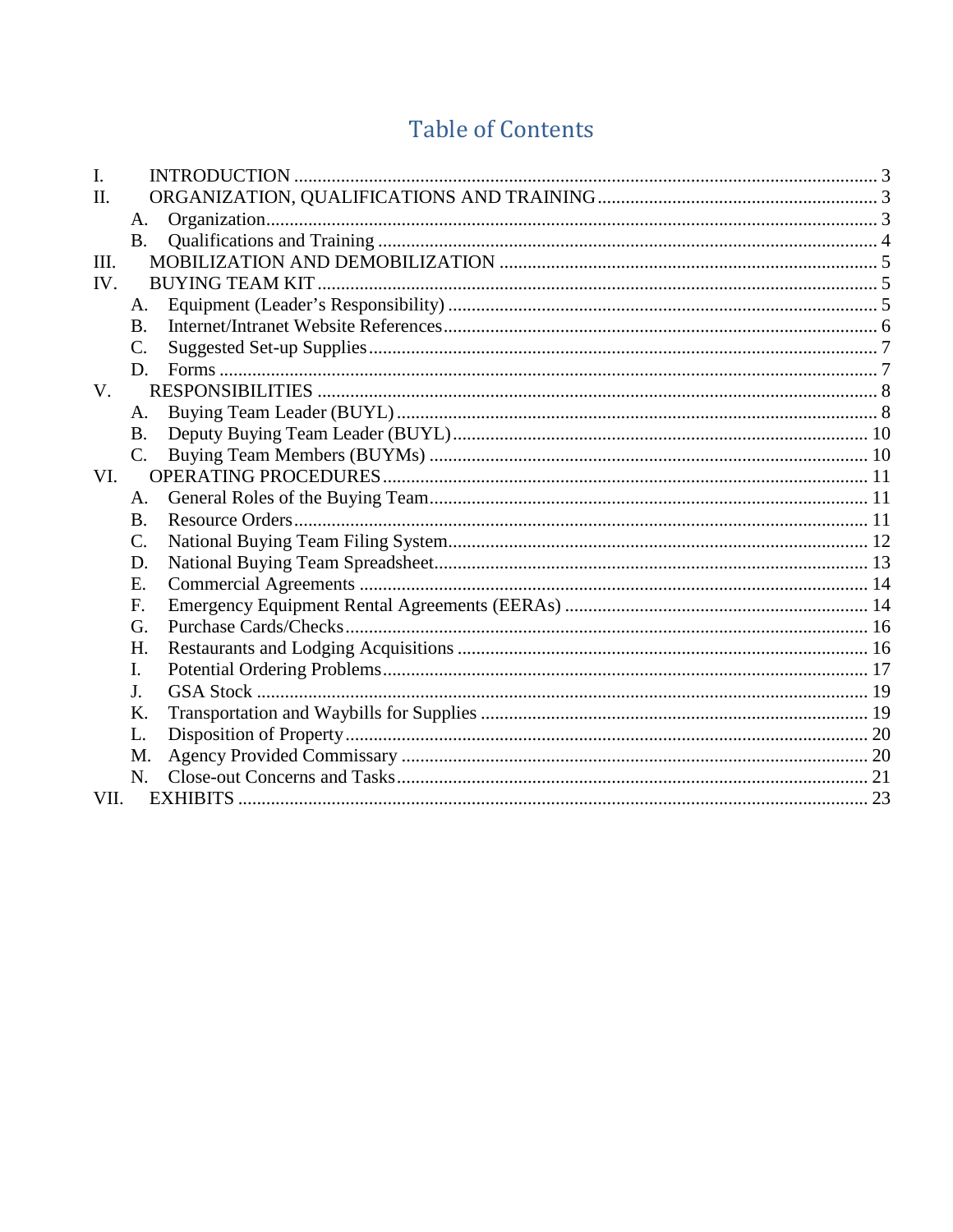# <span id="page-2-0"></span>**I. INTRODUCTION**

This National Interagency Buying Team (BT) Guide contains standard operating procedures and forms recommended for use by BTs. This Guide contains supplemental material to the:

NWCG Standards for Interagency Incident Business Management (SIIBM), NWCG Handbook 2, National Interagency Mobilization Guide, Agency Acquisition Handbooks and Guides. (e.g., agency purchase card procedures).

If contradictions occur, the SIIBM, the Mobilization Guide, or agency policy take precedence. Buying teams should be thoroughly familiar with all chapters of the SIIBM.

# <span id="page-2-2"></span><span id="page-2-1"></span>**II. ORGANIZATION, QUALIFICATIONS AND TRAINING**

#### **A. Organization**

Buying team qualifications and composition are addressed in the following documents:

Responsibilities: NWCG Standards for Interagency Incident Business Management, Chapter 20. Coordination: NWCG Standards for Interagency Incident Business Management, Chapter 40. Qualifications: National Interagency Mobilization Guide, Chapter 20.

Buying teams support incident acquisition through coordination with the incident agency administrative staff. They procure a wide range of services and supplies, as well as rent land and equipment.

Each National Interagency Buying Team includes seven people consisting of a leader and six team members. One of the six members may be assigned as an assistant or deputy leader. Two members shall have delegation of procurement authority, i.e. warrant. In addition to the seven-member team, personnel from the incident agency or alternate buying team members may be added, as needed, to supplement the primary team.

Geographic areas may have additional buying teams for use within the area. Geographic area teams may differ in team composition from the approved National Interagency Buying Team composition. The Geographic Buying Teams can range in personnel from three to five members, one member shall have delegation procurement authority, i.e. warrant. Each geographic area shall train and provide a minimum of one Buying Team that is made available for national dispatch (see National Interagency Mobilization Guide, NFES 2092). Buying teams are ordered by the incident agency host unit and report to the Agency Administrator or other designated personnel such as an Incident Business Advisor. Buying teams work with the local administrative staff to support the incident acquisition effort.

Buying teams should **not** be utilized as "defacto" payment teams. Incident agencies should order an Administrative Payment Team if the incident situation warrants.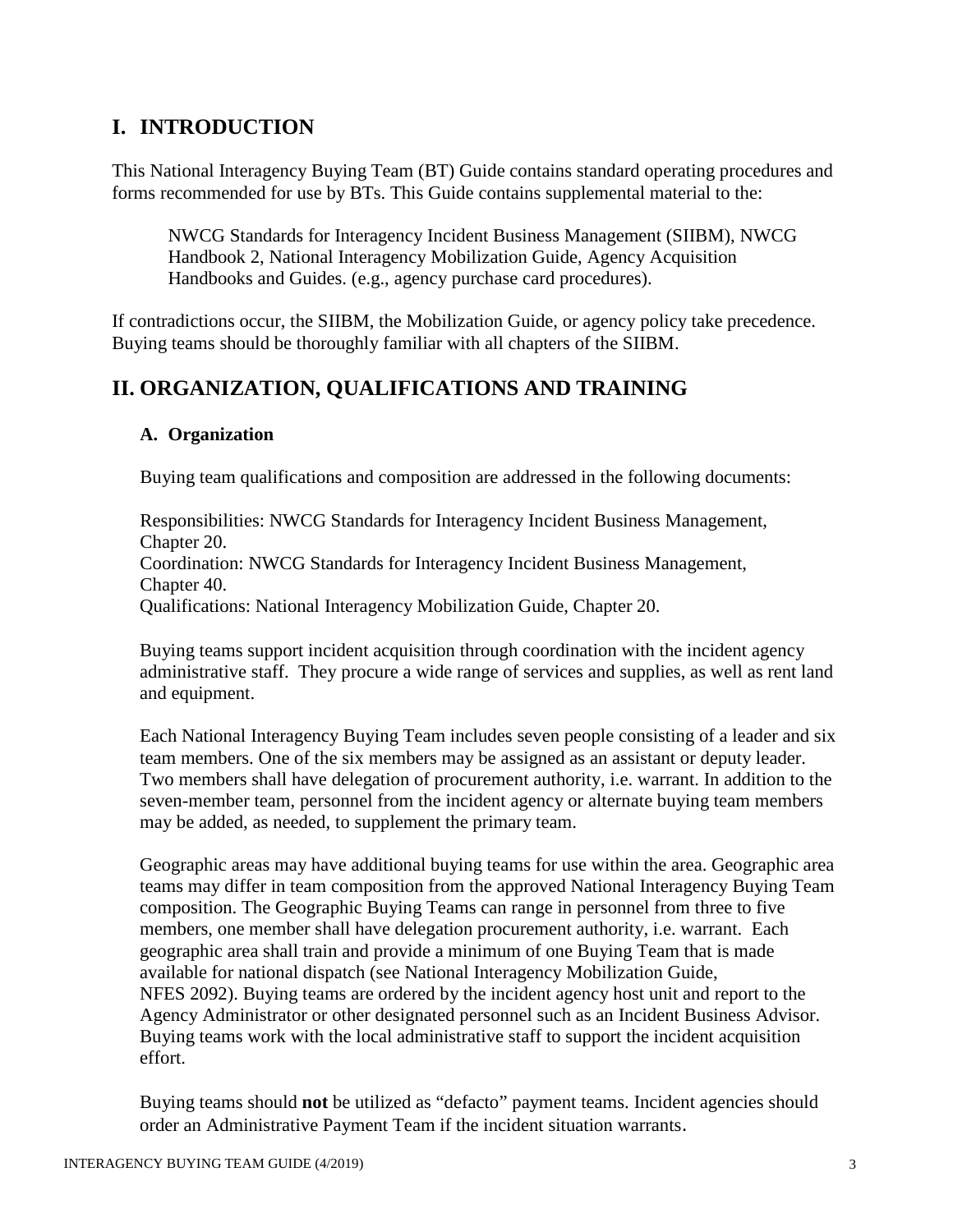#### <span id="page-3-0"></span>**B. Qualifications and Training**

Training requirements are in the Federal Wildland Fire Qualifications Supplement located at [https://www.nwcg.gov/?q=publications/310-1.](https://www.nwcg.gov/?q=publications/310-1)

Six qualified buying team members will be a combination of those with and without a government purchase card and contracting officers with their applicable agency training.

The following training requirements are mandatory for all buying team members, including alternates:

#### **1. Buying Team Leaders (BUYL):**

- a. Required Training.
	- i. National Incident Management System, An Introduction (IS-700)
	- ii. National Response Plan, An Introduction (IS-800)
	- iii. Interagency Incident Business Management (S-260)
	- iv. Introduction to Incident Command System (I-100)
- b. Recommended Supplemental Training
	- i. National Interagency Buying Team Workshop, on-the-job procurement training, and micro-purchase authority and maintenance of that authority, and recommended by a Geographic Area Buying Team Coordinator, in addition to:
		- Basic Incident Command System (I-200)
		- Dispatch Recorder (D-110)
	- ii. Applied Interagency Incident Business Management (S-261)
	- iii. Incident Procurement Training (NTC 1500-60)
	- iv. Geographic Area Buying Team Workshops
	- v. Geographic Area Incident Finance Meetings
	- vi. Purchase Card and Convenience Check training
- c. Annual Review Training Requirements
	- i. Review NWCG Standards for Interagency Incident Business Management, Chapters 20, 30, 40, and 60.
	- ii. Review Geographic Area Supplements, Chapters 20, 30, 40 and 60.
- d. Additional Recommended Training for Buying Team Leaders and Alternate Leaders
	- i. Finance/Administration Unit Leader (L-975)
	- ii. National Buying Team Leader Meeting or Incident Acquisition Workshop
	- iii. Geographic Area Incident Procurement/Buying Team Workshop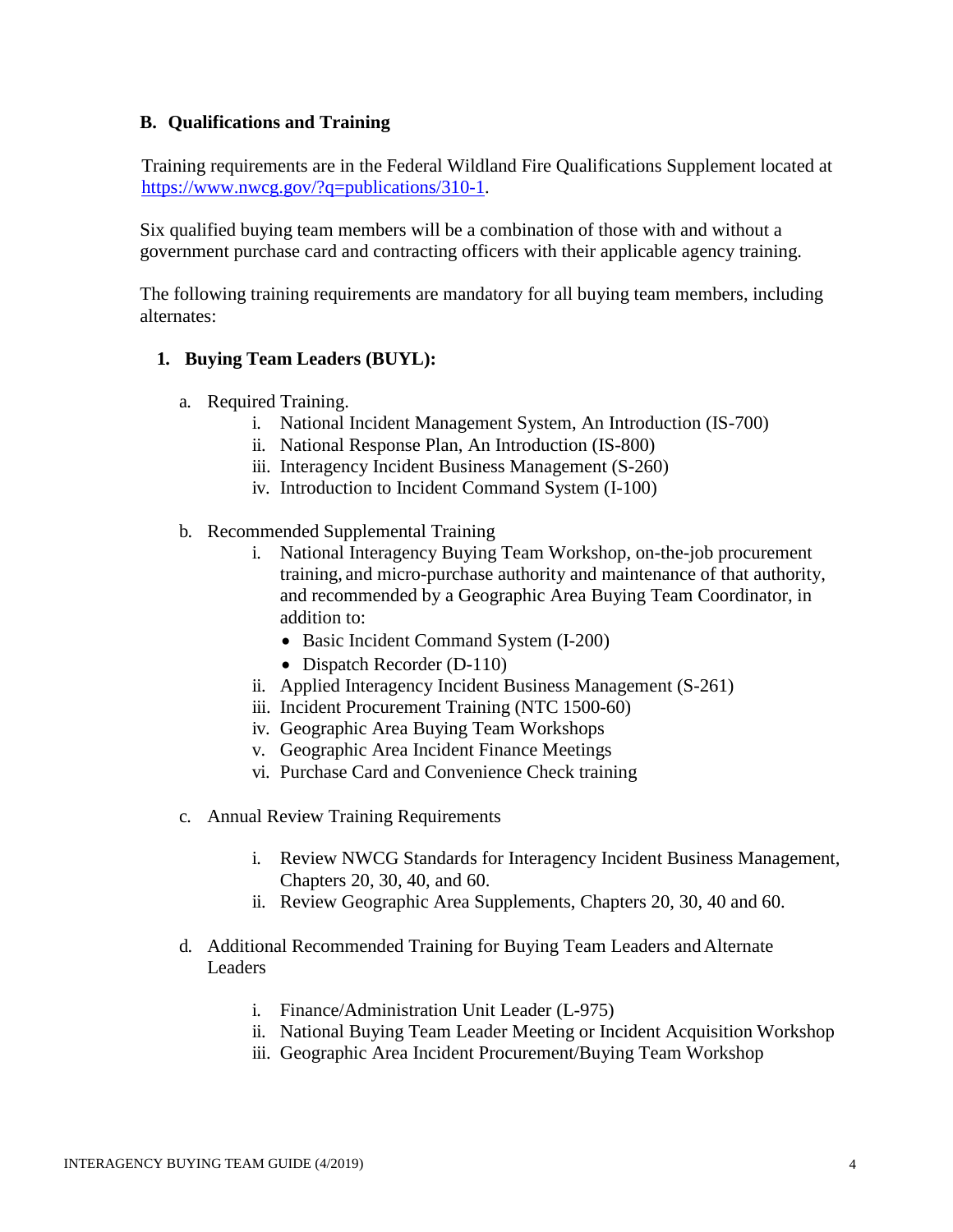#### **2. Buying Team Members (BUYM):**

- a. Required Training.
	- i. National Incident Management System, An Introduction (IS-700)
	- ii. National Response Plan, An Introduction (IS-800)
	- iii. Interagency Incident Business Management (S-260)
	- iv. Introduction to Incident Command System (I-100)
- b. Additional Training to Support Development
	- i. National Interagency Buying Team Workshop, on-the-job procurement training, and micro-purchase authority and maintenance of that authority, and recommended by a Geographic Area Buying Team Coordinator, in addition to:
	- ii. Basic Incident Command Systems (I-200)
	- iii. Dispatch Recorder (D-110)
	- iv. Applied Interagency Incident Business Management (S-261)
	- v. Incident Procurement Training (NTC 1500-60)
	- vi. Geographic Area Buying Team Workshops
	- vii. Geographic Area Incident Finance Meetings

viii.Purchase Card and Convenience Check training

# <span id="page-4-0"></span>**III. MOBILIZATION AND DEMOBILIZATION**

Refer to the National Interagency Mobilization Guide, Chapters 10 and 20, for mobilization and demobilization guidelines. The general policy is that National Buying Teams from outside of the Geographic Area may be requested after Buying Teams within the area have been utilized. Local agencies are expected to support small incident needs using Geographic Area resources. Additional buying team members may be ordered as needed. Buying team members may be authorized a mid-size SUV rental vehicle for transporting supplies, materials, etc. purchased for the incident. Rental vehicles and fuel rented by buying team members should be paid using a travel card.

# <span id="page-4-1"></span>**IV. BUYING TEAM KIT**

Each buying team should maintain a kit to utilize when dispatched to an incident. In addition, buying team members with warranted acquisition authority need to provide a copy of their warrant. Teams should carry or have electronic access to all of the items listed below:

#### <span id="page-4-2"></span>**A. Equipment (Leader's Responsibility)**

The Buying Team Leader should bring the following items to the incident or ensure access is available at the incident:

- 1. Laptop loaded with the spreadsheets and frequently used forms or URLs to reference.
- 2. Working area for 7–8 people.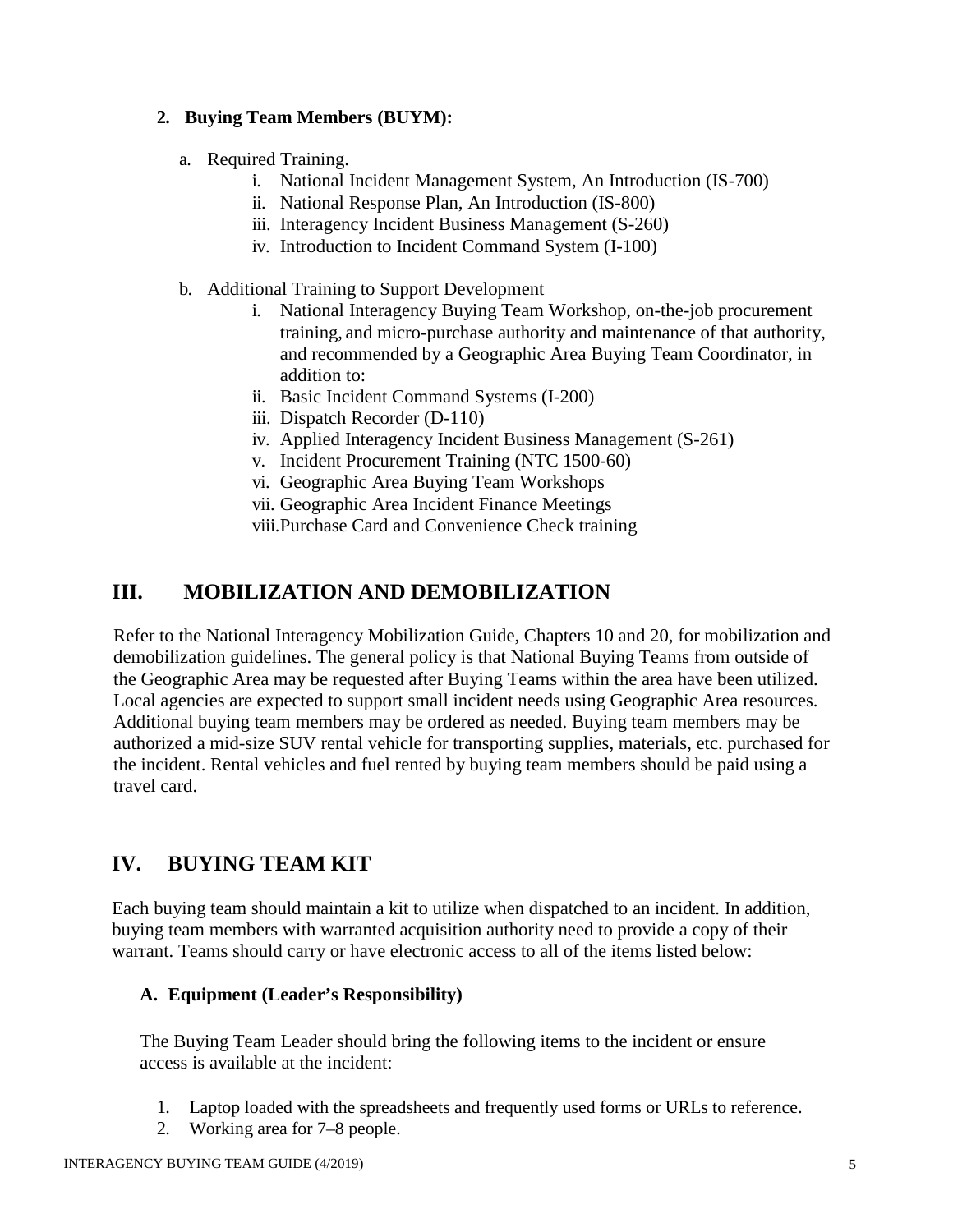- 3. Commercial Rental/Service Envelopes and Emergency Equipment Rental-Use Envelopes (OF-305).
- 4. Copier, scanner, and printer with toner and paper.
- 5. Computer access to local networks.
- 6. Phones: landlines or cell phones.
- 7. Service and Supply Plan and/or Incident Business Operating Guide (IBOG).

#### <span id="page-5-0"></span>**B. Internet/Intranet Website References**

The following websites are provided for reference:

- 1. NWCG Standards for Interagency Incident Business Management, PMS 902, April 2018, *<https://www.nwcg.gov/sites/default/files/publications/pms902.pdf>*
- 2. National Interagency Mobilization Guide, NFES 2092, *<https://www.nifc.gov/nicc/mobguide/index.html>*
- 3. NWCG National Fire Equipment System Catalog, Part II, Publications, PMS 449.2 *https://www.nwcg.gov/sites/default/files/publications/pms449-2.pdf*
- 4. Electronic version of this guide is available at: *[https://www.nwcg.gov/publications/315 o](https://www.nwcg.gov/publications/315)r [http://fsweb.wo.fs.fed.us/aqm2/wo/index.php](http://fsweb.wo.fs.fed.us/aqm/incident/buying_teams/)*
- 5. Forest Service Acquisition Management Incident Procurement Intranet homepage: *<http://fsweb.wo.fs.fed.us/aqm2/wo/index.php>* (click on Incident Procurement, click on Buying Teams)
- 6. NWCG Internet homepage: *[https://www.nwcg.gov/committees/incident-business](https://www.nwcg.gov/committees/incident-business-committee)[committee](https://www.nwcg.gov/committees/incident-business-committee)*.
- 7. Forest Service Fire & Aviation Internet homepage: *<http://www.fs.fed.us/fire>* (click on Links and then Click on Coordination Centers)
- 8. NIFC and related Governmental Agency Links (BLM, BIA, FWS, NPS, NWS): *[https://www.nifc.gov/](http://www.nifc.gov/)*
- 9. FS Incident Business Practices website: *https://www.fs.fed.us/managing-land/fire/ibp*
- 10. National Response Plan: *https://www.dhs.gov/xlibrary/assets/NRP\_Brochure.pdf*
- 11. DOI Casual Payment Center (forms): *[https://www.nifc.gov/programs/cpc\\_forms.html](https://www.nifc.gov/programs/cpc_forms.html)*
- 12. ASC Incident Payment Center Email: asc\_eera@fs.fed.us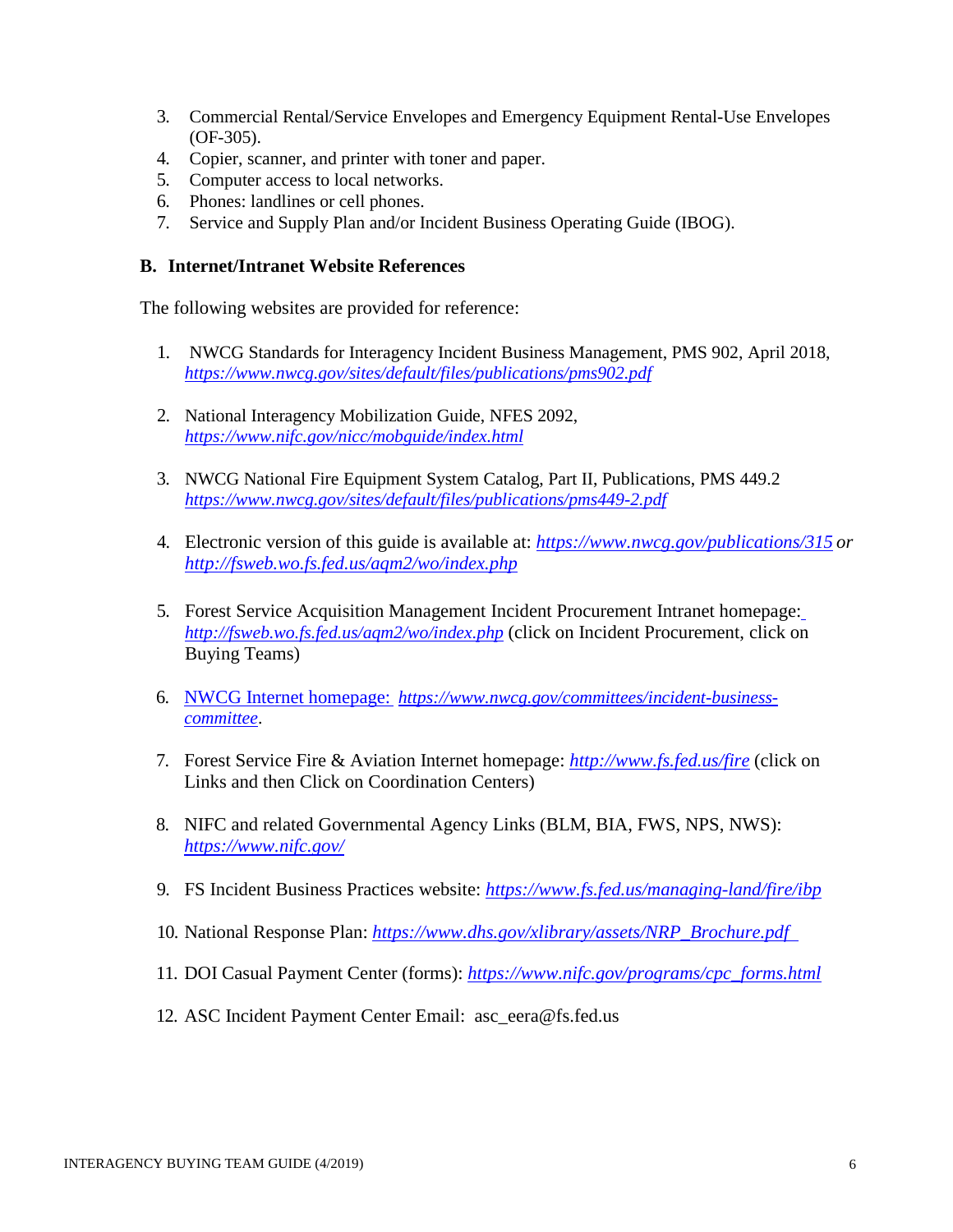#### <span id="page-6-0"></span>**C. Suggested Set-up Supplies**

Although it is up to the discretion of the Buying Team Leader to determine supply needs, the following is a consolidated list of recommended supplies:

Buying team members should bring enough supplies to be able to start work immediately upon arrival. Each member should bring office supplies that they need or prefer to do the work required of them.

Incident specific supplies such as the file box and three-ring binder may be purchased at the incident or issued from host units supply.

| Staplers and staples                           | Staple removers                         |
|------------------------------------------------|-----------------------------------------|
| <b>Scissors</b>                                | Highlighter (multiple colors)           |
| Post-It <sup>®</sup> Notes                     | Hole puncher (large hole style)         |
| 2-3" three-ring binders (for logs and resource | Plastic hanging files (at least one for |
| orders)                                        | supplies, one for equipment)            |
| Wire or Plastic file folder racks              | In/Out boxes or filing trays            |
| Pens (multiple colors)                         | Paper clips and clamps                  |
| Label maker                                    | Duct tape                               |
| Scotch tape                                    | Masking tape                            |
| Packing/strapping tape                         | Multi-plug extension cords              |
| Power strips                                   | Cleaning wipes                          |
| Multi-plug extension cords                     | Flip chart paper                        |
| Paper Clips/binder clips                       | Gaffers tape                            |
| <b>Manila Envelopes</b>                        | Printer                                 |
| <b>Markers</b>                                 | Paper                                   |
| Toner                                          | White-out or correction tape            |
| High volume copier                             | Envelopes (legal and $8"x12"$ )         |
| Garbage can and bags                           | Host agency operating guidelines        |
| External jump drives                           |                                         |
| Plastic file box                               |                                         |

#### <span id="page-6-1"></span>**D. Forms**

See Exhibits in this Guide and the NWCG Standards for Interagency Incident Business Management for sample forms. The forms and spreadsheets listed below should be available to buying teams in electronic format. Note: An electronic version of this guide including exhibits can be found on the NWCG Internet site and Forest Service AQM Intranet site under Incident Procurement.

| OF-286        | Emergency Equipment Use Invoice (NFES 0863)         |
|---------------|-----------------------------------------------------|
| <b>OF-288</b> | Incident Time Report (NFES 0866)                    |
| OF-294        | Emergency Equipment Rental Agreement (NFES 0862)    |
| OF-297        | Emergency Equipment Shift Ticket (NFES 0872)        |
| OF-304        | Emergency Equipment Fuel and Oil Issue (NFES 0420)  |
| OF-305        | Emergency Equipment Rental-Use Envelope (NFES 0422) |
| FS-6300-51    | Purchase Card Order Form (Forest Service Only)      |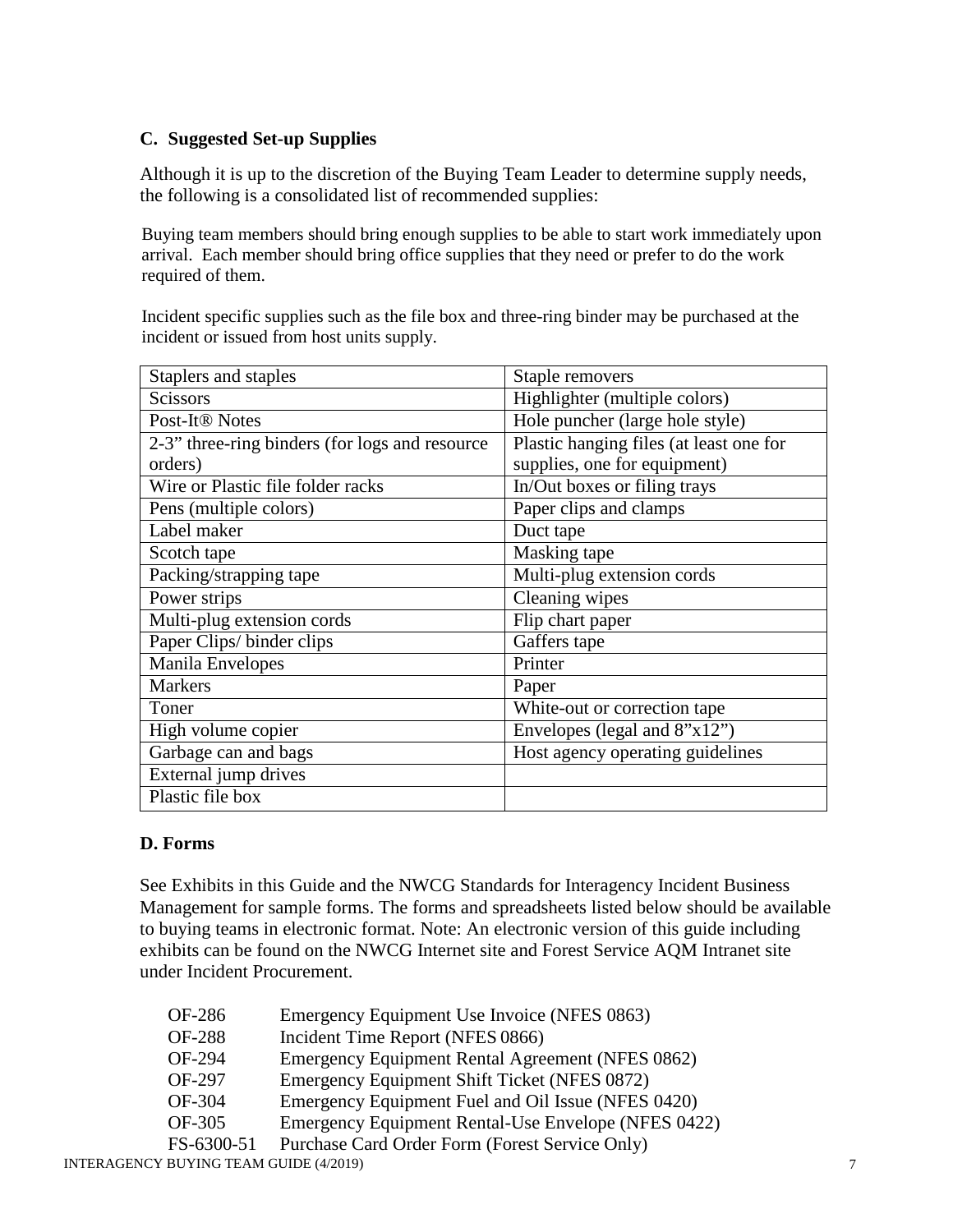|                               | Form1510-65 Purchase Card Order Form (BLM Only)                     |  |  |  |  |
|-------------------------------|---------------------------------------------------------------------|--|--|--|--|
|                               | DOI Purchase Card Form Equivalent                                   |  |  |  |  |
| $ICS-214$                     | Unit Log Form (NFES 1337)                                           |  |  |  |  |
| $ICS-226$                     | Individual Performance Rating (Leaders only) (NFES 2074)            |  |  |  |  |
| AD-107                        | Report of Transfer or other Disposition or Construction of Property |  |  |  |  |
| AD-112                        | Report of Unserviceable, Lost or Damaged Property                   |  |  |  |  |
| DI-105<br>Receipt of Property |                                                                     |  |  |  |  |
|                               | Buying Team Incident Waybill (NFES 002114)                          |  |  |  |  |
|                               | Commercial Rental/ Service Envelope (NFES 002113)                   |  |  |  |  |
|                               | <b>Commercial Agreement Template</b>                                |  |  |  |  |
|                               | Sample AD Hire Forms (check with local unit on specifics)           |  |  |  |  |
| $ICS-213$                     | General Message Form (NFES 1336)                                    |  |  |  |  |
|                               | Land Use Agreement Template and Guide                               |  |  |  |  |
|                               | Transition Template (see exhibit 12)                                |  |  |  |  |
|                               | Chainsaw Parts Order Form (see exhibit 7)                           |  |  |  |  |

## <span id="page-7-0"></span>**V. RESPONSIBILITIES**

The Buying Team works with the local administrative staff to support the incident acquisition effort. Therefore, buying teams should be sensitive to and strive to operate within local policies and procedures. Administrative staff, as used throughout this Guide, means the incident agency Administrative Representative or equivalent.

The responsibilities of each buying team member are outlined below. It is essential to establish good communications with all parties involved in supporting incident acquisition activities. All buying team members share responsibility in the communication effort. The Wildland Fire Incident Management Field Guide, NFES 002943, provides information on the roles and responsibilities of other incident personnel.

#### <span id="page-7-1"></span>**A. Buying Team Leader (BUYL)**

The BUYL coordinates with incident agency personnel and the Incident Management Team (IMT), ensures goods and services are purchased in accordance with incident agency policy, report the purchase of accountable property to the incident agency, and maintains proper documentation. Specifically, the BUYL:

- 1. Contacts the host agency contact immediately upon receiving the resource order to collect the following information:
	- a. Delegation of Authority (to include leader and team members)
	- b. The size and location of incident
	- c. The size and location of the space available for the Buying Team's use
	- d. The equipment currently available to the Buying Team
	- e. If a vehicle has been assigned for Buying Team use
	- f. Other special problems or concerns (Refer to Exhibit #2, Request for Buying Team information)
	- g. Incident priorities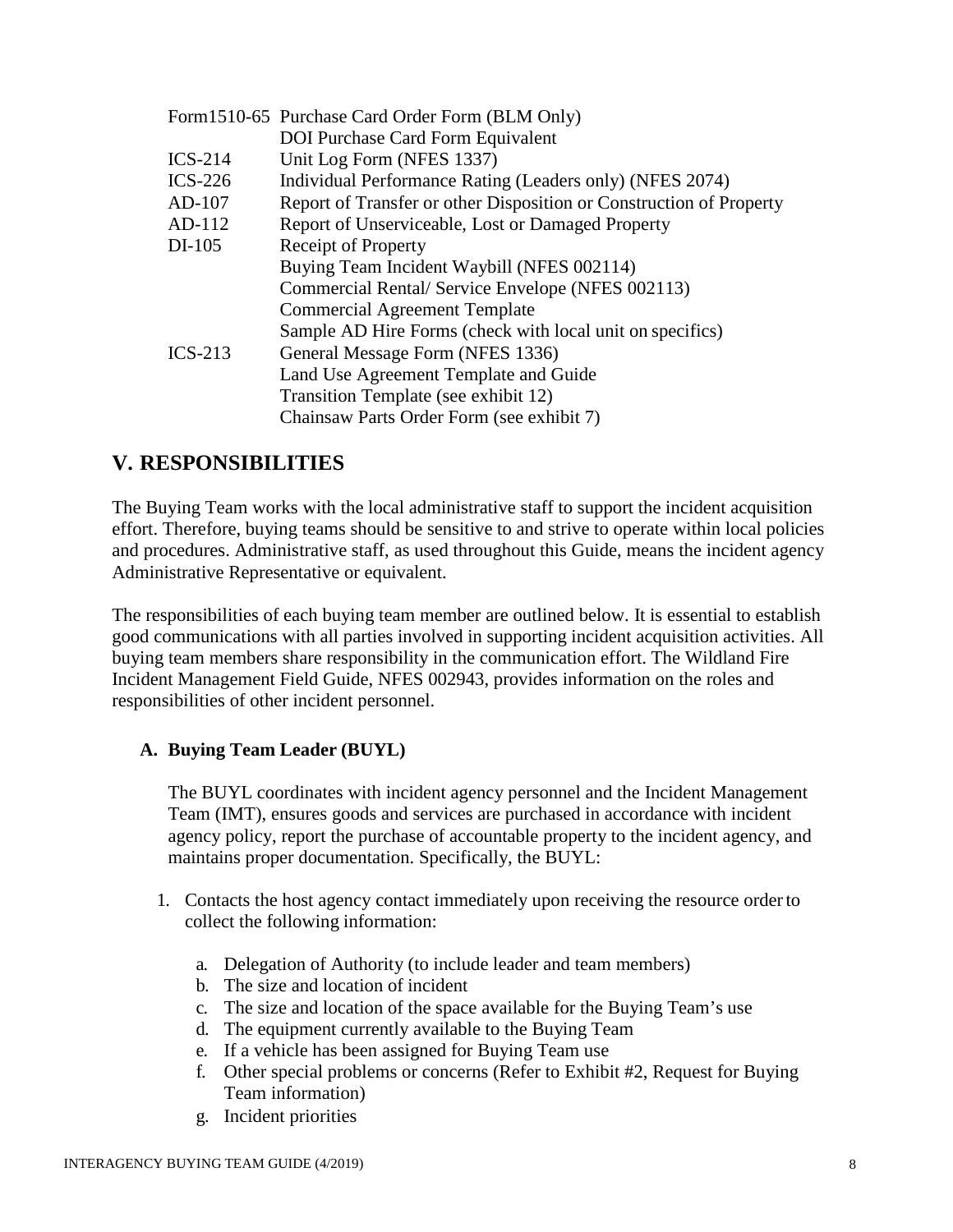- h. Verify if a government computer, rental vehicle, and cell phone are authorized on the Resource Order
- 2. Sets up the following logistical items immediately upon arriving at the incident:
	- a. Runner/ground support availability for the Buying Team
	- b. Phones and phone lines
	- c. Copier, scanner, and fax machine
- 3. Establishes lines of communication and coordinates Buying Team responsibilities with other incident functions (administrative representative, dispatch, Finance Section, Logistics Section, and all acquisition personnel involved in incident acquisition activities). If needed, provide briefings on buying team roles and responsibilities to all concerned parties.
- 4. Reviews and implements the administrative unit's and geographic area's acquisition policies, operating guidelines, service and supply plan, and briefs team members accordingly.
- 5. Ensures all orders placed are legal and consistent with agency policies. Consults with the Incident Business Advisor (INBA) or Agency Administrator when needed.
- 6. Establishes operational periods for the team; notifies dispatch and/or the expanded dispatch, incident base, and administrative staff, and/or any other established incident unit.
- 7. Ensures all documentation is in accordance with buying team operating procedures and agency procedures and policies. This includes logs, buying team spreadsheet, filing systems and delegations of authority. Inquire whether duplicate copies of documentation will be required for multi-jurisdictional incidents.
- 8. Monitors organizational needs and adjusts staffing of personnel as needed. Coordinates mobilization and demobilization of staff with incident agency administrative representative as well as with dispatch and/or expanded dispatch. Provide training opportunities to host agency staff members if requested.
- 9. Cooperatively establishes how orders for supplies and equipment will be handled with the incident agency, IMT, and the dispatch organization. Coordinate with the Ordering Manager and the local dispatch office on how the Buying Team will receive orders. Ensures orders are coming to the Buying Team in a timely manner. Wherever feasible, obtain agreement between administrative representative, incident, and the expanded dispatch personnel for orders to be sent directly to the Buying Team from incident base, and establish a direct line of communications with the incident for resource order information exchange.
- 10. Coordinates timely delivery of supplies to the incident and schedules equipment inspections with the Ground Support Unit.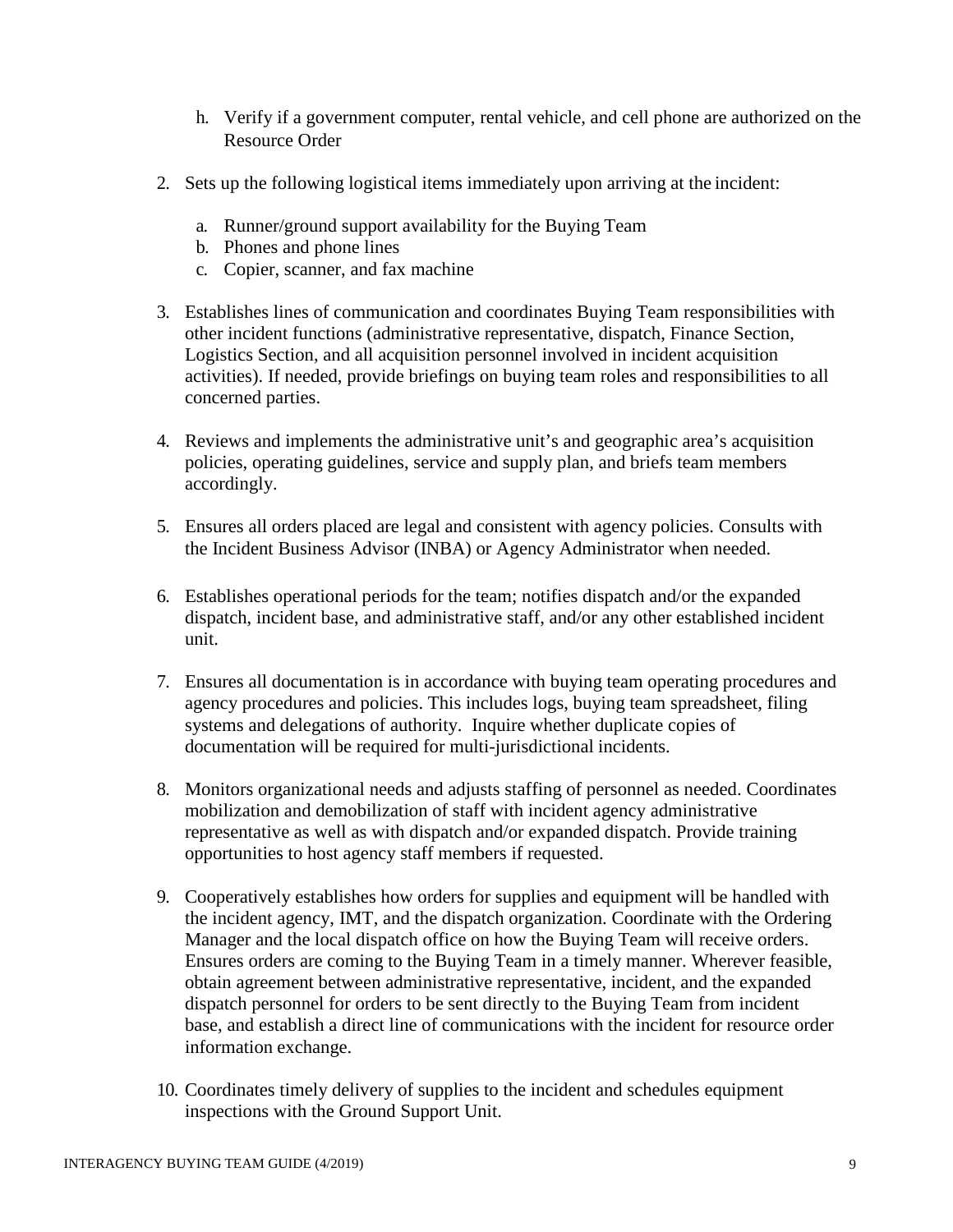- 11. Document and record the purchase of property.
- 12. Provides daily cost information to designated personnel in the Finance Section.
- 13. Provides Finance Section with copies of agreements issued by the Buying Team for cost tracking and administration.
- 14. Coordinates with the Finance Section to determine who will be tracking equipment.
- 15. Prepares the transition report noting close-out concerns.
- 16. Upon return to the home unit, provides status and availability of the Buying Team to the Geographic Area Coordinating Center (GACC) and the GACC will report the information up to National Interagency Coordination Center (NICC).
- 17. Approves Incident Time Reports (OF-288) for all buying team members and other personnel assigned to the Buying Team.

#### <span id="page-9-0"></span>**B. Deputy Buying Team Leader (BUYL)**

- 1. Assumes the duties of the Buying Team Leader in his/her absence.
- 2. Performs operational acquisition duties. If the deputy has a higher warrant he/she may complete the more complex acquisitions.

#### <span id="page-9-1"></span>**C. Buying Team Members (BUYM)**

- 1. Change the default accounting code (job code) in the appropriate purchase card system to the incident accounting code (job code) when dispatched to an incident. Employees should follow their agency specific guidelines.
- 2. Place orders and process all related paperwork, including completing waybills and maintaining logs.
- 3. Audit orders, waybills, and vendor's invoices.
- 4. Confirm verbally placed purchase orders in writing and in a timely fashion.
- 5. Keep the BUYL informed of day-to-day actions, including resource order status and any problems.
- 6. Prepare necessary documents for property, commissary purchases, and acquisition instruments, including Emergency Equipment Rental Agreements (EERAs).
- 7. Relay the estimated time of departure (ETD) and estimated time of arrival (ETA) for shipments to dispatch and/or expanded dispatch or incident base, whichever is applicable.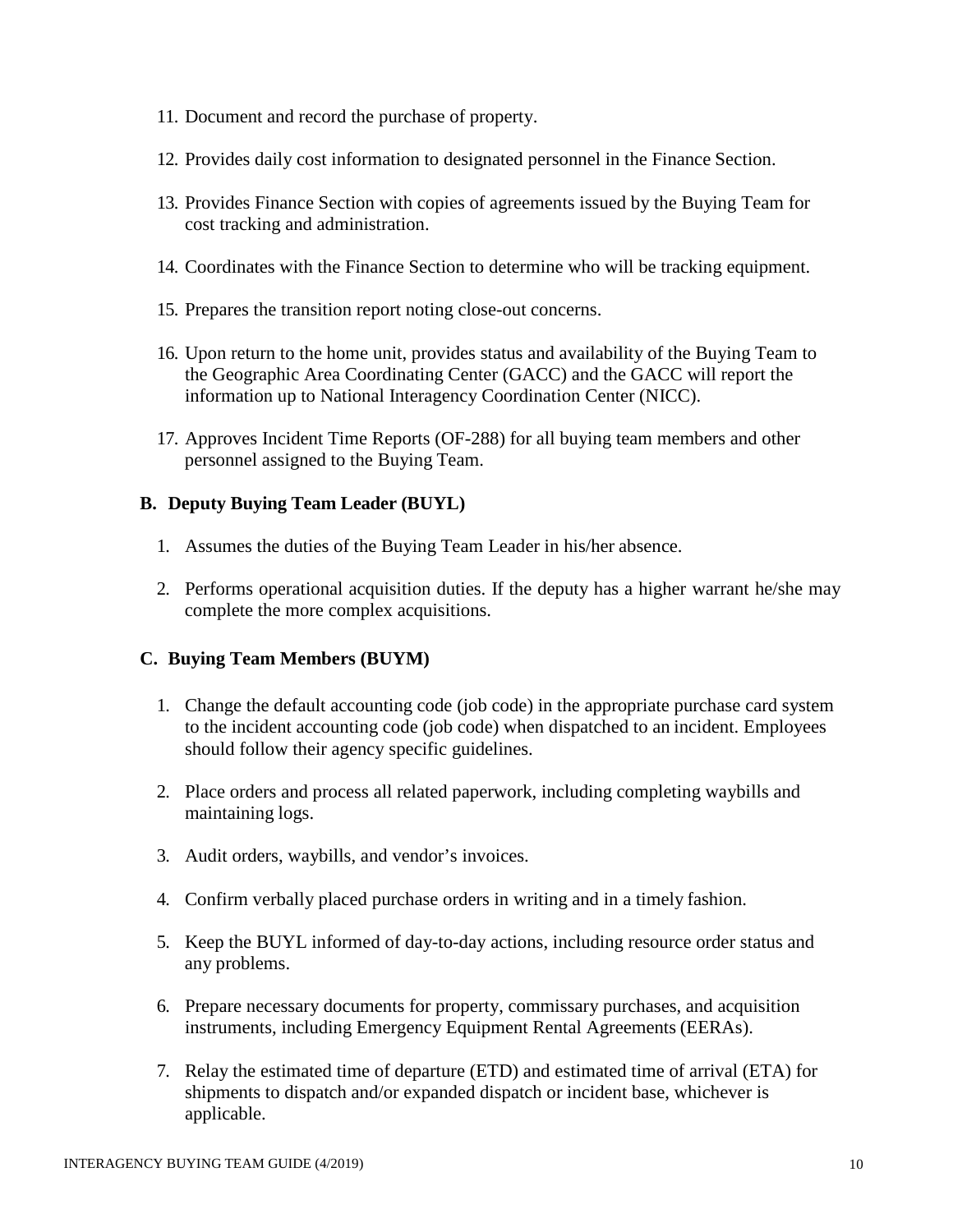- 8. Document receipts with the resource order number and incident name. File documentation appropriately.
- 9. Complete and file paperwork on a daily basis.
- 10. Buying team members responsible for managing the spread sheet should follow the process outlined in section VI.D.

# <span id="page-10-1"></span><span id="page-10-0"></span>**VI. OPERATING PROCEDURES**

#### **A. General Roles of the Buying Team**

- 1. Establish and maintain good working relationships and lines of communication.
- 2. Transition with the incident agency upon arrival. This includes obtaining the status of all resource orders completed and outstanding to date, as well as initiating procedures for the handling of new acquisitions by the Buying Team.
- 3. Fill resource orders for services, supplies, and equipment in a timely manner. Reviews resource orders for completeness.
- 4. Check with the vendor on estimated times of departure and estimated times of arrival for pending orders.
- 5. Comply with regulations and requirements pertaining to property, which includes obtaining approval when necessary.
- 6. Provide host unit with new sources and other information.
- 7. Elevate any questionable orders to the incident agency administrative staff or Incident Business Advisor (INBA).
- 8. Maintain the Buying Team spreadsheet and transmits daily to stakeholders. The spreadsheet template and instructions are located on the Incident Procurement website.

#### <span id="page-10-2"></span>**B. Resource Orders**

- 1. Review resource orders for completeness of information, descriptions, quantity, etc. Obtain clarification for items as needed.
- 2. Complete all pertinent blocks on the resource order form.
	- a. To/From: Buying Team member initials or name
	- b. Resource Assigned: Vendor Name, Contact name and phone number for services; payment method (if check, include number) additional information should be included here or on the back of the resource order (i.e., ETA of item being shipped).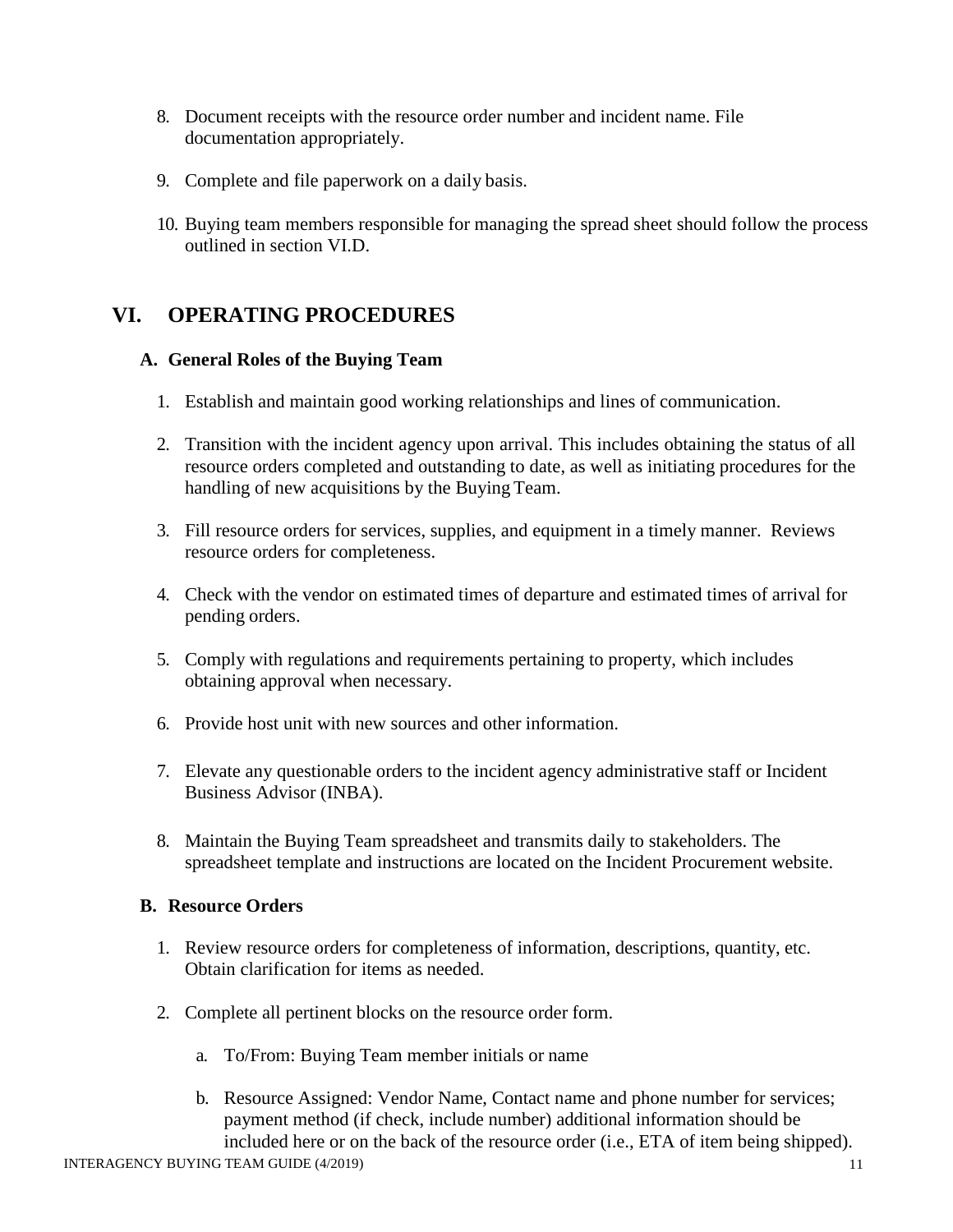- c. ETD/ETA: Purchase date
- d. Released column: record release information for equipment or services.
- 3. Set up binders to hold resource orders using a separate binder for each incident. Depending on the size of the incident separate binders may be needed for equipment and supplies. If general messages are provided with resource orders they will be filed immediately behind the applicable resource order number and stapled to the order.
- 4. Set up status in boxes (or folders) for orders, such as "New Orders", "Pending Further Information", "Transportation", "In Transit", "To Be Posted", "Standing Orders", and "Completed". The scale and complexity of the incident will indicate the number of in boxes needed to maintain clear processes. File completed documentation in the appropriate vendor file folder.

#### <span id="page-11-0"></span>**C. National Buying Team Filing System**

- 1. Establish an official file system by vendor name for each incident. Successor Buying Teams will use the same file boxes and system as previous Buying Team. These files remain with the incident host agency.
	- a. Boxes should be clear and labeled on both ends with the following information:
		- i. Incident/ Project Name
		- ii. Incident/ Project Number
		- iii. Financial Code
		- iv. Number of Boxes (i.e. 1 of 2 if applicable)
		- v. Buying Team Doc Box
		- vi. Month and 4 digit year (i.e. May 2019)
	- b. Establish separate color hanging folders (such as red) for pending section and place in the front of the file box for each vendor for rentals that are currently on the incident and have not been paid. (All of these will also have a white envelope with the Finance Section at the incident base camp). Examples: rentals, utilities and on-going services. Once final payment is made for these vendors the pending folder will be removed and the documentation for that paid vendor will be moved to the completed documentation in alphabetical order vendor files.
	- c. File completed documentation in alphabetical order by vendor name in file boxes with hanging file folder for each vendor. Make plastic label to attach to the hanging file folder with the vendor name. For example the vendor "The Hiking Shack" would be filed under "Hiking Shack." For vendors with multiple locations all documents will be filed within the same folder i.e. "Walmart." Include all documents to support each transaction in the following order:
		- i. Completed waybill (Exhibit 4)
		- ii. Copy of receipt/invoice
		- iii. Any other supporting documentation (emails, commercial agreement, etc.)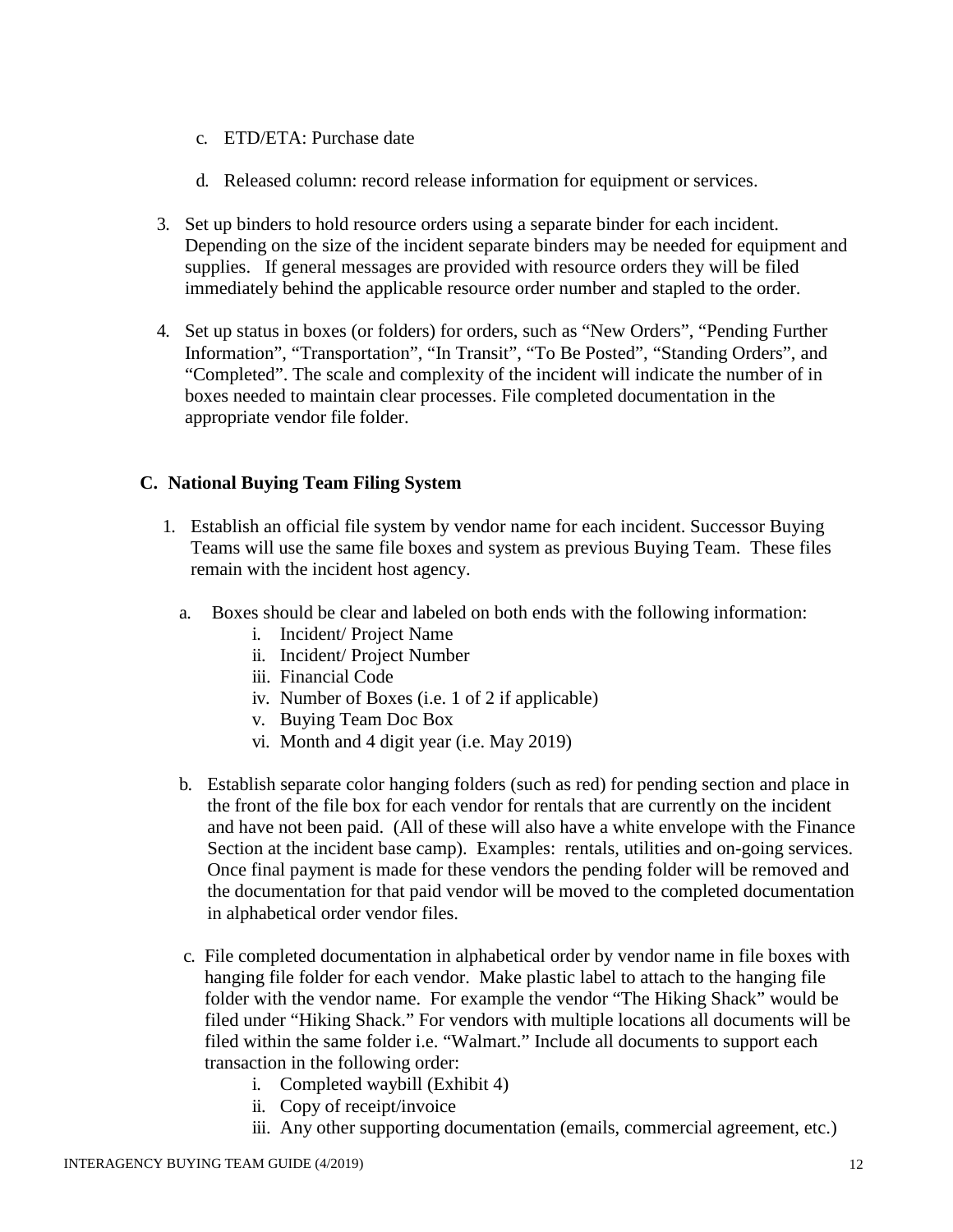- iv. Copy of resource order
- d. Establish separate folders for each of the following behind the vendor files:
	- i. Property items: Discuss with the host agency staff what will need to be tracked and the items that will need a property form. Documentation will include the AD-107 or DI-105 and resource order. Use the resource order number and incident name as the tracking number on the AD-107 or DI-105. At transition or closeout a spreadsheet printout of the tracked property shall be included. Refer purchases of accountable property to the local unit procurement staff for acquisition.
	- ii. Buying team documentation: include copies of Buying Team member's warrants and incident timesheets.
	- iii. Emergency Equipment Rental Agreements (EERA); include the original signed copy of all EERAs. These documents should be forwarded to the finance section for payment processing. Include a log with the contract numbers.
	- iv. Land Use Agreements (LUA); include all original signed copies of all LUAs. Include a log with the contract numbers.
	- v. Utilities by vendor name, i.e. phone lines, electrical, etc.
- 2. On a FEMA incident, the following property documentation instructions apply:
	- a. Expendable Property <\$1K, separate identification **not** required.
	- b. Non-expendable property or Sensitive items =>\$1K, separate identification is required to include description of item, vendor name, unit cost.
	- c. Verification of Disposition for items listed in (b.), Property Disposition Form must be included to verify:
		- i. If Other Federal Agency (OFA) is seeking full reimbursement from FEMA for purchases, the property must be in FEMA's possession.
		- ii. If OFA keeps any of the property purchased, the invoice must reflect a reduction for those items maintained by the OFA.
		- iii. If property is donated to an OFA or other third party, verification of such an agreement must be provided in writing and submitted to FEMA with invoice.

#### <span id="page-12-0"></span>**D. National Buying Team Spreadsheet**

- 1. Spread sheet entries should be made upon a complete package being submitted ensuring the good have been received by the incident.
- 2. Complete all fields and Tabs with accurate information
- 3. Daily send spread sheet to dispatch, cost unit leader, and INBA. Coordinate with the incident management team or unit for the submission times.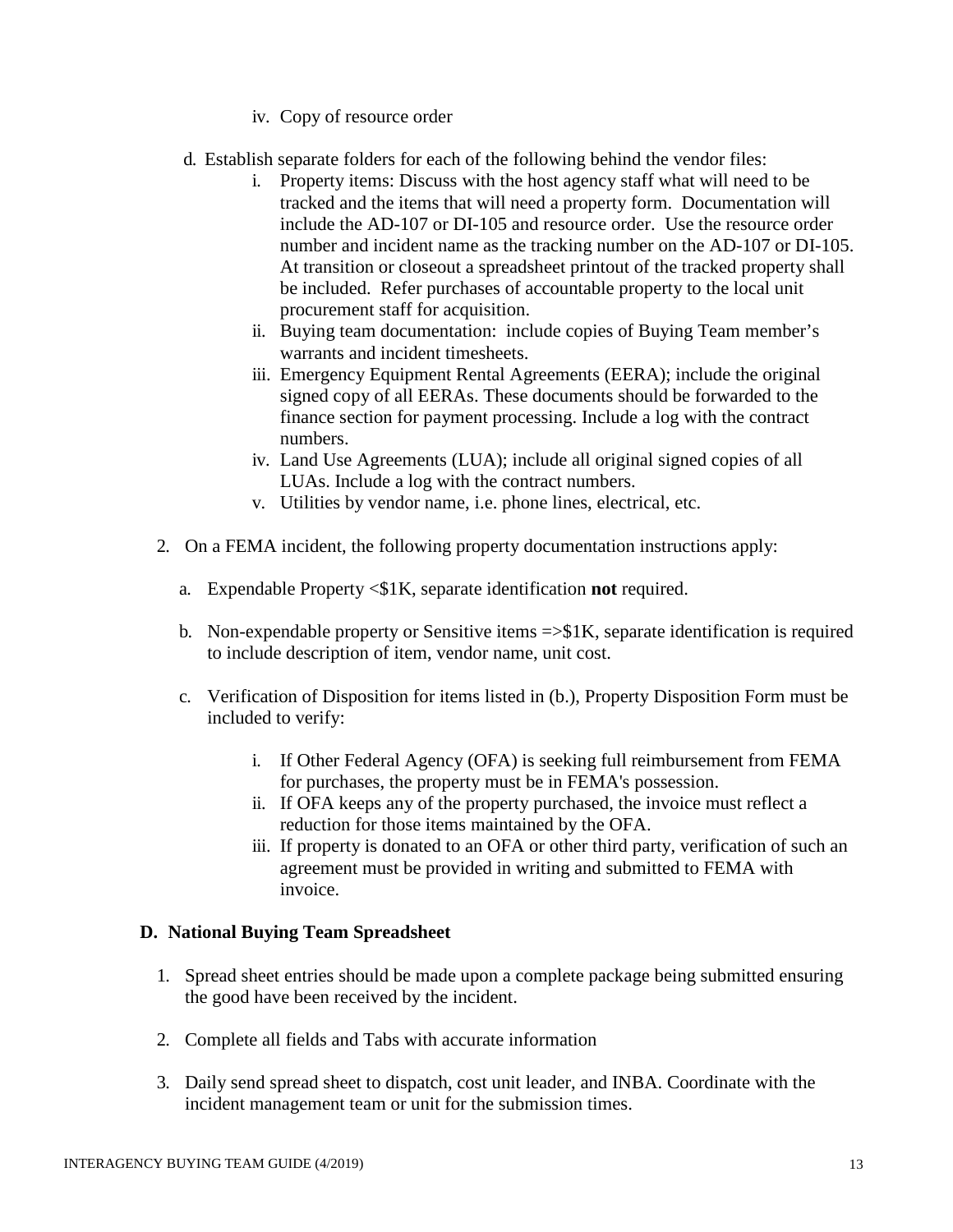- 4. DO NOT change, alter, or add to the spread sheet format.
- 5. Upon completion of the assignment electronically transfer the spread sheet to incoming team or host unit.
- 6. Capture only the resource order numbers that the buying team is responsible to fill. Cache orders, placed directly with the cache, do not need to be captured on the spread sheet.

#### <span id="page-13-0"></span>**E. Commercial Agreements**

- 1. Commercial agreements are utilized for the acquisition of commercially ready resources. Examples include rental of dumpsters, light towers, utilities, tire repair services, etc.
- 2. The use of incident-only Blanket Purchase Agreements (BPA) are no longer a viable procurement option. Current practice is to utilize commercial agreements.
- 3. If the vendor provides a commercial agreement, the resource order number must be noted on the vendor's agreement.
- 4. If the vendor is unable to provide a commercial agreement, Exhibit 2 is an example of the suggested format for a commercial agreement.
- 5. Establish a file for commercial agreements executed by the Buying Team. Forward copies of the executed agreement to the Finance Section via the NFES 002113 Commercial Rental/Service Envelope (also referred to as the "white" envelope). See Exhibit 5 for an example of a Commercial Envelope.
- 6. Each Commercial Rental/Service Envelope shall contain:
	- a. Copy of the executed commercial agreement
	- b. Resource Order
	- c. Shift ticket(s)
	- d. Signed delivery tickets or other documentation pertaining to the order
- 7. Refer to Exhibit 2 for a completed example of the Commercial Rental/Service Envelope use instructions.

#### <span id="page-13-1"></span>**F. Emergency Equipment Rental Agreements (EERAs)**

- 1. For equipment awarded using competed EERAs or preseason incident BPAs (IBPA) through VIPR or the competitive solicitation process, the ordering protocol shall be followed.
- 2. When the equipment under preseason IBPA (VIPR) agreements is exhausted, a new acquisition instrument should be prepared and signed by the appropriate warranted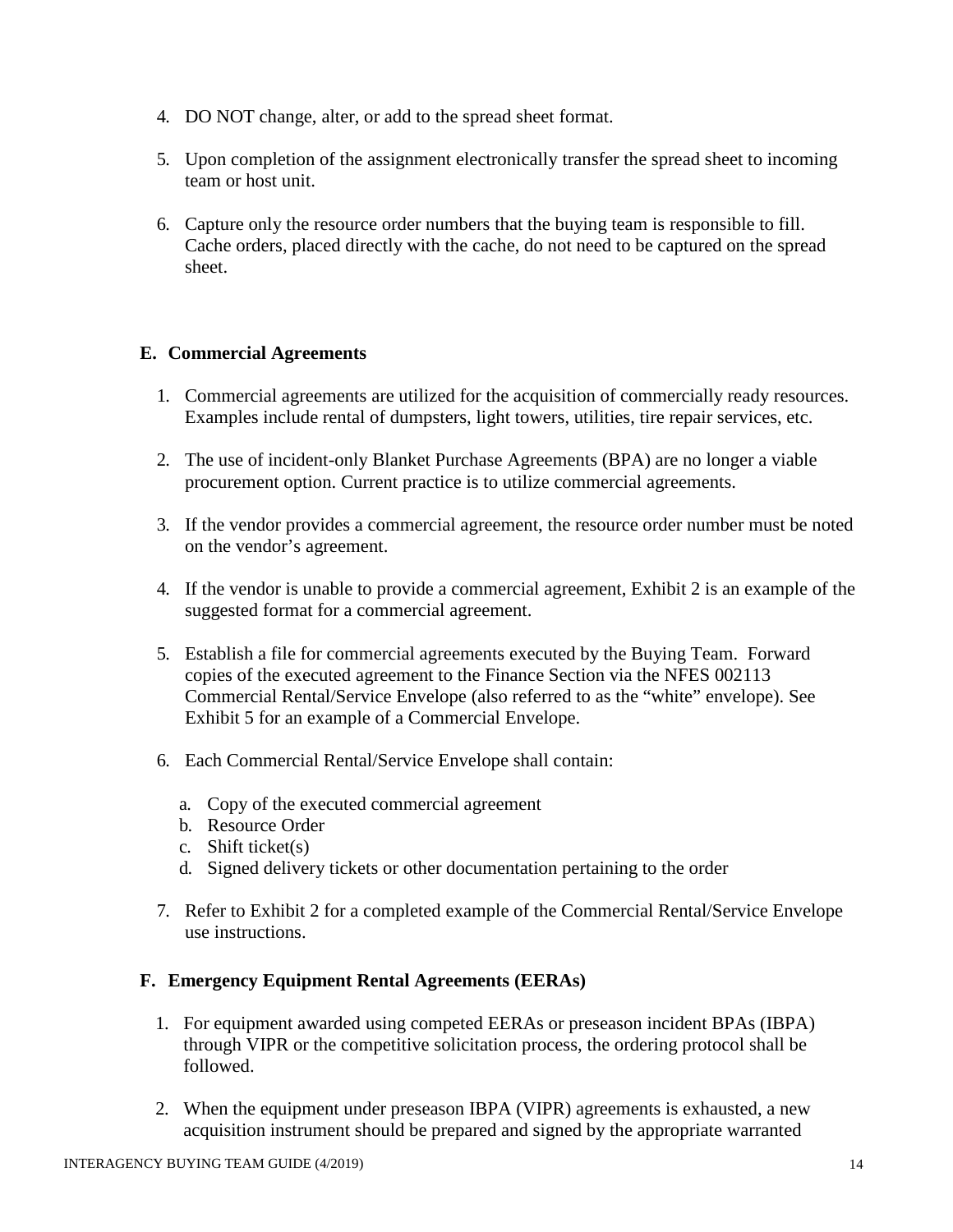buying team member for the length of the incident. A resource order must be received before an EERA can be awarded. All equipment rates will conform to the established equipment rental rates for the geographic area (90% rate https://www.fs.fed.us/business/incident/viprreports.php?tab=tab\_d#ninety) or if established rates do not exist, reasonably priced rates will be negotiated using the available established rates as a Government Estimate. Fire chasing should not be rewarded. Contact the Incident Business Advisor (INBA) or Agency Administrator (AA) to resolve the fire chasing issues.

- 3. The "Procurement Agency: Name and Address" on the Emergency Equipment Rental Agreement (OF294) shall be the agency designated at the payment agency for the fire. If clarification is needed, verify with the agency Incident Business Advisor. The agreement number shall also come from the payment agency of the fire.
- 4. If Contractors are issued an EERA at the Incident, they should be advised as to the designated point of hire and reminded that the EERA utilization is outlined in SIIBM Chapter 20 Incident Only EERA and LUA Administrative Changes.
- 5. Buying Team role is to advise the contractors of the following EERA expectations:
	- a. Incident may request the Contractor to provide replacement personnel to meet work rest guidelines. Replacement personnel must arrive at the incident fully rested. The Government should not pay transportation cost for replacement personnel.
	- b. Follow length of assignment guidelines as stated in NWCG Standards for Interagency Incident Business Management.
	- c. With the Government's agreement, the contractor may choose to have their personnel remain at the incident base camp and not be placed on shift to allow proper rest. The time is not compensable when the Contractor is off shift in compliance with the length of assignment provisions.
- 6. The Incident Management Team has the sole responsibility to maintain accurate accounting records while ensuring that EERA vendor's invoices do not exceed the "simplified acquisition threshold" pursuant to EERA terms and conditions.
- 7. All equipment shall have a pre-use inspection completed by a qualified inspector. A copy of the EERA payment package should be given to the Contractor and another copy should be sent to the Incident Finance Section. The Buying Team shall maintain an EERA log. The data captured within the buying team spread sheet meets this requirement.
- 8. Maintain a log of all EERA numbers, in numerical order. A block of EERA numbers for use by the Buying Team should be obtained from the local unit. The national format for the host agency should be used.
- 9. The EERA payment package is contained in an Emergency Equipment Use Envelope (OF-305) and shall include: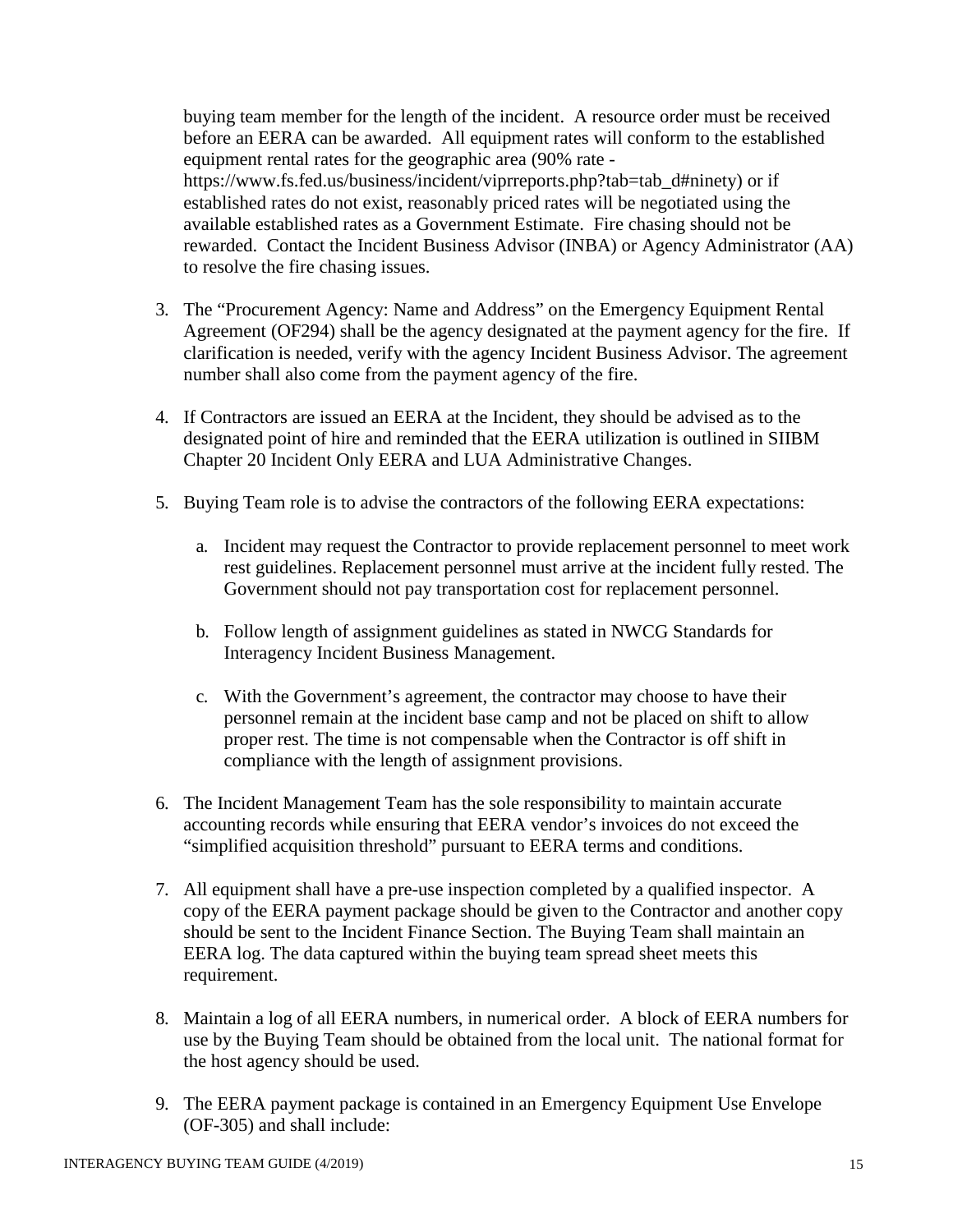- a. Copy of the EERA and applicable contract clauses
- b. Copy of the resource order
- c. Pre-use inspection report
- d. Any local required documentation

#### <span id="page-15-0"></span>**G. Purchase Cards/Checks**

- 1. Record the resource order number and incident name on each purchase card receipt.
- 2. Maintain copies of purchase card receipts and/or copies of checks in the vendor files.
- 3. Reconcile purchase card transactions in the electronic access system for purchase cards while on the incident, if possible; otherwise, as soon as cardholder returns home. Reference resource order numbers in electronic access system for purchase cards. Cardholders may continue to charge their work time to the incident when reconciling incident transactions after returning to their home unit. Cardholders should be aware that dispute rights with the bank for contesting charges are time sensitive. Follow your agency policy for disputing charges.
- 4. Report transactions over the micro purchase threshold in FPDS-NG.
- 5. Capture the 1099 information when issuing convenience checks. (FS have vendors fill out the W-9 form).

#### <span id="page-15-1"></span>**H. Restaurants and Lodging Acquisitions**

- 1. Check with the administrative staff and local procurement personnel to determine if an acquisition process is established for meals and lodging. If none is established, initiate a process approved by the local unit.
- 2. Review the established acquisition instruments with meal and lodging vendors to ensure authorization and payment procedures are included. Confirm how the payment will be made.
- 3. Ensure that persons incurring expenses are authorized and are clearly identified on the bills. Some helpful hints previously relied on by teams include:
	- a. Using a special detailed form which authorizes meals or lodging and includes individual names, crew names, resource order number, etc. (see the Incident Procurement website for a sample form).
	- b. Use Lodging Log Sheets or a spreadsheet to track lodging requirements. Designate one team member to make all lodging reservations and/or place all the meal orders. Ensure that the vendor accepts reservations/orders only from the designated person.
	- c. At a minimum, an identifiable resource order number and individual name should be provided for every charge. Obtain crew manifests to help facilitate identification of firefighters.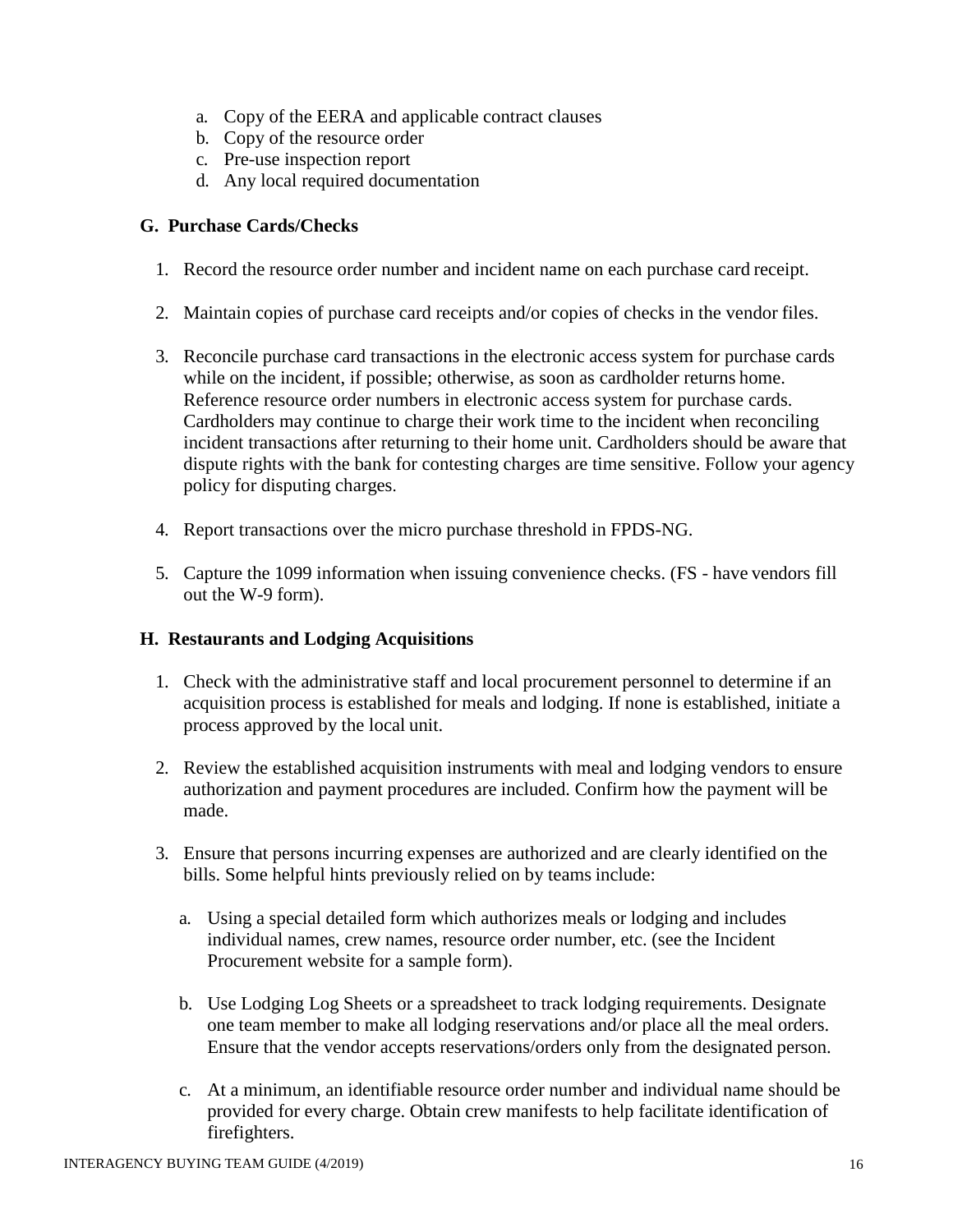- d. Keep lodging documentation from the beginning as it may be difficult to obtain once an individual checks out. Coordinate with the lodging staff to thoroughly document expenses incurred under the acquisition instruments. The lodging invoice should contain the guest's name, hotel address and phone number, check-in and check-out dates, and total amount due. Amounts in excess of the agreed-upon room rate, such as for phone calls, movies, room service or tips must be paid directly to the vendor by the employee.
- e. Frequently monitor and pay under the acquisition instrument to resolve unauthorized charges and issues immediately.
- f. Work with the Logistics Section and Food Unit Leader to confirm that meals and lodging are only provided for resources who are NOT self-sufficient. AD paperwork must be correctly completed by the home hiring unit to ensure the payment is only made for resources who are not self-sufficient.

#### <span id="page-16-0"></span>**I. Potential Ordering Problems**

The following list describes some potential ordering problems and may need Incident Business Advisor (INBA) approval:

- 1. **Tires, Batteries, and Vehicle/Equipment Parts.** The resource order should show: type of vehicle, ownership, model, size, etc. If items are being ordered for a contractor, the Buying Team should send a copy of the invoices showing the contractor's name, acquisition instrument number, resource order number, and request number to the Finance Section for deduction from the contractor's payment. For WCF vehicles, the incident will only pay for documented damage or destruction resulting from equipment use on the incident. Consult with the ground support unit and Incident Business Advisor prior to charging the incident.
- 2. **Rental Vehicles Rented on the Travel Card.** An individual, who has problems with their rental vehicles (e.g. tires, battery, etc.), should contact the rental car vendor to try to resolve the problem first. If a payment needs to be made, it should be charged to the individual's travel card.
- 3. **Questionable or Unusual Quantities or Types of Items**. Consult with the administrative staff or INBA.
- 4. **Property.** See the NWCG Standards for Interagency Incident Business Management, Chapter 30, Property, for guidance. Completed property transfer documents (AD107 or DI105 and receipt) should be provided to the property officer and a copy should be filed in the vendor files. Refer purchases of durable property to the local unit procurement staff for acquisition. Discuss with the unit staff items that need to be tracked and those that need a property form. Maintain a property list for tracking all equipment and property via the spreadsheet. Also see the subparagraph "9" below regarding **Cache Items.** Any property/sensitive equipment purchased at incidents must be accounted for and returned to the host agency, caches, or disposed of properly at the end of the incident.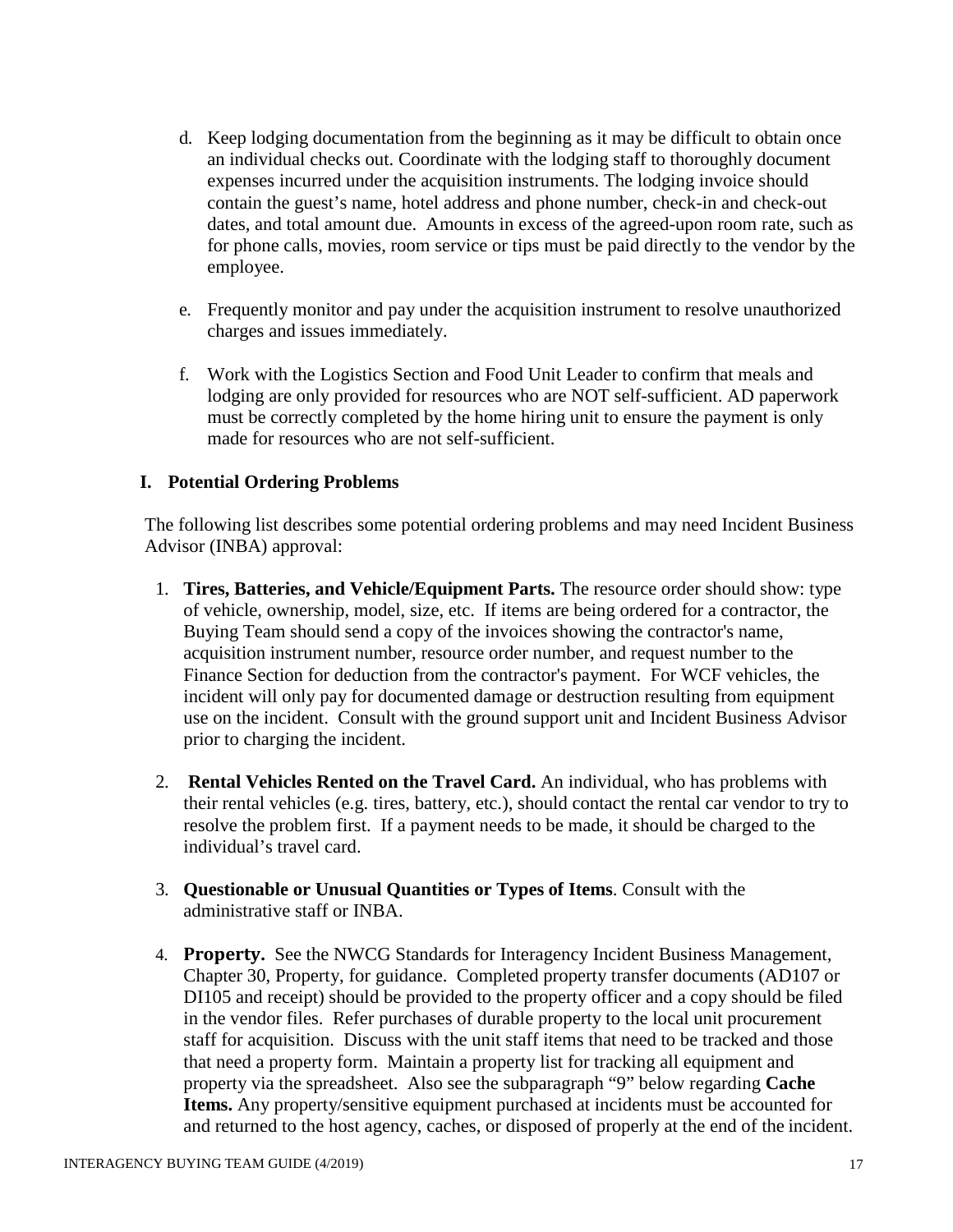5. **Cell and Satellite Phones**. Reference FSM 6640 for cell phones and tracphones (for Forest Service). Check on Verizon Crisis Response Line (24/7) 800-981-9558, option 1 for devices, option 2 for network requests. AT&T Emergency Fire Phone Ordering only, April Celis (866) 553-5571 email:  $ac5273@att.com$ .

Before purchasing telecommunications equipment for incident use, gain approval from the local agency official responsible for the incident.

- 6. **Computers.** Reference geographic area procedures for available sources. If no sources are available or identified potential sources are: Hartford Technology's (GS-35F-0492V) (240) 418-4455 & SmartSource (450) 588-2411.
- 7. **Lease vs. Buy.** Items (e.g. computers, cables, printers, power strips, UTV helmets, etc.) may be leased through available agreements. For other options, check with the host agency. Price and length of rental should be considered when determining to lease or buy. For additional information, reference FAR Part 7, Subpart 7.401.
- 8. **Medical Supplies.** The Buying Team should coordinate with the Medical Unit Leader to explain time constraints when ordering from medical supply vendors and to discuss procedures for obtaining prescriptions. If a prescription is not incident related, a copy of the invoice showing the employee's name is sent to the Finance Section for deduction from the employee's pay. Consult with the host agency Incident Business Advisor for local restrictions or limitations on the purchase of medical supplies.
- 9. **Cache Items.** The Buying Team should attempt to purchase items matching cache specifications as closely as possible. This will enable their return to the cache system after the incident.
- 10. **Baggage Fees.** Coordinate with the demobilization personnel to obtain a crew manifest with flight itineraries to enable payments to be made online. If unable to obtain itineraries buying team member may be required to meet crews at airport to pay for baggage fees in person. Baggage fees should only be paid by the Buying Team for resources who are not self-sufficient.
- 11. **Chain Saw Parts.** Use Exhibit 7 "Chainsaw Order Form for Buying Teams". This will help to obtain the necessary information to procure the correct parts and will serve as additional documentation. The form should be distributed to the Ordering Manager for use when ordering chain saw parts. This will alleviate some of the issues related to procuring the wrong parts due to the lack of information and will help facilitate a more timely delivery.
- 12. **New Process for UTVs.** Check with the Agency Administrator and/or the Interagency Incident Business Advisor (INBA) regarding the policy of the geographic area. Geographic areas may have different policies regarding the use of UTVs.
- 13. **Open Orders:** If quantities vary, it is not considered a standing order.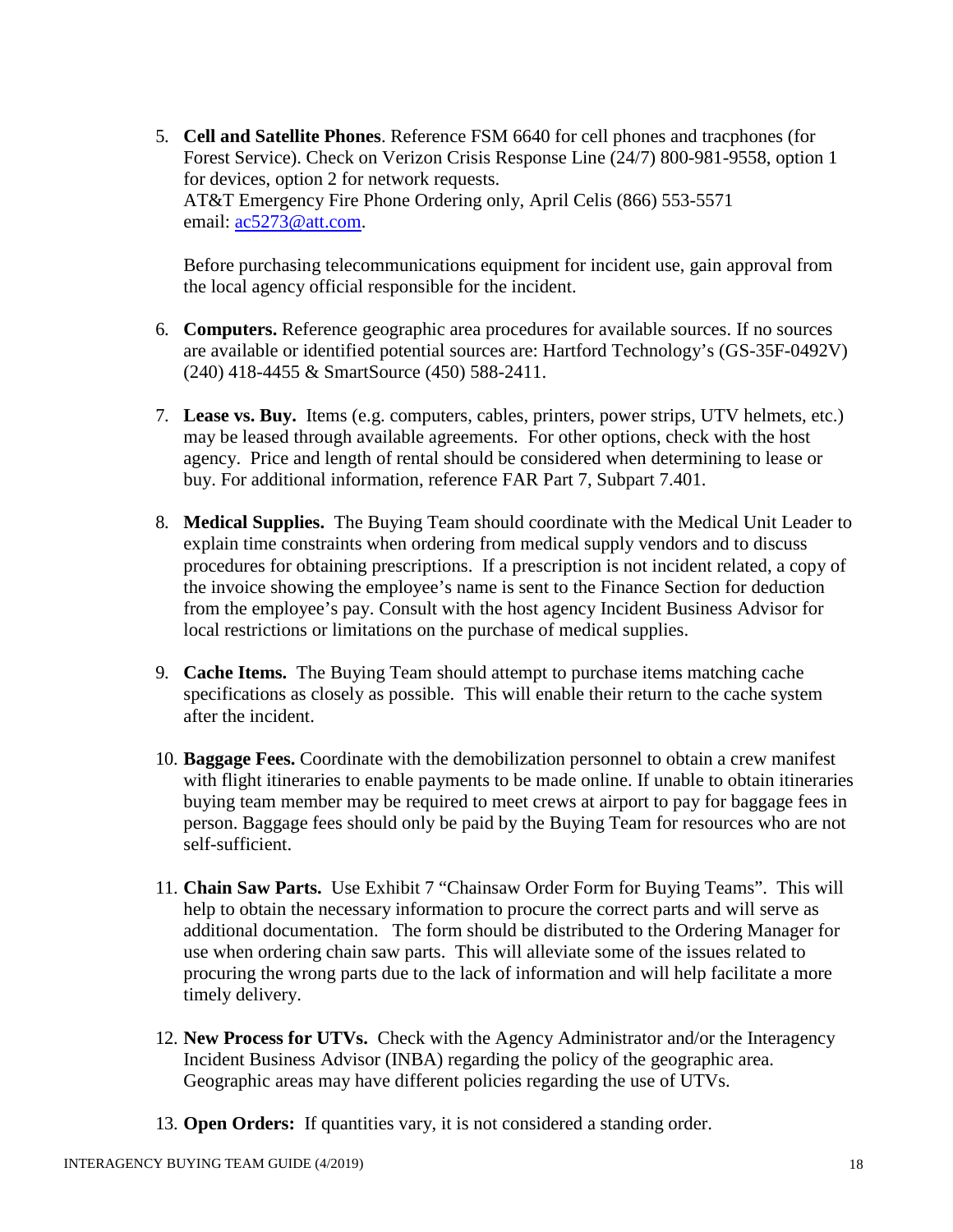- 14. **Miscellaneous Charges:** Additional charges (e.g. shipping/handling, taxes, credit card fees, etc.) should be included for each resource order number on the waybill and spreadsheet to reflect the aggregate total of the item and not captured as a separate line item.
- 15. **Maps.** Consult the administrative staff for source information.
- 16. **Newspapers.** The Government cannot purchase newspapers for personal use, however, they may be purchased for the Information Officer's display and information sharing. Refer to the local unit's Operating Guidelines before purchasing.

#### <span id="page-18-0"></span>**J. GSA Stock**

GSA stock may be accessed on the following websites:

#### 1. **GSA Global Link**:

[https://www.gsaglobalsupply.gsa.gov/advgsa/main\\_pages/start\\_page.jsp?store=FSS](https://www.gsaglobalsupply.gsa.gov/advgsa/main_pages/start_page.jsp?store=FSS)

2. **GSA Advantage Link:** [www.gsaadvantage.gov](http://www.gsaadvantage.gov/)

#### 3. **USDA Advantage Link**:

[https://usdaadvantage.gsa.gov/advgsa/advantage/main/start\\_page.do?store=USDA](https://usdaadvantage.gsa.gov/advgsa/advantage/main/start_page.do?store=USDA)

#### <span id="page-18-1"></span>**K. Transportation and Waybills for Supplies**

The following responsibilities and processes address the transportation of supplies and the use of waybills:

#### 1. **Buying Team Responsibilities**.

- a. A Buying Team member gives the incident waybill to the runner.
- b. The runner picks up supplies from the vendor; sometimes the buying team members picks up the supplies, and checks quantities shown on the waybill against quantities actually received. Changes should not be made to waybills without Buying Team approval.
- c. The runner signs the vendor's receipt(s) upon picking up supplies.
- d. The runner returns the receipt(s) and waybill to the Buying Team.
- e. A Buying Team member checks the waybill against the receipt, resolves any discrepancies, and notes the serial numbers if applicable. The Buying Team retains a copy of the waybill and the original receipt(s).
- f. The runner gives the supplies and waybill to transportation (if applicable) for loading and transport to the incident.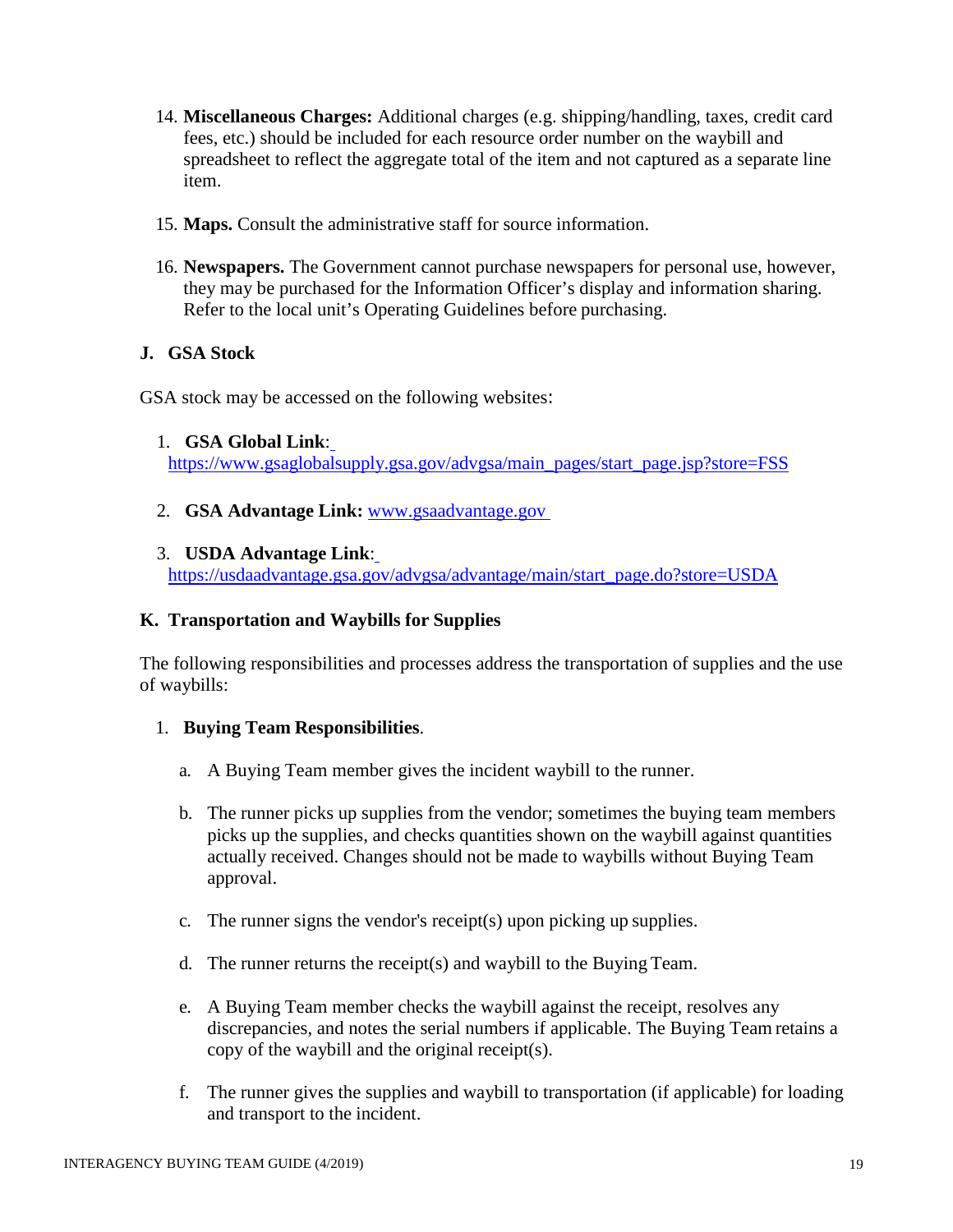- g. The Buying Team relays estimated time of arrival to dispatch and/or expanded dispatch for filled resource orders.
- h. Any purchased, borrowed or leased equipment that is taken to the Incident (e.g., copy machines, FAX machines, cameras, tables, chairs, etc.) will need property tracking forms completed. This includes accountable property and local commonly tracked items such as cameras, radios, chainsaws, and generators. The Buying Team ensures property is marked in accordance with incident Agency policies.

#### 2. **Transportation and Receiving and Distribution (R & D) Responsibilities**.

- a. Transportation signs the waybill, records the date and time received on the waybill, and retains a copy.
- b. The runner gives the equipment, rental use envelope (with all forms required listed on the envelope), waybill and property transfer form to Transportation for delivery to the incident.
- c. Upon arrival at the incident, Receiving and Distribution (R&D) should check the quantities and sign the waybill. Any discrepancies should be noted and reported to Transportation and the Buying Team immediately.
- d. The original signed waybill is returned to the Buying Team.

#### 3. **Logistics Responsibilities**.

a. The incident Logistics Section should coordinate return of the property with the Buying Team.

#### <span id="page-19-0"></span>**L. Disposition of Property**

The disposition of property differs among agencies. Caution needs to be taken to ensure disposition is done according to the incident agency's procedures.

The Federal Management Regulation (FMR) state perishable items (shelf life of less than 6 months) can only be donated to nonprofit organizations or tax supported agencies (Job Corps, Red Cross, public schools, VA hospitals, etc.). Non-perishable items can be retained in local agency fire caches or disposed of through local agency property procedures.

#### <span id="page-19-1"></span>**M. Agency Provided Commissary**

If Agency commissary services are provided:

- 1. The Buying Team prepares a separate waybill for commissary items.
- 2. Copies of invoices are attached to the waybill and sent to the Finance Section Chief.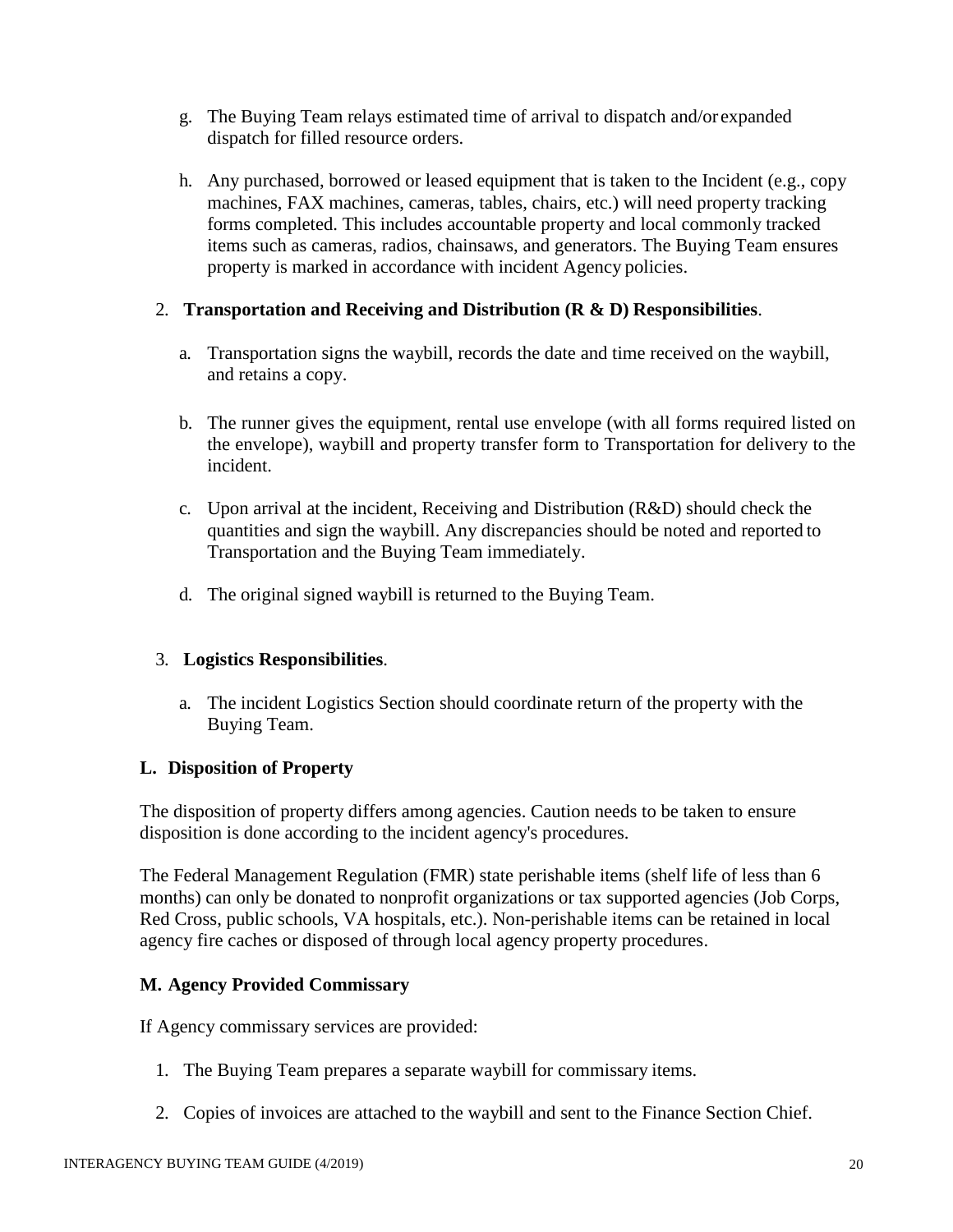- 3. The Buying Team ensures the transportation unit delivers commissary items to the Commissary Manager or the Finance Section Chief. Items should not be delivered to the Supply Unit.
- 4. The time of delivery should be coordinated with the Commissary Manager or the Finance Section Chief. The waybill should be signed by the Commissary Manager or the Finance Section Chief and returned to the Buying Team.
- 5. Buying Team members should not use convenience checks to purchase commissary items.
- 6. The Commissary Manager or Finance Section Chief should coordinate return of unused inventory with the Buying Team.
- 7. After the unused inventory is reconciled, the Buying Team should arrange for return of items to the vendor for credit. If the vendor will not accept returns, the unused items should be transferred to the host agency.

#### <span id="page-20-0"></span>**N. Close-out Concerns and Tasks**

The following items should be completed prior to the Buying Team being released:

- 1. As work decreases, consider shortening, changing, or merging shifts. Notify dispatch and/or expanded dispatch, the INBA, and the incident base of revised hours of operation.
- 2. Monitor pending resource requests and cancel outstanding requests as necessary.
- 3. Monitor the list of standing supply orders (e.g., newspapers). Coordinate cut-off dates with the incident base and notify vendors accordingly.
- 4. Monitor the list of continuing services. Negotiate cut-off dates and the remaining time services are needed with incident base. Contact vendors.
- 5. Ensure documentation is complete and copies of all transactions are included in agency file. Review binders containing the resource orders for completeness.
- 6. Document status of all incomplete requests and any issues that are unresolved at the time of close-out. Documentation should be completed on the resource orders in the binders and on the spreadsheet.
- 7. Include a copy of any supplemental policies relevant to the host jurisdictional agency.
- 8. Review and release remaining equipment that is no longer needed, such as Buying Team copiers and rental cars.
- 9. Review and complete all equipment rental folders for equipment managed by the Buying Team and forward to incident agency.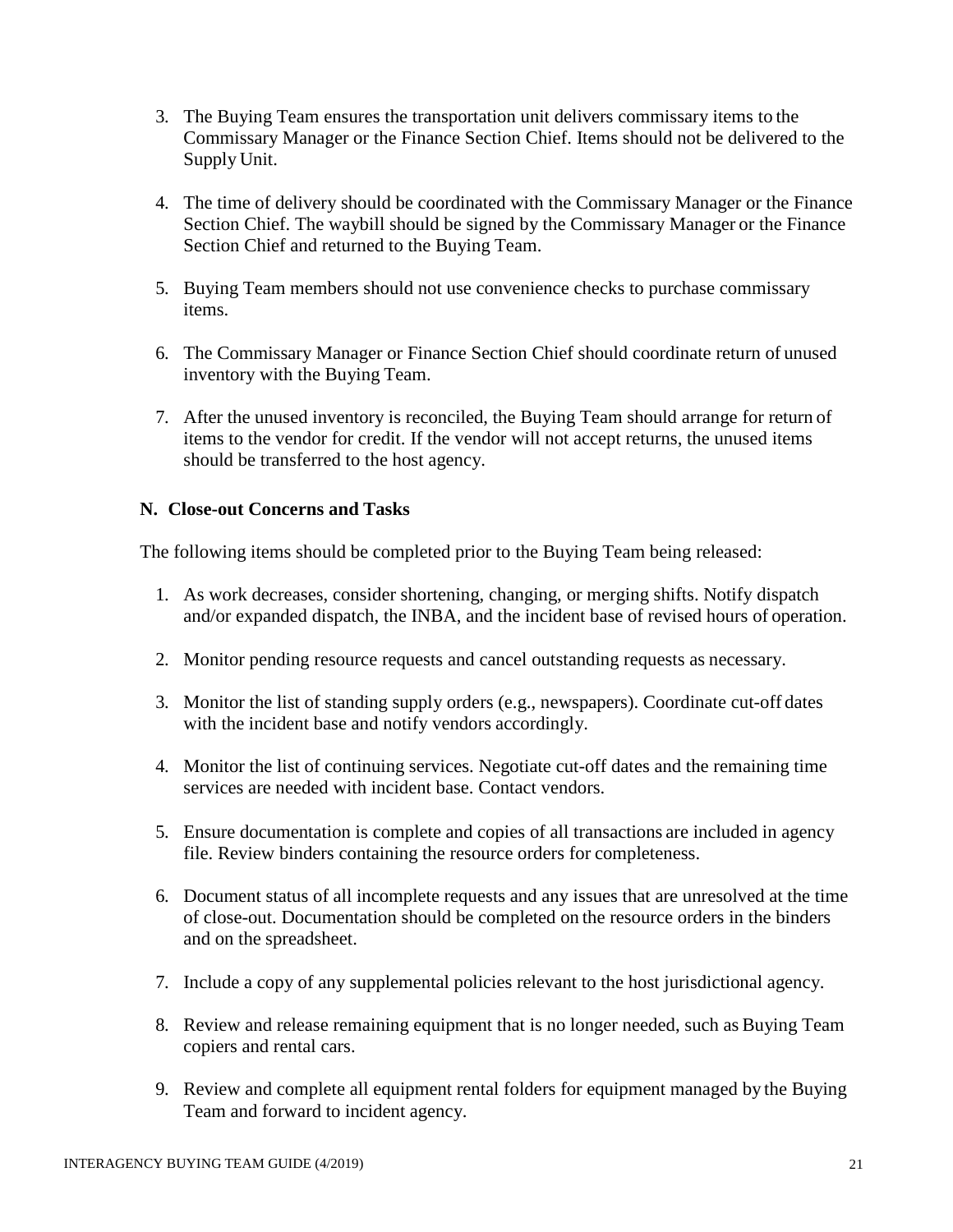- 10. Settle claims, if appropriate, and inform the incident agency of potential or unsettled claims.
- 11. Ensure all property as defined by the local unit has been documented (leased, purchased, or borrowed). Document the status of all property on the Buying Team spreadsheet.
- 12. The BUYL will prepare a transition/close out document which should include input from the entire team, the status of continuing acquisitions, and identify areas where issues were encountered (e.g., transportation, personnel, etc.) in the reports. All outstanding orders shall be listed with S#, item description, vendor name, vendor POC and phone number, item costs, billing frequency, date of last payment and covered rental period, name of BUYM assigned to supply/service. See Exhibit 12 for transition template.
- 13. The transition file shall contain a copy of the entire spreadsheet and team member warrants. Include team rosters with addresses, phone numbers and last four digits of credit card numbers, pre-addressed envelopes for each team member, and a copy of the delegation of procurement authority (warrant) if applicable.
- 14. It is recommended that the BUYL participate in the close-out meetings with the incident teams and incident agencies.
- 15. Record special information needed for particular vendors. Record new sources of supply identified during incident.
- 16. Discuss Buying Team release arrangements with the administrative staff. Arrange transportation through dispatch for agreed time of release.
- 17. Obtain Buying Team evaluation from INBA or Agency Administrator before being released from incident.
- 18. Provide all records to the incident agency and brief incident agency personnel.
- 19. BUYL completes a written performance rating for all BUYMs.
- 20. Forward copies of the performance evaluations to the buying team coordinator in the geographic area where the buying team member works and the national buying team coordinator.
- 21. Team members notify your home unit dispatch that you have returned from the incident. Buying Team Leader shall notify the team's GACC that they have returned from the incident.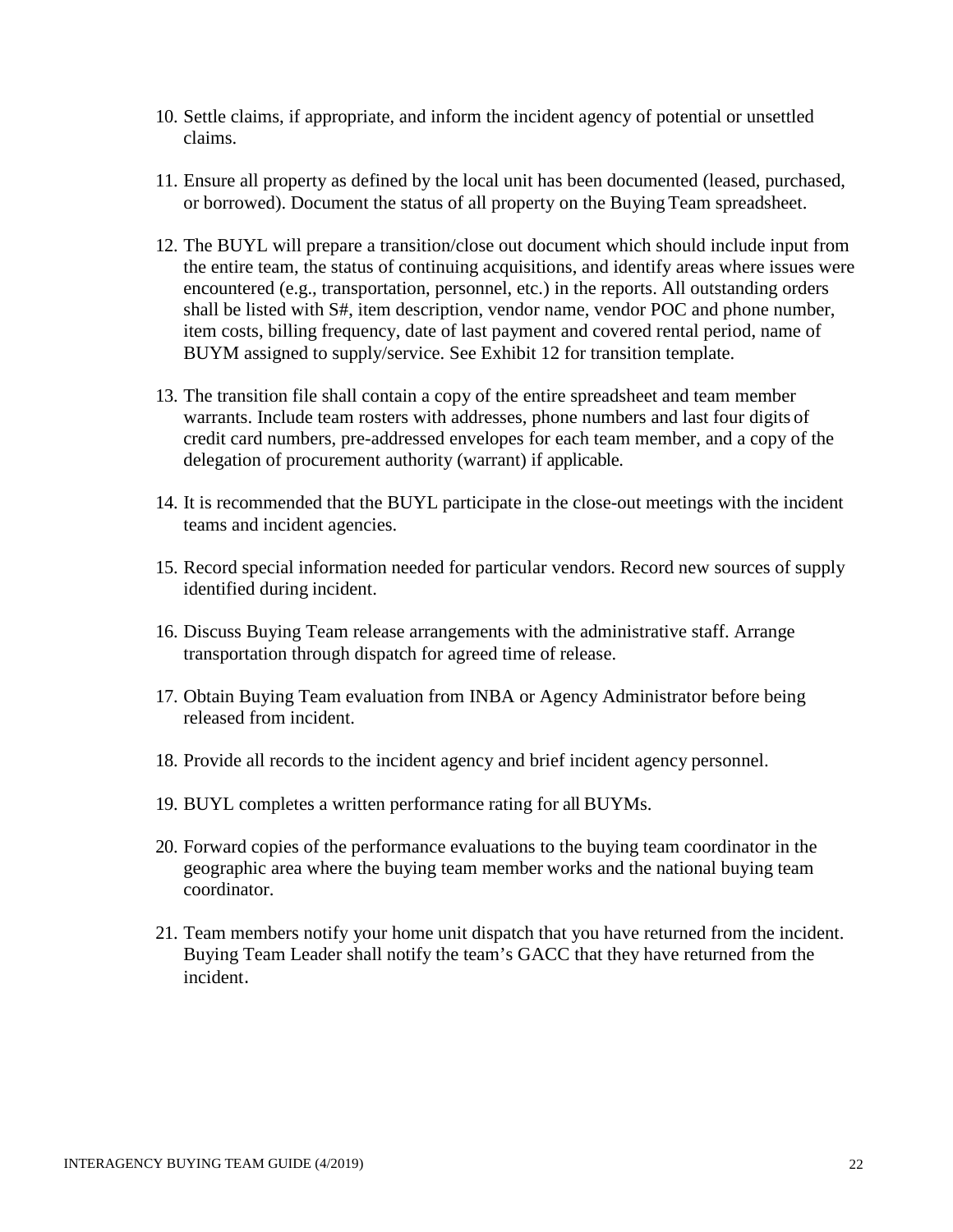# <span id="page-22-0"></span>**VII. EXHIBITS**

The following forms are attached as exhibits for information and use. The NWCG Standards for Interagency Incident Business Management contains exhibits and instructions on a number of additional forms. Forms that do not contain a formal form number have not been officially approved or recommended and are included for discretionary use only.

| Exhibit 1  | Delegation of Authority                                 |
|------------|---------------------------------------------------------|
| Exhibit 2  | <b>Commercial Agreement Template</b>                    |
| Exhibit 3  | <b>Buying Team Evaluation</b>                           |
| Exhibit 4  | Incident Waybill                                        |
| Exhibit 5  | <b>Commercial Rental/ Service Envelope Instructions</b> |
| Exhibit 6  | <b>EERA</b> Contractor Checklist                        |
| Exhibit 7  | <b>Chainsaw Parts Order Form</b>                        |
| Exhibit 8  | Mechanic Work Invoice                                   |
| Exhibit 9  | Land Use Agreements Checklist and General Guidelines    |
| Exhibit 10 | Information Required for a Contract Claim               |
| Exhibit 11 | Determination and Findings                              |
| Exhibit 12 | <b>Transition Document/ Closeout Document</b>           |
| Exhibit 13 | Method of Order Matrix                                  |
| Exhibit 14 | Buying Team Member Evaluation Form ICS 226              |
| Exhibit 15 | <b>Meal Authorization Template</b>                      |

Additional Templates can be found at:<https://fsweb.wo.fs.fed.us/aqm3/pages/incident/?tab=policy>

Resources include:

Meals Authorization Template ICS 214 form Activity Log Request for EERA or LUA Agreement FS-6300-0051 PC Order Form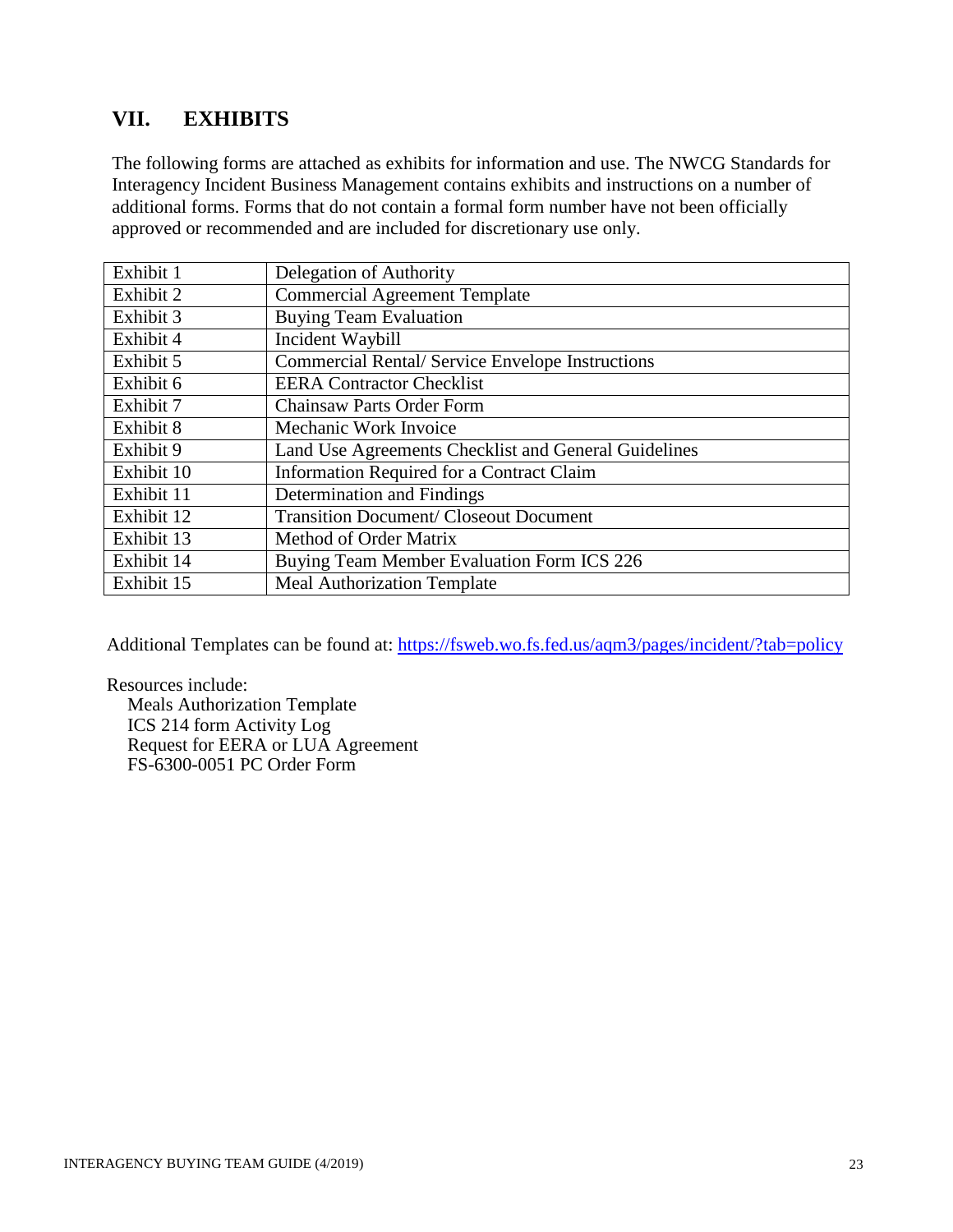#### **Buying Team Delegation of Authority**

Date: To:  $\qquad \qquad$  , Buying Team Leader From: Changelen (Designee name and title)

Subject: Delegation of Authority, Buying Team

You are hereby delegated authority to procure for the (Incident Name/Number), on behalf of the (Incident Agency). For this incident, your supervisor will be

All procurements are to be done in accordance with the Federal Acquisition Regulations, NWCG Standards for Interagency Incident Business Management, NWCG Standards for Buying Teams, and the Geographic Area specific supplements, and local unit Incident Business Operating Guidelines.

The following are the Incident Agencies expectations of your team:

- Maintain a positive work environment.
- Maintain communications with the Incident Management Team (IMT), Expanded Dispatch, Incident Business Advisor (INBA), and transportation.
- Provide daily cost to the IMT and INBA.
- All purchases must have a valid resource order.
- Decision on whether to rent or purchase property should be made on a case-by-case basis through evaluation of comparative costs and other factors as discussed with the INBA.
- Coordinate with transportation to establish a schedule for delivery of items to the incident striving to accommodate date and time needed.
- Identify issues that need resolved and provide recommendations to correct the issue.
- Provide training opportunities to host agency staff members as requested.
- Coordinate with the INBA and IMT on orders received that are outside the normal scope of the NWCG SIIBM and Buying Teams.
- Questionable orders should be discussed with the INBA.
- Provide daily fill information to Expanded Dispatch
- Ensure your unit is working safely, maintains work rest guidelines and adheres to driving standards.
- Provide transition documents in accordance with the NWCG Standards for Buying Teams prior to release from the incident.
- Maintain documentation in accordance with the NWCG Standards for Buying Teams.

Upon completion of your assignment, you are to meet with the INBA and Administrative Officer for a closeout. Please be prepared to discuss what was accomplished, report total dollars expended by the team and any outstanding issues that may need to be finalized.

Name/ Title

\_\_\_\_\_\_\_\_\_\_\_\_\_\_\_\_\_\_\_\_\_\_\_\_\_\_\_\_\_\_\_\_\_\_\_\_\_\_\_\_\_\_\_\_\_\_\_\_\_\_\_ Date: \_\_\_\_\_\_\_\_\_\_\_\_\_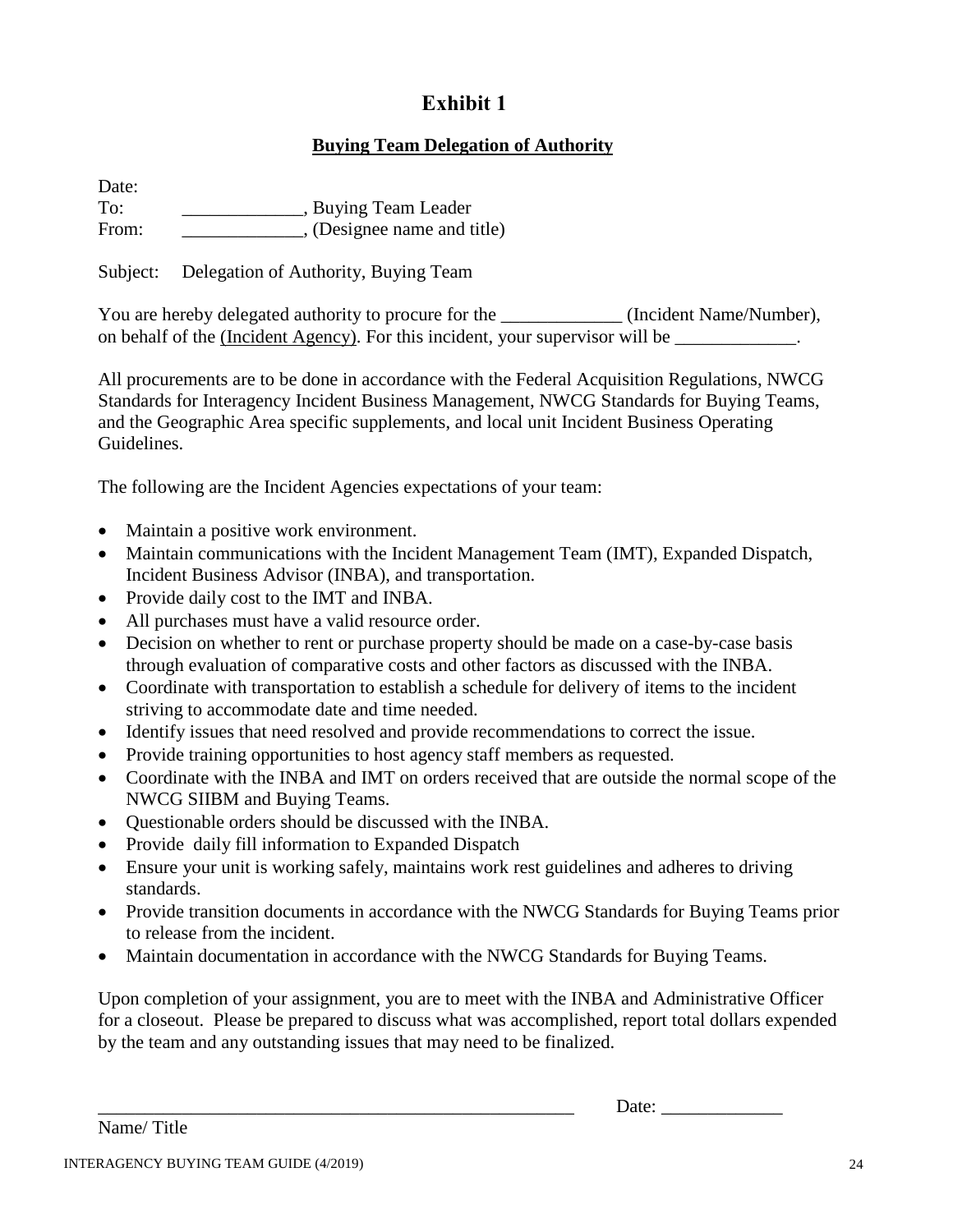#### Incident Only Commercial Agreement INCIDENT NAME – INCIDENT #

Host Unit: Rogue River-Siskiyou National Forest Host Unit Address: 3040 Biddle Road, Grants Pass, OR 97527 Host Unit Phone: 541-618-2026

Vendor Name: Lewis Power Equipment Vendor Address: 1307 Redwood Avenue, Medford, OR Vendor Phone: (541) 471-7827 Vendor Email: [lewispower@qwestoffice.net](mailto:lewispower@qwestoffice.net) 

#### 1. DESCRIPTION OF AGREEMENT: XXXXXXXXXXXXXXXXXXXXXXXXX.

- 2. SERVICE RATES \$85/hour for labor Commercial pricing for parts
- 3. EXTENT OF OBLIGATION: The Government is obligated only to the extent of the authorized purchases by \_\_\_\_\_\_\_\_\_\_\_\_\_\_\_\_\_\_\_\_\_\_\_\_. This agreement shall not exceed  $\frac{\S_{\_}}{\S_{\_}}$ .
- 4. BILLING AND PAYMENT PROCEDURES: The vendor shall provide a commercial invoice for \_\_\_\_\_\_\_\_\_\_\_\_\_\_\_\_\_\_\_\_\_\_\_\_\_\_\_\_\_\_ Invoices shall reference Resource Order number \_\_\_\_\_\_\_. Forward the invoices to [\(insert email\).](mailto:_____@usda.gov) Invoices will be paid by government credit card.

#### 5. FEDERAL ACQUISITION REGULATIONS:

The following Federal Acquisition Regulation (FAR) clauses and provisions are incorporated by reference (IBR) into this purchase agreement. Items IBR can be viewed in full text at [https://www.acquisition.gov/far/.](https://www.acquisition.gov/far/)

- FAR 52.212-4 Contract Terms and Conditions Commercial Items (Jan 2017)
- FAR 52.212-5 Contract Terms and Conditions Required to Implement Statutes or Executive Orders – Commercial Items (JAN 2018)

SIGNATURE

Vendor Representative DATE

SIGNATURE

 Government Representative DATE (Name and Title)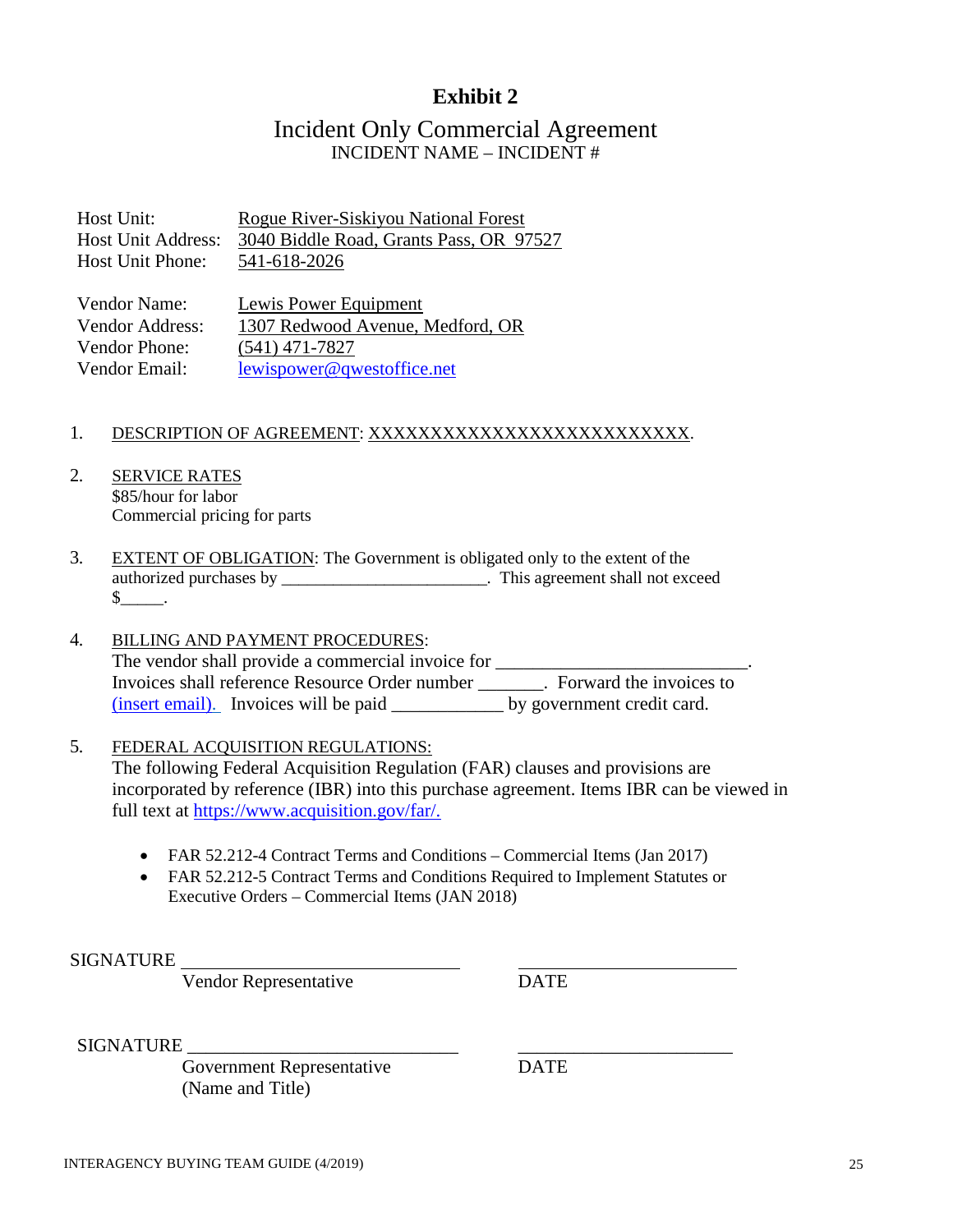# **Interagency BUYING TEAM EVALUATION**

**Instruction:** The Designated Agency Representative completes the performance evaluation prior to release of the Buying Team. **Please be detailed.** The Buying Team Leader shall forward a copy of the rating to the Buying Team Coordinator (see contact information on bottom of form) immediately upon return from assignment.

| Evaluator Name, Position, Phone Number: |  |
|-----------------------------------------|--|

# **Evaluation Criteria**

- 1. Describe the BUYT Leader's strengths and weaknesses. How effective were they at managing the BUYT?
- 2. How promptly was the Buying Team able to supply goods and services to meet incident needs? Please explain.
- 3. How was the Buying Team's ability to anticipate and respond to changing conditions? Please explain.
- 4. Describe how the BUYT coordinated, cooperated and communicated with outside entities (Incident Agency(s) IBA(s) Expanded Dispatch IMT(s), local community, local landowners etc.)
- 5. How complete was the BUYT's documentation & closeout package?
- 6. Did the team transition to (circle one): **Home Unit** or **Replacement BUYT**
- 7. How well did the team transition?
- 8. Did the BUYT adhere to the NWCG Standards for Interagency Incident Business Management, the geographic/local policies and procedures?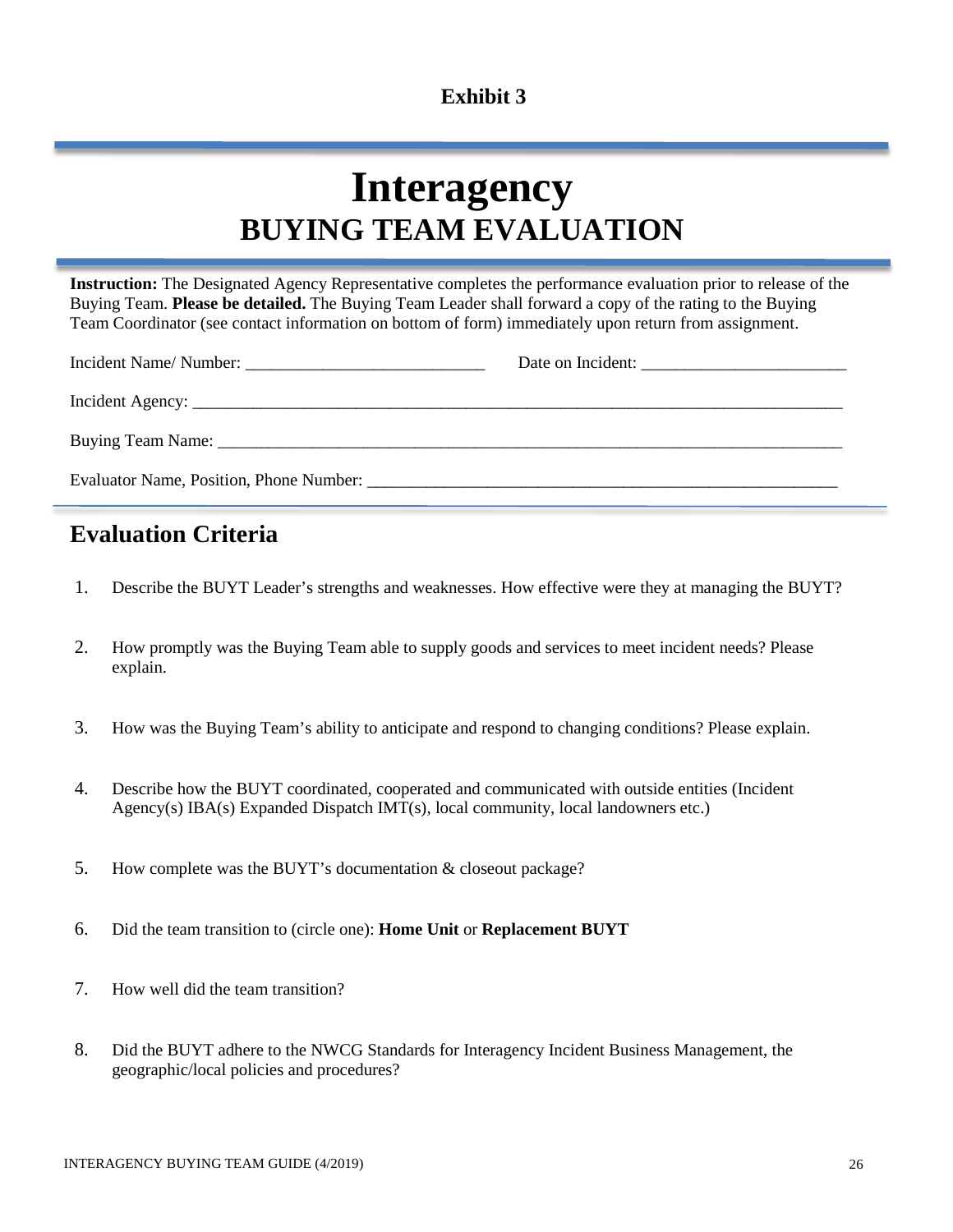- 9. What are the areas this BUYT could improve upon? Please give detailed feedback.
- 10. What are the areas this BUYT was successful in? Please give detailed feedback.

This evaluation has been discussed by and between the Designated Agency Representative and the BUYT Leader.

| <b>Agency Representative Name</b> | Signature | Date |
|-----------------------------------|-----------|------|
| Buying Team Leader Name           | Signature | Date |

**Forward copy of evaluation to Jamie Wade immediately upon return from assignment** jamie.wade@usda.gov \* 602-225-5256 (Office) \* 602-531-9611 (Cell) \* 602-225-5204 (Fax)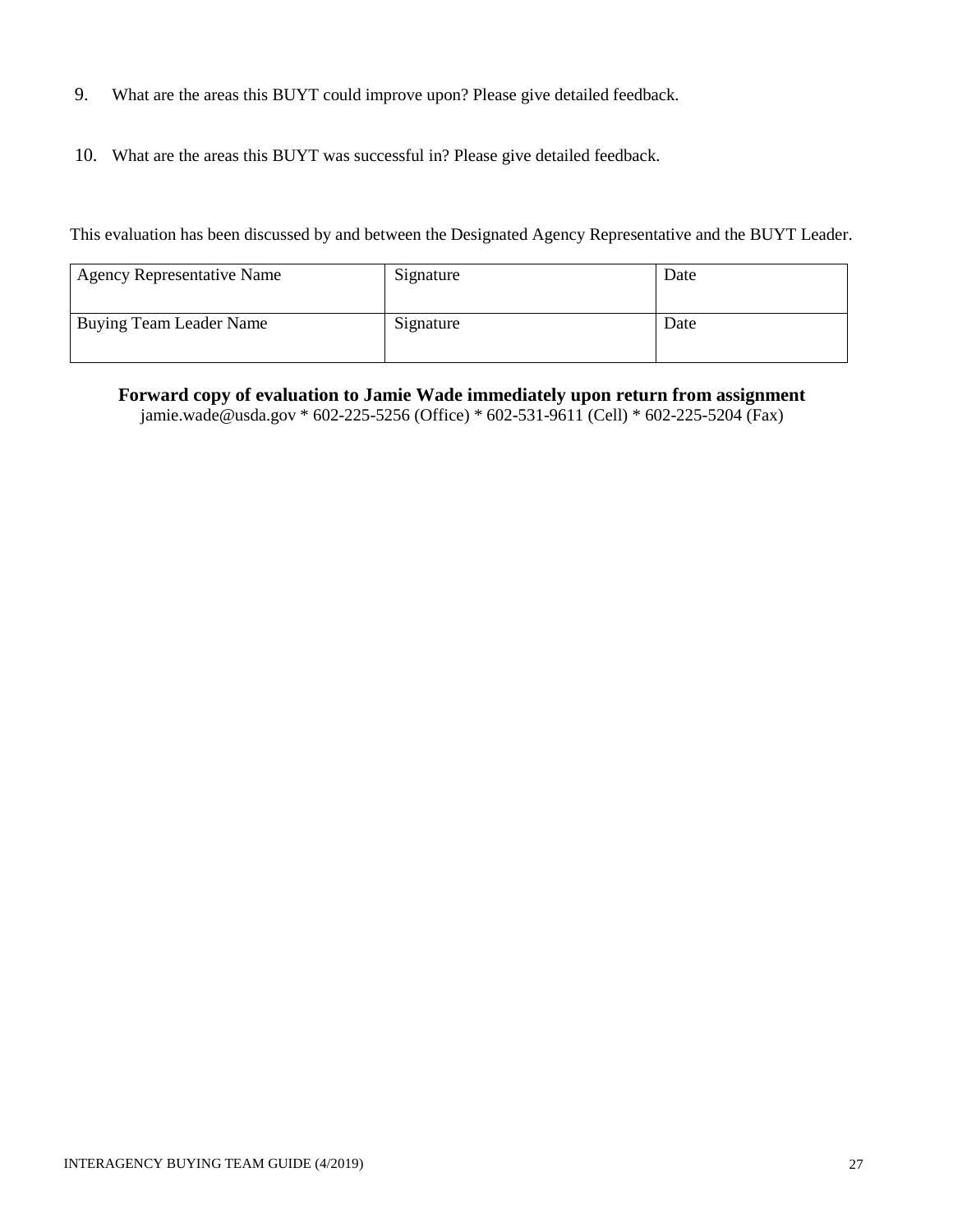# **BUYING TEAM INCIDENT WAYBILL**

|                              |                                             |  |                                                              | Incident Name: Name and Separation of the Contract of the Contract of the Contract of the Contract of the Contract of the Contract of the Contract of the Contract of the Contract of the Contract of the Contract of the Cont |
|------------------------------|---------------------------------------------|--|--------------------------------------------------------------|--------------------------------------------------------------------------------------------------------------------------------------------------------------------------------------------------------------------------------|
|                              |                                             |  |                                                              |                                                                                                                                                                                                                                |
|                              |                                             |  |                                                              |                                                                                                                                                                                                                                |
|                              |                                             |  |                                                              |                                                                                                                                                                                                                                |
|                              |                                             |  |                                                              |                                                                                                                                                                                                                                |
| Form of Payment:             |                                             |  | <b>Special Instructions:</b>                                 |                                                                                                                                                                                                                                |
|                              | Purchase Card<br>$\Box$ Check<br>$\Box$ BPA |  |                                                              |                                                                                                                                                                                                                                |
| <b>Resource</b>              |                                             |  |                                                              |                                                                                                                                                                                                                                |
| Order No.                    | Quantity                                    |  | <b>Description</b>                                           | Cost                                                                                                                                                                                                                           |
|                              |                                             |  |                                                              |                                                                                                                                                                                                                                |
|                              |                                             |  |                                                              |                                                                                                                                                                                                                                |
|                              |                                             |  |                                                              |                                                                                                                                                                                                                                |
|                              |                                             |  |                                                              |                                                                                                                                                                                                                                |
|                              |                                             |  |                                                              |                                                                                                                                                                                                                                |
|                              |                                             |  |                                                              |                                                                                                                                                                                                                                |
|                              |                                             |  |                                                              |                                                                                                                                                                                                                                |
|                              |                                             |  |                                                              |                                                                                                                                                                                                                                |
|                              |                                             |  |                                                              |                                                                                                                                                                                                                                |
|                              |                                             |  |                                                              |                                                                                                                                                                                                                                |
|                              |                                             |  |                                                              |                                                                                                                                                                                                                                |
|                              |                                             |  |                                                              |                                                                                                                                                                                                                                |
|                              |                                             |  |                                                              |                                                                                                                                                                                                                                |
|                              |                                             |  |                                                              |                                                                                                                                                                                                                                |
|                              |                                             |  |                                                              |                                                                                                                                                                                                                                |
|                              |                                             |  |                                                              |                                                                                                                                                                                                                                |
|                              |                                             |  |                                                              |                                                                                                                                                                                                                                |
|                              |                                             |  |                                                              |                                                                                                                                                                                                                                |
|                              |                                             |  |                                                              |                                                                                                                                                                                                                                |
|                              |                                             |  |                                                              |                                                                                                                                                                                                                                |
|                              |                                             |  |                                                              |                                                                                                                                                                                                                                |
|                              | <b>MNAM</b>                                 |  | Please Return Original WAYBILL & RECEIPTS to the BUYING TEAM |                                                                                                                                                                                                                                |
| <b>Buying Team Signature</b> |                                             |  |                                                              | Time                                                                                                                                                                                                                           |
| <b>Runner's Signature</b>    |                                             |  | Date Assigned                                                | <b>Time</b>                                                                                                                                                                                                                    |

| Runner's Signature               |                          | Date Assigned      | Time                              |
|----------------------------------|--------------------------|--------------------|-----------------------------------|
| Transportation Signature         |                          | Date Assigned      | Time                              |
| <b>Supply/Receiver Signature</b> |                          | Date Assigned      | Time                              |
| Distribution:                    | Buying Team Copy . White | Camp Copy . Yellow | <b>Transportation Copy . Pink</b> |

PMS 902-1 (3/2018) NFES 002114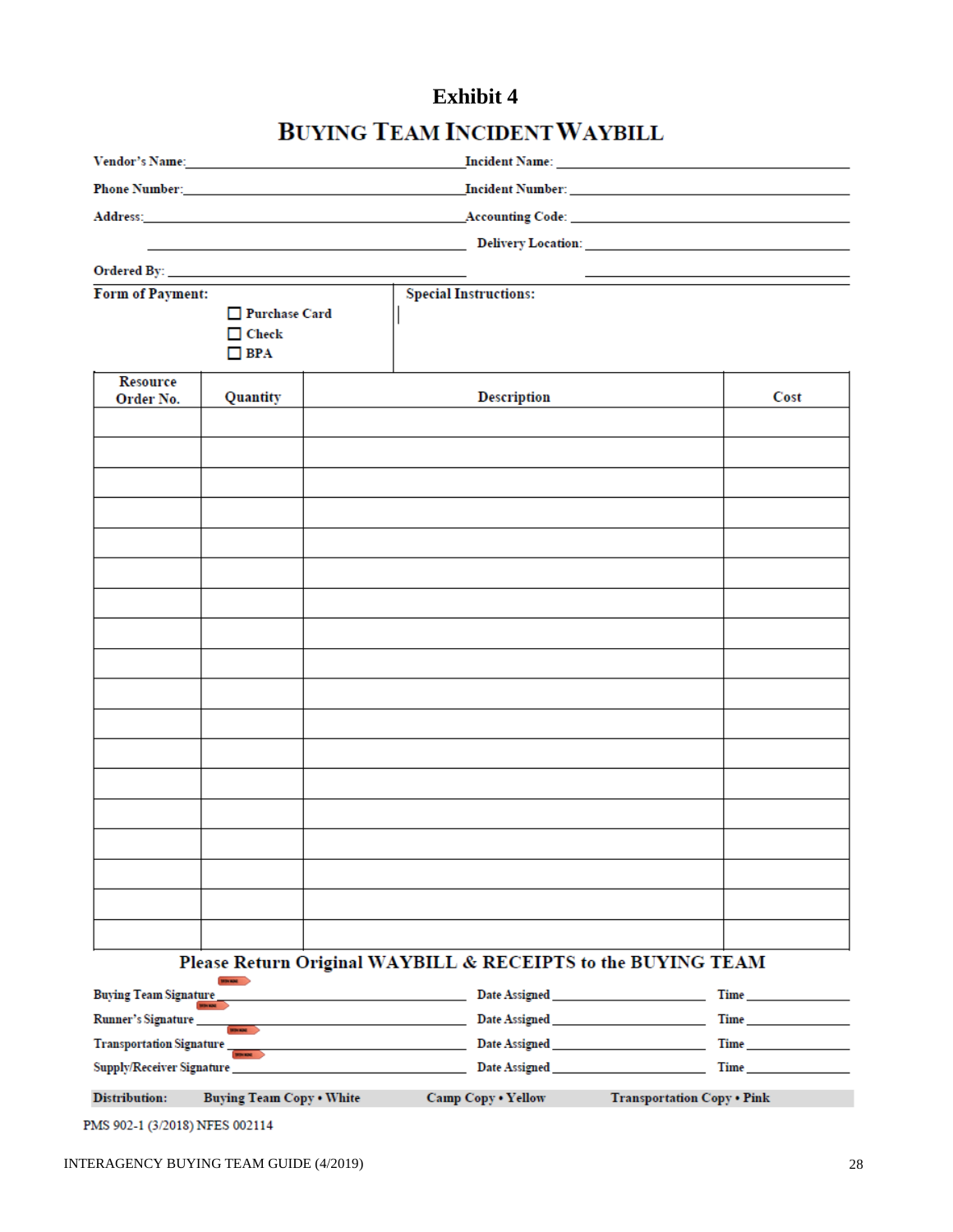| <b>Commercial Rental/Service Envelope Instructions</b> |  |
|--------------------------------------------------------|--|
|                                                        |  |

| <b>VENDOR:</b><br><b>INCIDENT NAME:</b>                                                                                                                                                                                                                                                                                                                                                                                                                                                                                                                                    | <b>COMMERCIAL RENTAL/SERVICE ENVELOPE</b><br><b>PAID BY BUYING TEAM</b><br>(COST CAPTURED ON BUYING TEAM SPREADSHEET)<br><b>PHONE NO:</b><br>POC:<br><b>INCIDENT NO:</b> |                                                                                                                                                                                                                                                                                                                                                                                                                                                                                                                                                                             |  |                                                                                                                                                                                                                                                                                                                                                                                                                                                                                        |  |
|----------------------------------------------------------------------------------------------------------------------------------------------------------------------------------------------------------------------------------------------------------------------------------------------------------------------------------------------------------------------------------------------------------------------------------------------------------------------------------------------------------------------------------------------------------------------------|--------------------------------------------------------------------------------------------------------------------------------------------------------------------------|-----------------------------------------------------------------------------------------------------------------------------------------------------------------------------------------------------------------------------------------------------------------------------------------------------------------------------------------------------------------------------------------------------------------------------------------------------------------------------------------------------------------------------------------------------------------------------|--|----------------------------------------------------------------------------------------------------------------------------------------------------------------------------------------------------------------------------------------------------------------------------------------------------------------------------------------------------------------------------------------------------------------------------------------------------------------------------------------|--|
| <b>RESOURCE</b><br><b>ORDER NO.</b><br><b>DESCRIPTION</b><br><b>BUYER:</b><br><b>BUYING TEAM NAME:</b><br>RETURN THIS ENVELOPE TO THE BUYING TEAM WHEN EQUIPMENT IS RELEASED. Enclose all pertinent documents including:<br>_commercial rental agreement<br>____resource order(s)<br>shift ticket(s)<br>() only one shift ticket required with beginning and ending date for rental period for each RO.<br>() shift ticket required for each day of rental<br>_signed delivery tickets from vendor<br>__other documentation pertaining to this order<br><b>NFES 002113</b> | <b>INCIDENT</b><br><b>LOCATION</b>                                                                                                                                       | <b>EST</b><br><b>DATE</b><br><b>ARRIVAL</b><br><b>RELEASED</b><br><b>DATE</b><br>NWCG-IBC Test Form (1/2014)                                                                                                                                                                                                                                                                                                                                                                                                                                                                |  | Blanket Purchase Agreements (VIPR).<br>When utilized by a Buying Team, the<br><b>Commercial Rental/Service Envelope</b><br>(also referred to as the "white"<br>envelope):<br>is sent to the Finance section<br>to manage.<br>is returned to the Buying<br>Team at time of equipment<br>demobilization for payment<br>processing.<br>Note: DO NOT send the Commercial<br>Rental/Service Envelope to the<br>Albuquerque Service Center Incident<br>Finance Unit. Contact your respective |  |
| When the Commercial Rental/Service<br>Envelope is sent to camp:                                                                                                                                                                                                                                                                                                                                                                                                                                                                                                            | $\bullet$<br>$\bullet$<br>$\bullet$<br>$\bullet$                                                                                                                         | Buying Team with any questions.<br>Camp personnel within Finance will receive and maintain the envelope.<br>Envelope will contain a commercial rental agreement, resource<br>order, shift ticket(s), signed delivery tickets and any<br>documentation pertaining to the order.<br>Vendor and resource is listed on the front of the envelope.<br>Envelope cover will contain instructions on the number of shift<br>ticket(s) required.<br>Finance will keep the envelope and place all related documents<br>in the folder, such as waybills, invoices, shift tickets, etc. |  |                                                                                                                                                                                                                                                                                                                                                                                                                                                                                        |  |
| Camp personnel will return the envelope to the Buying Team after<br>equipment has been demobilized.<br>Call vendor contact on the front of envelope to arrange pick<br>Once equipment is ready for<br>up/delivery.<br>demobilization:<br>Return with all related documents obtained at camp to your<br>$\bullet$<br>assigned Buying Team. Buying Team will arrange for payment.<br>Notify Dispatch of demobilization date/time.<br>$\bullet$                                                                                                                               |                                                                                                                                                                          |                                                                                                                                                                                                                                                                                                                                                                                                                                                                                                                                                                             |  |                                                                                                                                                                                                                                                                                                                                                                                                                                                                                        |  |
| Questions:                                                                                                                                                                                                                                                                                                                                                                                                                                                                                                                                                                 | Contact the Buying Team assigned to your incident or your local<br>Acquisition Service Area.                                                                             |                                                                                                                                                                                                                                                                                                                                                                                                                                                                                                                                                                             |  |                                                                                                                                                                                                                                                                                                                                                                                                                                                                                        |  |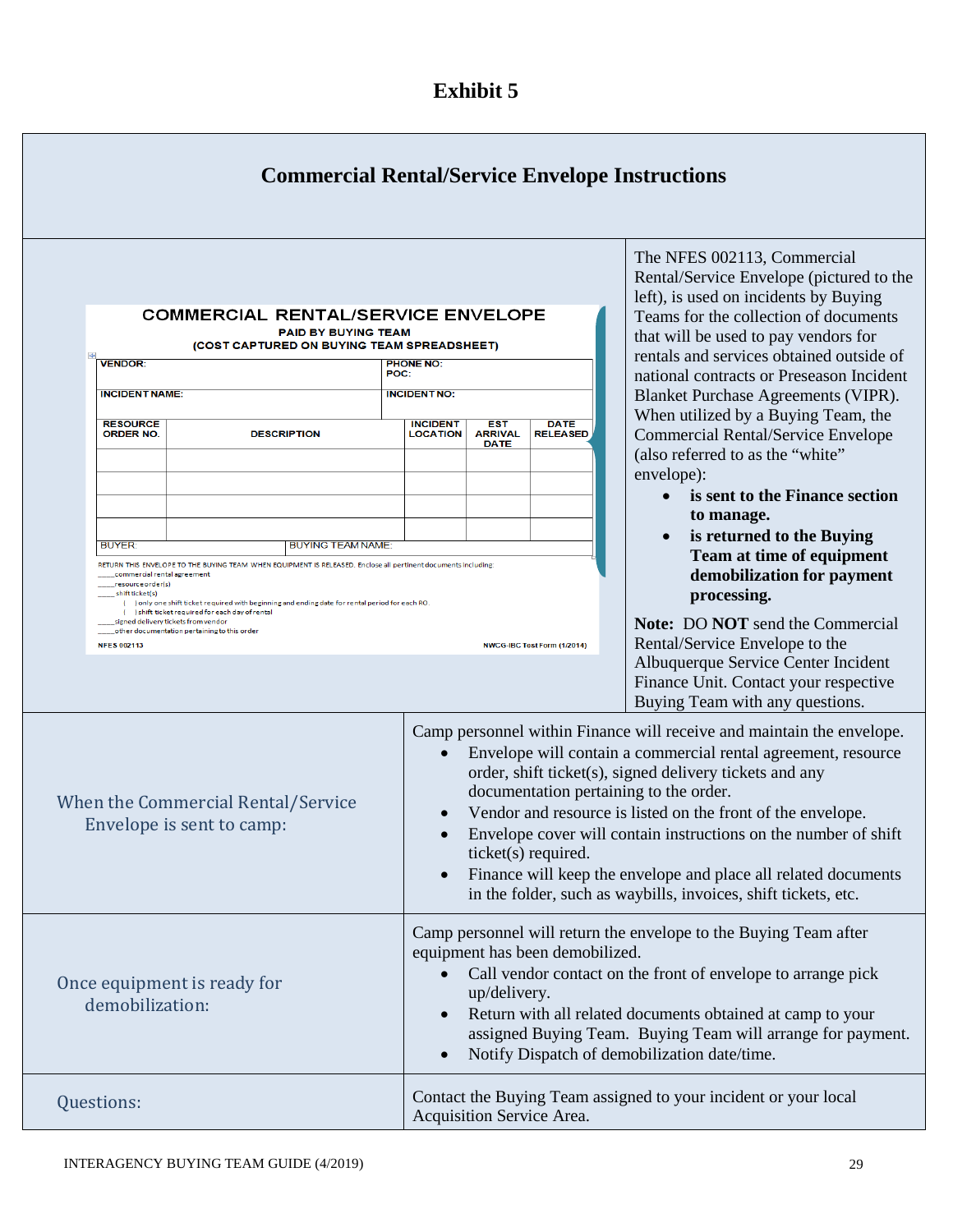# **EMERGENCY EQUIPMENT RENTAL AGREEMENT – CONTRACTOR CHECKLIST**

Always keep available a copy of your EMERGENCY EQUIPMENT RENTAL AGREEMENT, YOUR LAST VEHICLE/HEAVY EQUIPMENT INSPECTION, AND THIS CHECKLIST.

#### **When called to an Incident, questions to ask**!

- 1. What is my Resource Order Number or my Request Number? These numbers will be used to track your equipment to the incident, during the incident, and when it is released.
- 2. Who is calling? Individual's name and agency. It is important to be able to identify who requested the equipment.
- 3. Where to report? The incident may have several reporting locations. Be sure to have a specific identifiable location to which to report.
- 4. Who to report to? Name of individual or position title.
- 5. Agree upon a starting time. Confirm an ETA to the reporting location. This is important to assure payment begins at an agreed upon time.

#### **Upon arrival at location of Incident.**

- 1. Have Resource Order Number and/or Request Number available.
- 2. At this time you must have your Emergency Equipment Rental Agreement or a copy available. You must have this document so your equipment can be used and paid according to the agreement.
- 3. Be sure to have an Emergency Equipment Shift Ticket started at this time. You must have an Emergency Equipment Shift Ticket for all hours of work to receive payment. Each Emergency Equipment Shift Ticket shall have an authorized Government Official's signature.
- 4. Be sure to have a Heavy Equipment Inspection done at this time and keep your copy. Don't lose this. If your equipment is damaged on the incident you will need this document to verify the condition of your equipment prior to use on the incident.

#### **During the Incident**.

- 1. Be sure an Emergency Equipment Shift Ticket is completed at the end of each operation period or as required by the agreement. A Government Officer and the Contractor or his authorized agent, must sign each shift ticket.
- 2. Be sure to keep your copies of each shift ticket. Do not loose these. Your payment is based upon the information recorded on these forms.
- 3. If you receive any government supplies (fuel, oil, equipment parts, etc.) or require government repair services obtain a receipt (OF-304 for fuel, ICS Form 213 or other appropriate invoice for parts and/or service) and keep them; again, don't lose. This is so you may verify charges that will be deducted from your payment.
- 4. Any repairs completed by an incident mechanic will be charged to you.
- 5. Shift tickets for operated equipment should reflect actual hours worked regardless if you are hired at a daily rate or hourly rate.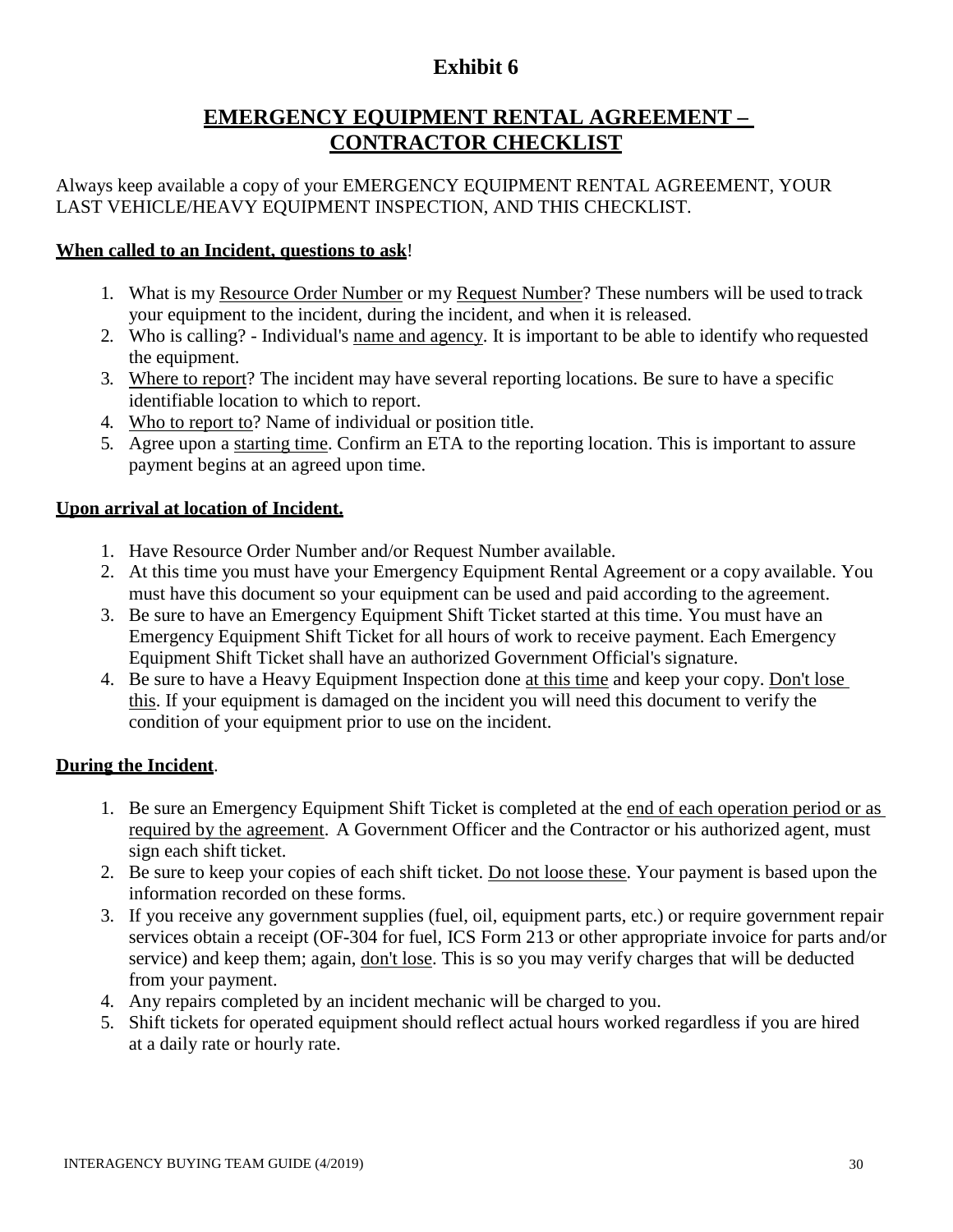#### **Upon release from the Incident**.

- 1. Be sure to have a release inspection performed on your equipment. This is the time to document any damage that may have occurred during the incident.
- 2. Ensure Emergency Equipment Shift Tickets are complete (A copy of all your time on the incident).
- 3. Emergency Equipment Use Invoice is completed and posted accurately and signed by a Government Officer and the Contractor or his authorized agent. THIS IS YOUR PAYMENT DOCUMENT, be sure it is correct when you leave the incident.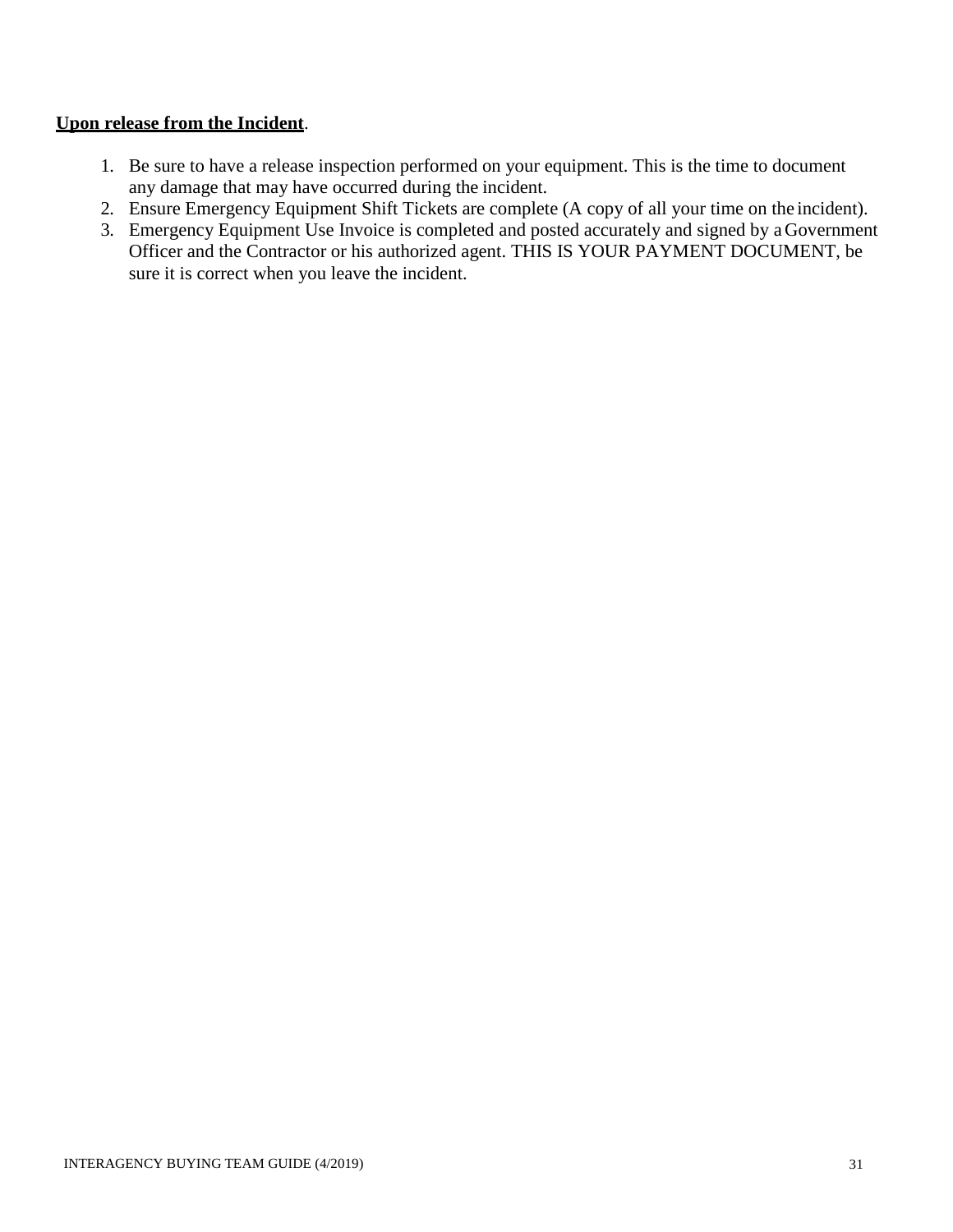# **Exhibit 7 Chainsaw Parts Order Form for Buying Teams**

| Name:                                 |                                     |  |
|---------------------------------------|-------------------------------------|--|
| Resource #:                           | <b>Request Date:</b>                |  |
| Contact $#$ :                         | Need By Date:                       |  |
| TO BE FILLED BY<br><b>BUYING TEAM</b> | TO BE FILLED AT<br><b>HOME UNIT</b> |  |

#### CHAINSAW INFORMATION:

| Make:       | Stihl | Husqvarna |     |     | Other: |     |        |
|-------------|-------|-----------|-----|-----|--------|-----|--------|
| Model:      |       |           |     |     |        |     |        |
| Serial #:   |       |           |     |     |        |     |        |
| Bar Length: | 20"   | 24"       | 28" | 30" | 32"    | 36" | Other: |

#### REQUEST:

| Quantity                                                     | Part Name & Number |  |  |  |  |
|--------------------------------------------------------------|--------------------|--|--|--|--|
|                                                              |                    |  |  |  |  |
|                                                              |                    |  |  |  |  |
|                                                              |                    |  |  |  |  |
|                                                              |                    |  |  |  |  |
|                                                              |                    |  |  |  |  |
|                                                              |                    |  |  |  |  |
|                                                              |                    |  |  |  |  |
| Justification required for non-<br>consumable chainsaw parts |                    |  |  |  |  |
| Signature for approval                                       |                    |  |  |  |  |

#### For Sprocket & Chain Orders, Fill Out Below:

| # of Drivers:        |        |             |           |  |
|----------------------|--------|-------------|-----------|--|
| Pitch $(*)$ :        | 3/8"   | .325"       | Other:    |  |
| Gauge:               | .050   | .063        | Other:    |  |
| Tooth Layout:        | Full   | Semi-Skip   | Full Skip |  |
| Tooth Cut:           | Chisel | Semi-Chisel | Other:    |  |
| # of Sprocket Teeth: |        |             |           |  |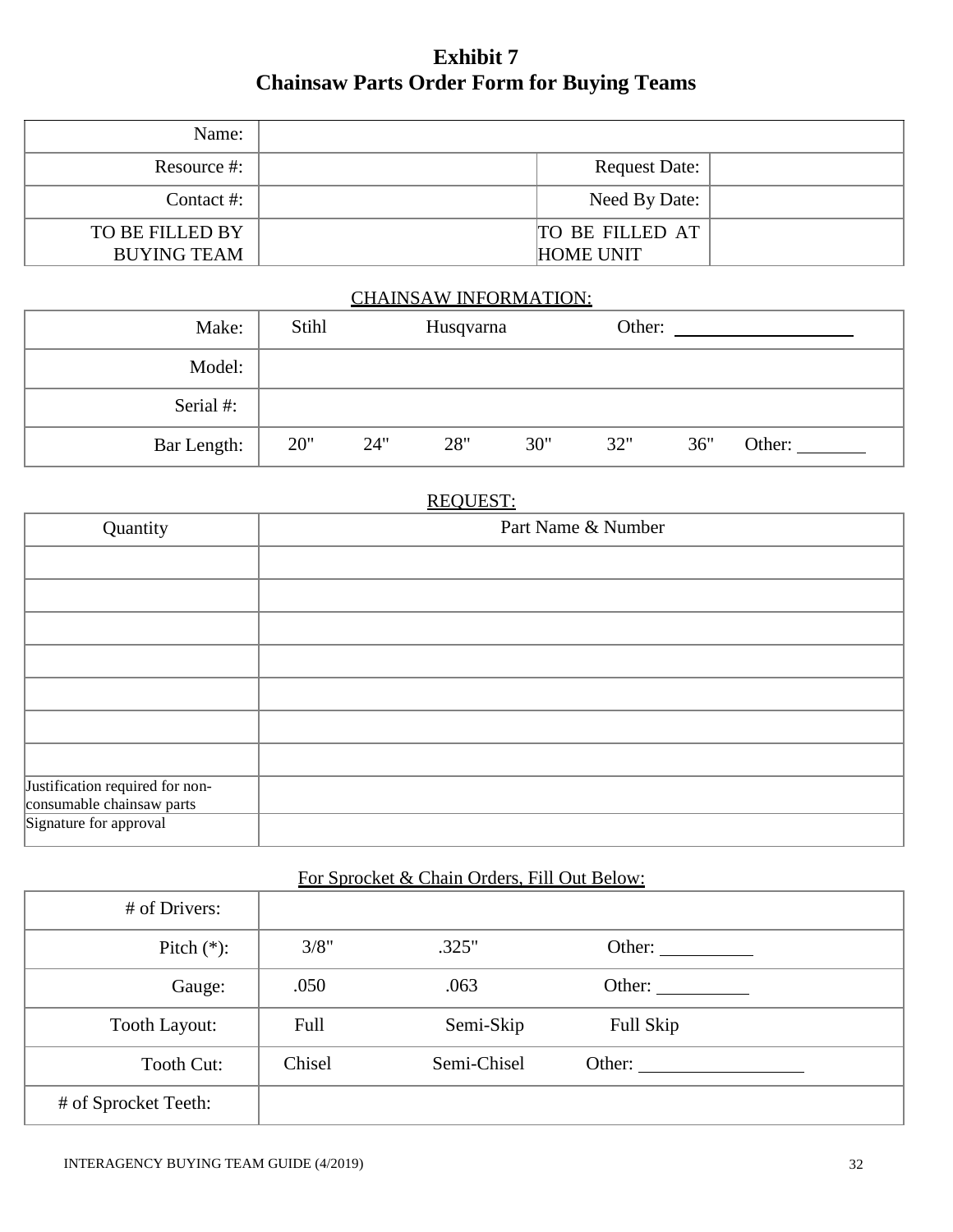# **Exhibit 8 MECHANIC WORK REQUEST**

| OWNERSHIP: Government [ ] Private [ ] Owner's Name _____________________________ |  |  |  |  |  |  |
|----------------------------------------------------------------------------------|--|--|--|--|--|--|
|                                                                                  |  |  |  |  |  |  |
| E-Number<br><u>License Number</u><br>License Number                              |  |  |  |  |  |  |
| <b>DESCRIPTION OF WORK</b>                                                       |  |  |  |  |  |  |
|                                                                                  |  |  |  |  |  |  |
|                                                                                  |  |  |  |  |  |  |
|                                                                                  |  |  |  |  |  |  |
|                                                                                  |  |  |  |  |  |  |
|                                                                                  |  |  |  |  |  |  |
|                                                                                  |  |  |  |  |  |  |
|                                                                                  |  |  |  |  |  |  |
| Hours Worked                                                                     |  |  |  |  |  |  |
| <b>MECHANIC REMARKS</b>                                                          |  |  |  |  |  |  |

|                        | Probable Cause: Normal Wear_____ Incident Damage_ |                    |      |  |
|------------------------|---------------------------------------------------|--------------------|------|--|
| Cause or Circumstance: |                                                   |                    |      |  |
|                        |                                                   |                    |      |  |
|                        |                                                   |                    |      |  |
|                        |                                                   |                    |      |  |
|                        |                                                   |                    |      |  |
|                        |                                                   |                    |      |  |
| Contractor Signature   |                                                   | Mechanic Signature | Date |  |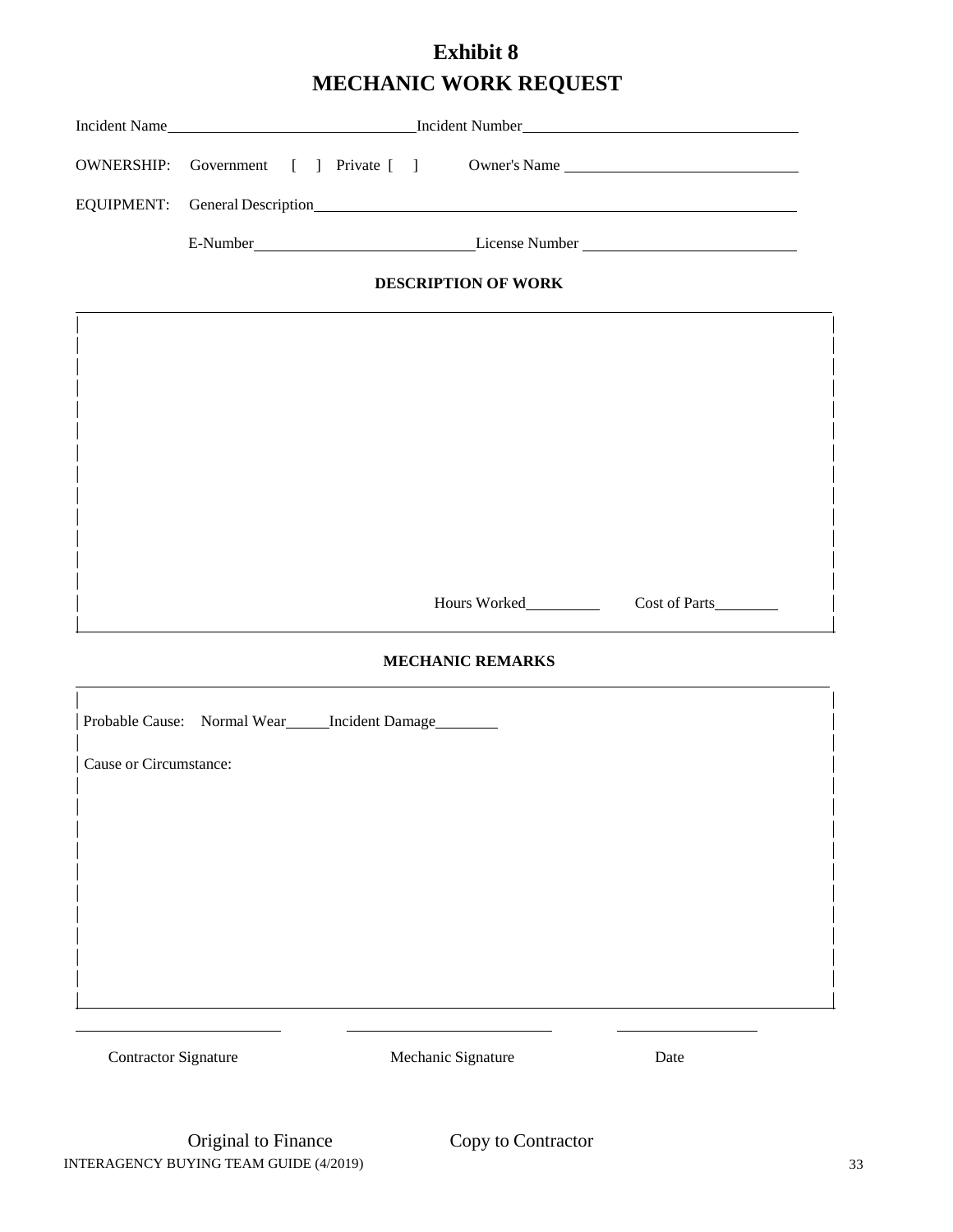#### **INSTRUCTIONS**

- 1. This form is to be completed by the mechanic providing the service, with the original being turned into the Procurement Section in finance and a copy to the Contractor. Any invoices for purchases supplies/parts are to be attached.
- 2. Incident name and number, self-explanatory.
- 3. Ownership: Check the appropriate box; if privately owned, include the owner's name.
- 4. Equipment: Provide a description of the equipment being repaired, such as: " blue 1985 Ford 3/4 Ton 4X4" or "Stihl 056 chainsaw."
	- (a.) Be sure to include the E-number for private equipment; otherwise, we may be working on every vehicle in the county. This number is also very useful in identifying the owner/contractor to determine financial responsibility.
	- (b.) Also include the vehicle license number (preferred) or other identification numbers.
- 5. Description of Work: This box is used to describe the service provided and should include a list of parts installed. For example, "drove to site of stalled tender, installed rebuilt alternator (provided by owner), new V-belt. Replaced battery and hold-down. Also replaced a bulging radiator hose and 2 gallons antifreeze.
	- (a.) Be sure to include any travel time required to obtain parts or getting to and from the work site.
	- (b.) Include the cost of all parts and supplies that are provided by the Government. DO NOT include cost for items supplied by the Contractor.
- 6. Mechanic Remarks: Check the appropriate cause, whether in your opinion the damage/breakdown was "normal wear" or damage related to conditions on the incident.

Provide a brief statement of the apparent cause, if any. For example, "Tender was regularly crossing kelly bumps, battery holddown broke and battery landed upside-down on alternator. Apparently burned out the diodes. "Radiator hose was just old."

7. Obtain signature of the owner or operator and mechanic signs and dates as well.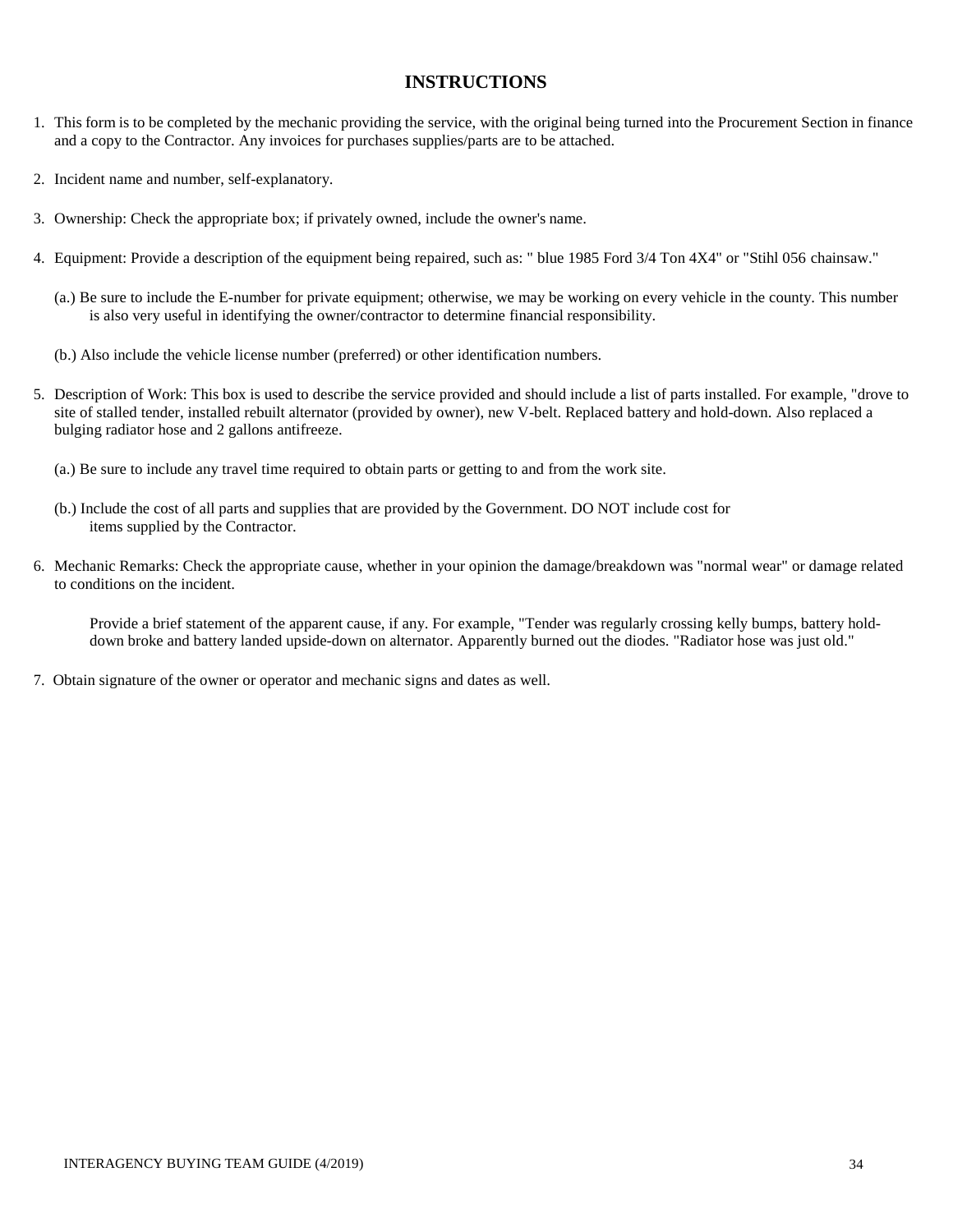#### **Exhibit 9 Land Use Agreements – Checklist & General Guidance SCHOOLS, FAIRGROUNDS OR OTHER RELATED FACILITY CHECKLIST**

- Number of Classrooms
- Gym
- Cleaning/Janitorial/Custodial Services
- Use of Showers
- Government furnished supplies vs. Contractor furnished supplies.
- Phones
- Copiers
- Computers
- Kitchen
- Keys, Access
- Security
- Sleeping Areas
- Noxious Weeds
- Availability
- AC/Heater operational or available
- Sprinkler System
- Reduce / increase costs when camp changes (i.e. from Type  $I II III$ ) (reduce number of classrooms needed, area needed, buildings needed, etc.)
- Other prescheduled / concurrent uses of the facilities by owner
- Parking
- Athletic Fields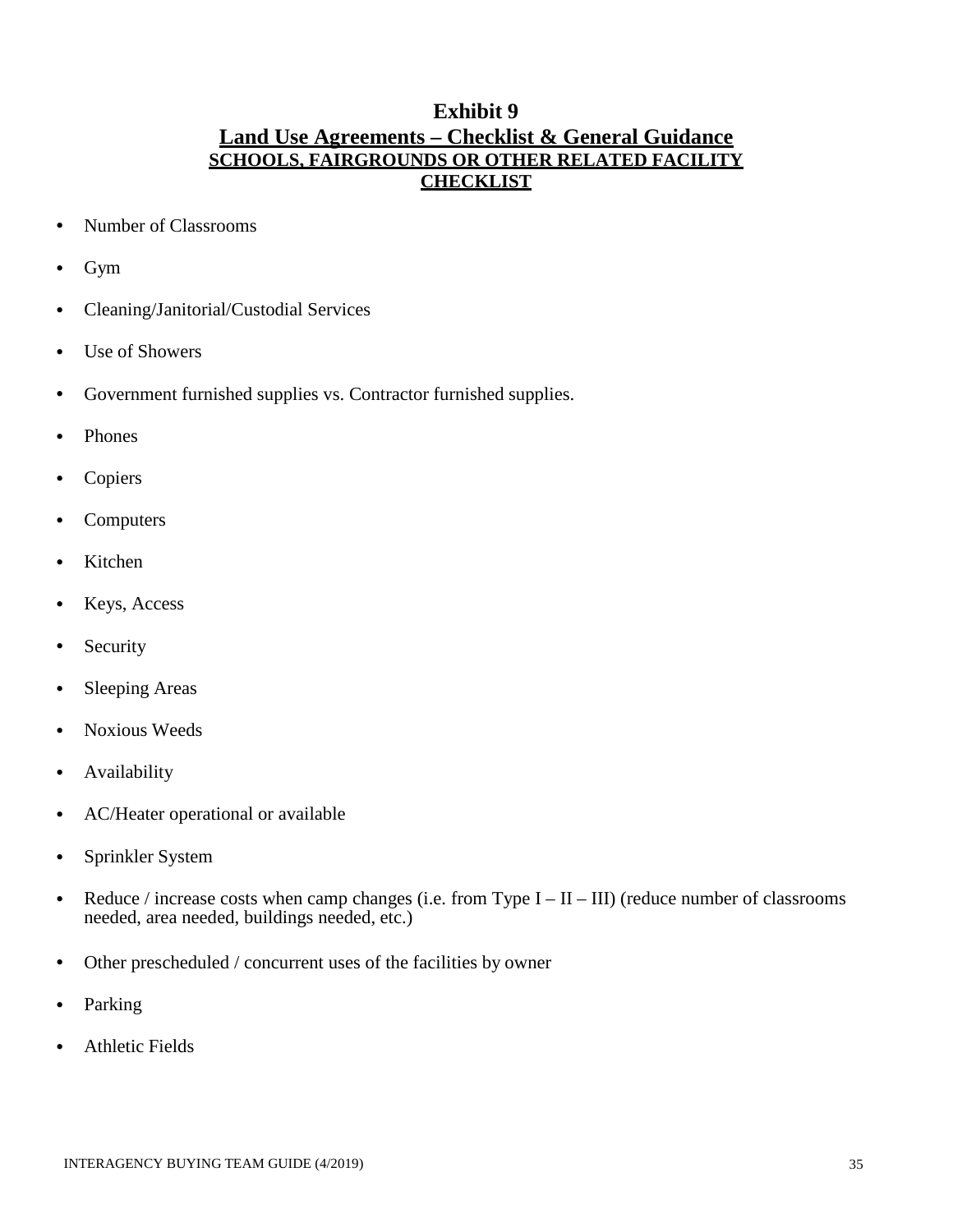#### **DIPPING SITES/PONDS CHECKLIST**

- **•** Impact amount of drawdown, site disturbance, etc
- **•** Fish
- **•** Noxious Weeds
- **•** Water (usage and/or replenishment)
- **•** Water Rights (who owns the water)
- **•** Fences
- **•** Access
- **•** Flight Path
- **•** Livestock/Wildlife
- **•** Loss of Foliage/Crop/Pasture
- **•** Use of pumps or wells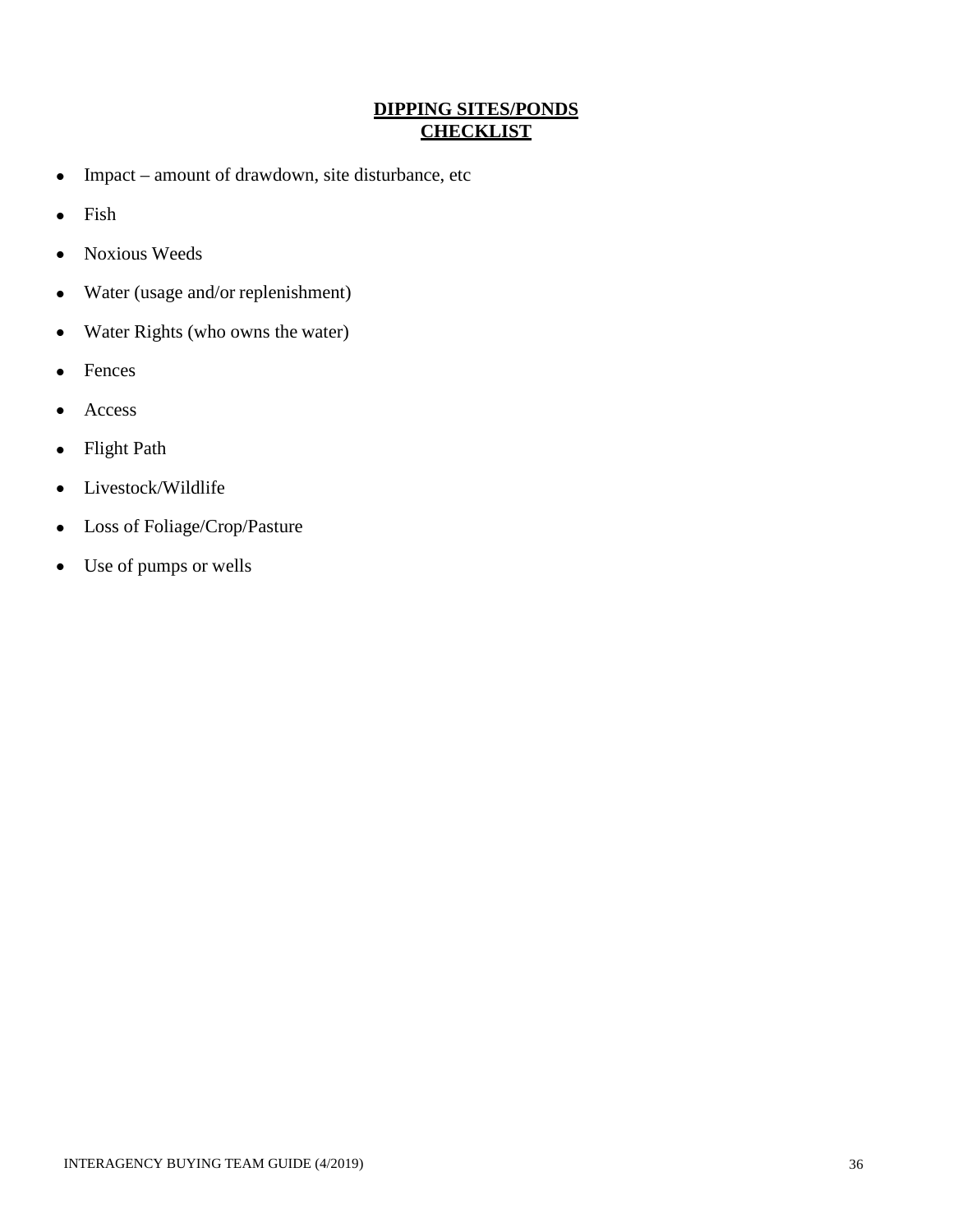#### **IC CAMP/HELIBASE CHECKLIST**

- **•** Access roads, gates
- **•** Noxious Weeds
- **•** Fences / cattle guards / gates
- **•** Livestock
- **•** Flight Path
- **•** Irrigation/Sprinkler System
- **•** Spillage/Hazmat
- **•** Hours of Operation
- **•** Property Impact
- **•** Re-seeding / de-compaction requirements
- **•** Abandonment of improvements
- **•** Specific clean-up requirements (bark, mulch, sawdust, gravel, carpet, etc)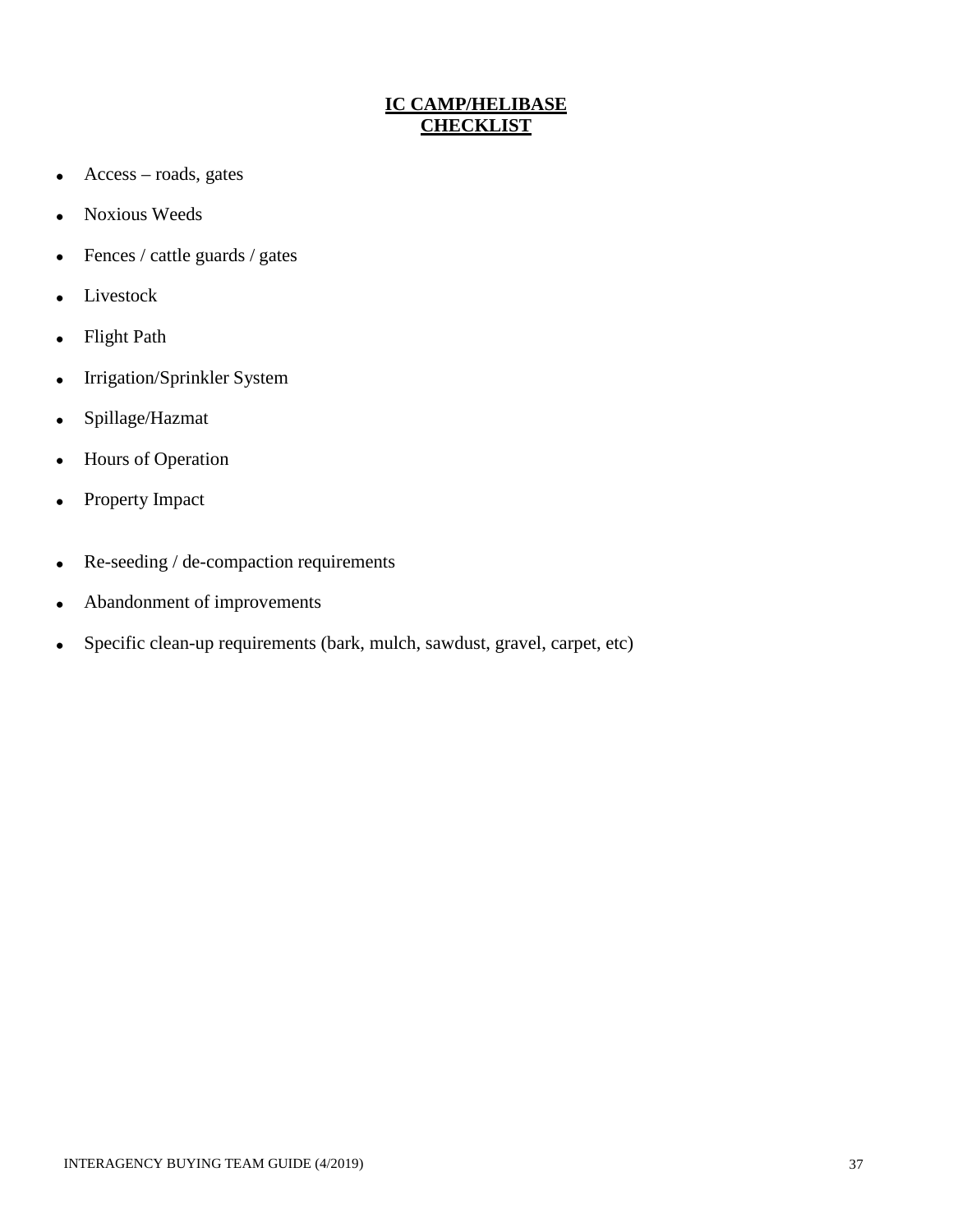## **AIRPORTS CHECKLIST**

- Facilities Usage (except for federally funded runways, towers) o Check other FAA restrictions
- Landing Fee
- Fuel Fee (If Contractor provided)
- Security
- Flight Path
- Hazmat/Spillage
- Parking
- **Availability**
- Water/Electricity/Phones
- Portable Retardant Base
- Hours of Operation
- Access
- Check with Air Ops for further concerns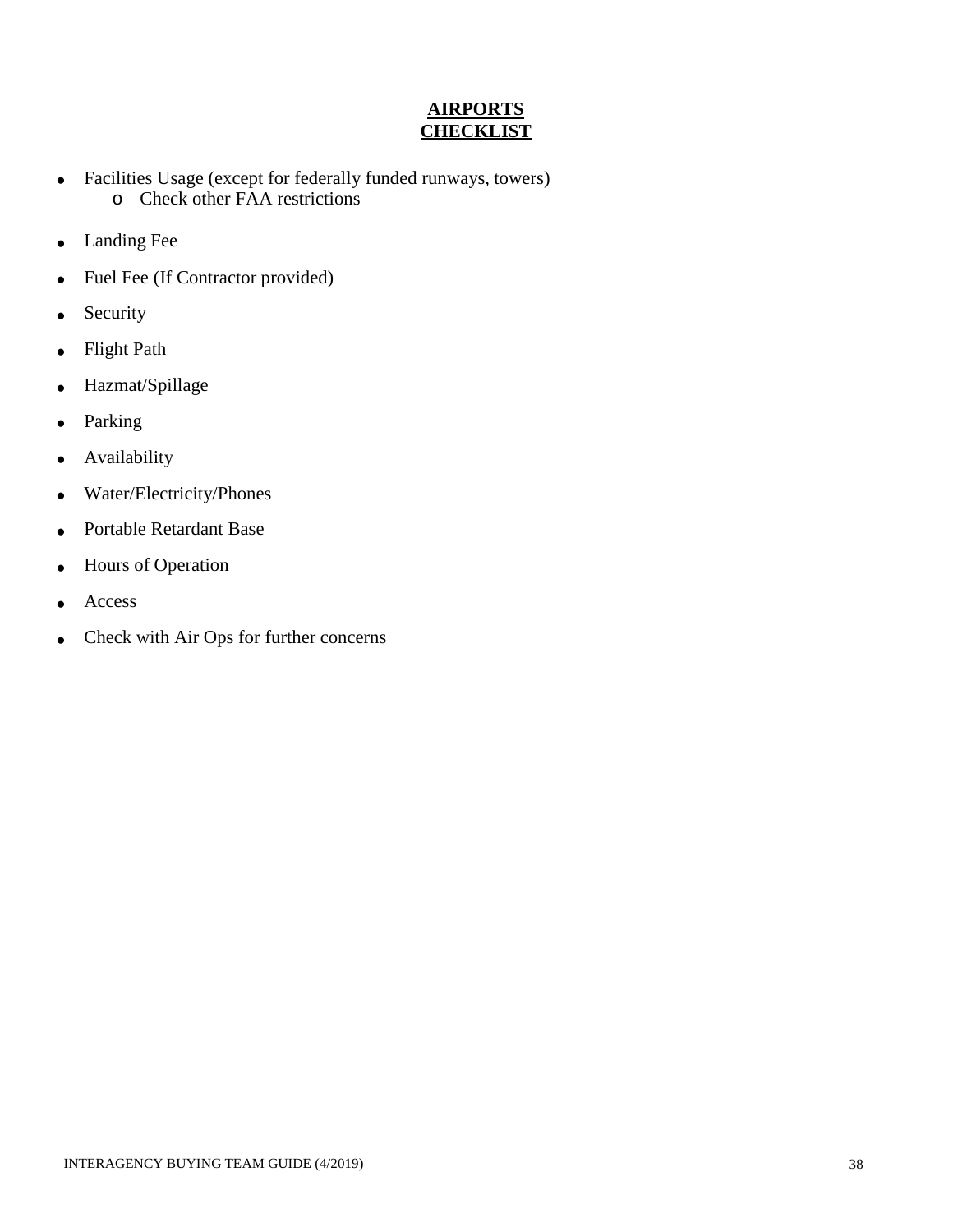#### **SITUATIONS** *NOT* **REQUIRING A LAND USE AGREEMENT**

- Federal Government land/facilities run by concessionaire
- Land/Facilities of other Federal agencies (would fall under Economy Act agreements)
- Land/Facilities of state and local governments (usually cooperative agreement)
- Non Wildland fire incidents, i.e. FEMA.
- Direct fire suppression activity (fire line construction, back-burn, access to fire)
- Federally funded runways and towers (county/state/local)

#### **LAND/FACILITY RESTORATION CONSIDERATIONS (Items for COs to consider – not all items apply to every agreement)**

- Loss of crop/pasture how many seasons
- Re-seeding / de-compaction requirements
- Noxious Weeds Abatement and Survey
- General clean-up (trash removal, final janitorial service, floor waxing, etc)
- Re-sod of athletic fields
- Reconditioning floors (of gyms, carpet replacement, etc)
- Pumping of septic systems (feasible to use system, or rely solely on port-a-potties?)
- Mending fences damaged during incident

#### **GENERAL PROCESS CLARIFICATIONS**

- The original Land Use Agreement should be retained in the incident agency documentation package and a copy sent with the invoice for payment.
- When utilizing an envelope for the records at the finance section, the Emergency Equipment Rental-Use Envelope should be used and not the Commercial Rental white envelope.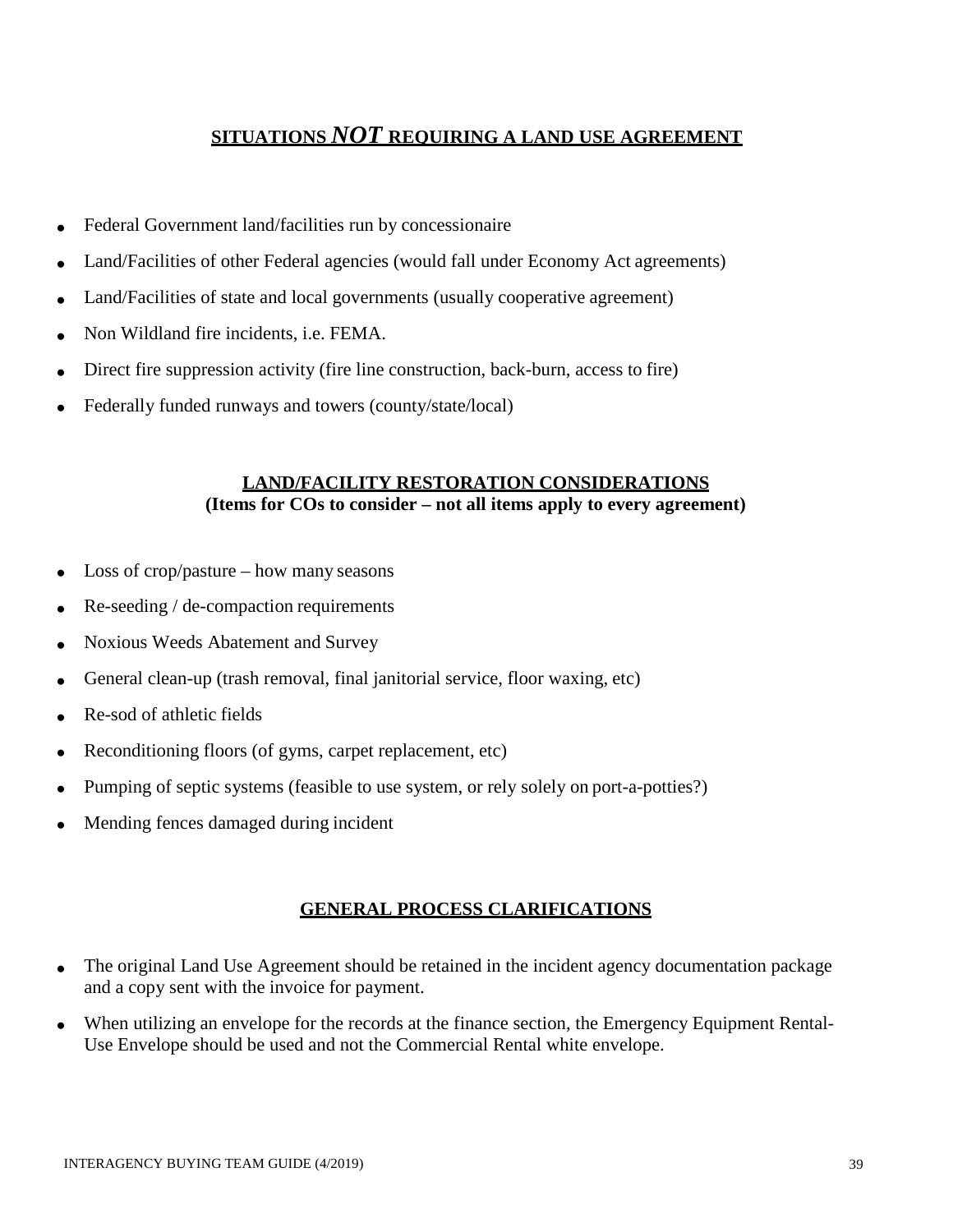## **CONSIDERATIONS FOR DETERMINING RATE**

- BEFORE NEGOTIATING RATE:
	- o Determine ownership of land / facilities
	-
	- o Confirm owner's agent if applicable
		- City or County Tax Assessor's Office
		- Courthouse
- Private Campgrounds what are average receipts / revenues for similar time period
- Historical record of rates for use in local area local rangers may be good source
- Facilities if facility is abandoned from normal use, consider revenue lost for the activities
- Fairgrounds were there any events cancelled or rescheduled to make them available?
- Cost of relocating and feeding of stock
- Are there vacant facilities held by other agencies that may be available?
- Consider a not to exceed rate commensurate with property value
- Sources of market research:
	- o banks
	- o real estate offices
	- o local employees
	- o local assessor offices
	- o local agency lands offices
	- o newspapers
	- o feed store bulletin boards
	- o documentation at local offices from previous incidents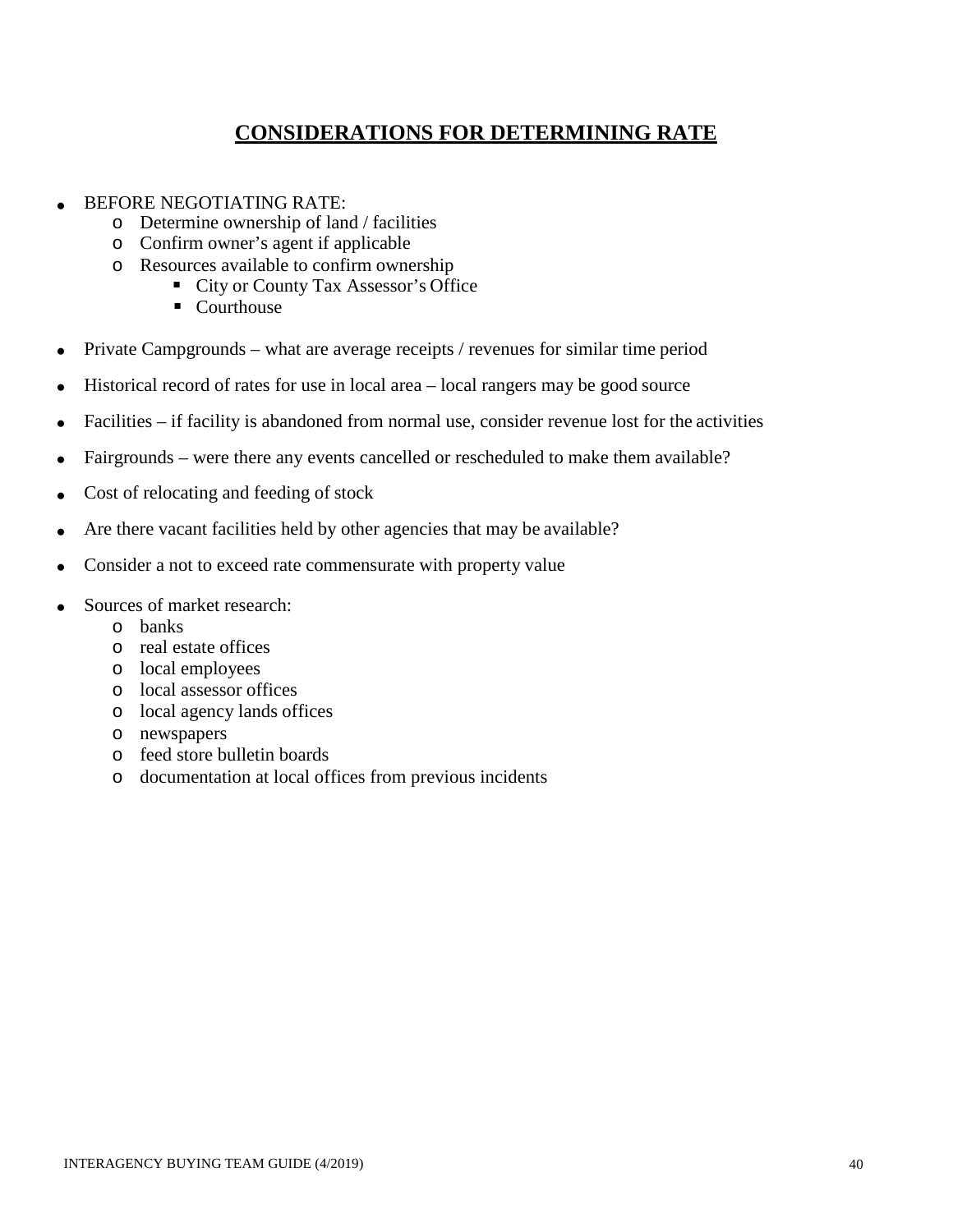# **\*Insert Information Required for a Contract Claim**

File: 6320 Code: Route: To:

Subject: Claims

To:  $*$ 

This guide is to assist you in your decision to file a claim for damages incurred while your equipment was being used on the \* Incident. You should review the situation which led up to the damages as it might relate to Clause 9, Loss, Damage, or Destruction.

If the damage did not occur due to ordinary wear and tear, or negligence of the Contractor or Contractor's agent, you may decide to file a claim for the damage. The following is an outline to help you organize any claim filed so that it may be processed as quickly as possible.

1. A claim is a written demand for a sum certain, adjustment or interpretation of contract terms, or other relief arising under or relating to the contract. See FAR Clause 52.233-1 Disputes

2. State your agreement number. In this case your number is:  $*$  .

3. Describe the damage in detail.

4. Provide a detailed description of the events which led up to and caused the damage.

5. Provide name, address, and phone numbers of all witnesses and witness statements.

6. Give an estimate or the actual cost of repair for the damage.

7. State the reason(s) you feel the Government should make reimbursement for the damage.

8. Provide any other information you have that will support your claim or will assist us in determining liability for your claim.

9. Submit your claim to the following address:

\*

Contracting Officer

Date: \*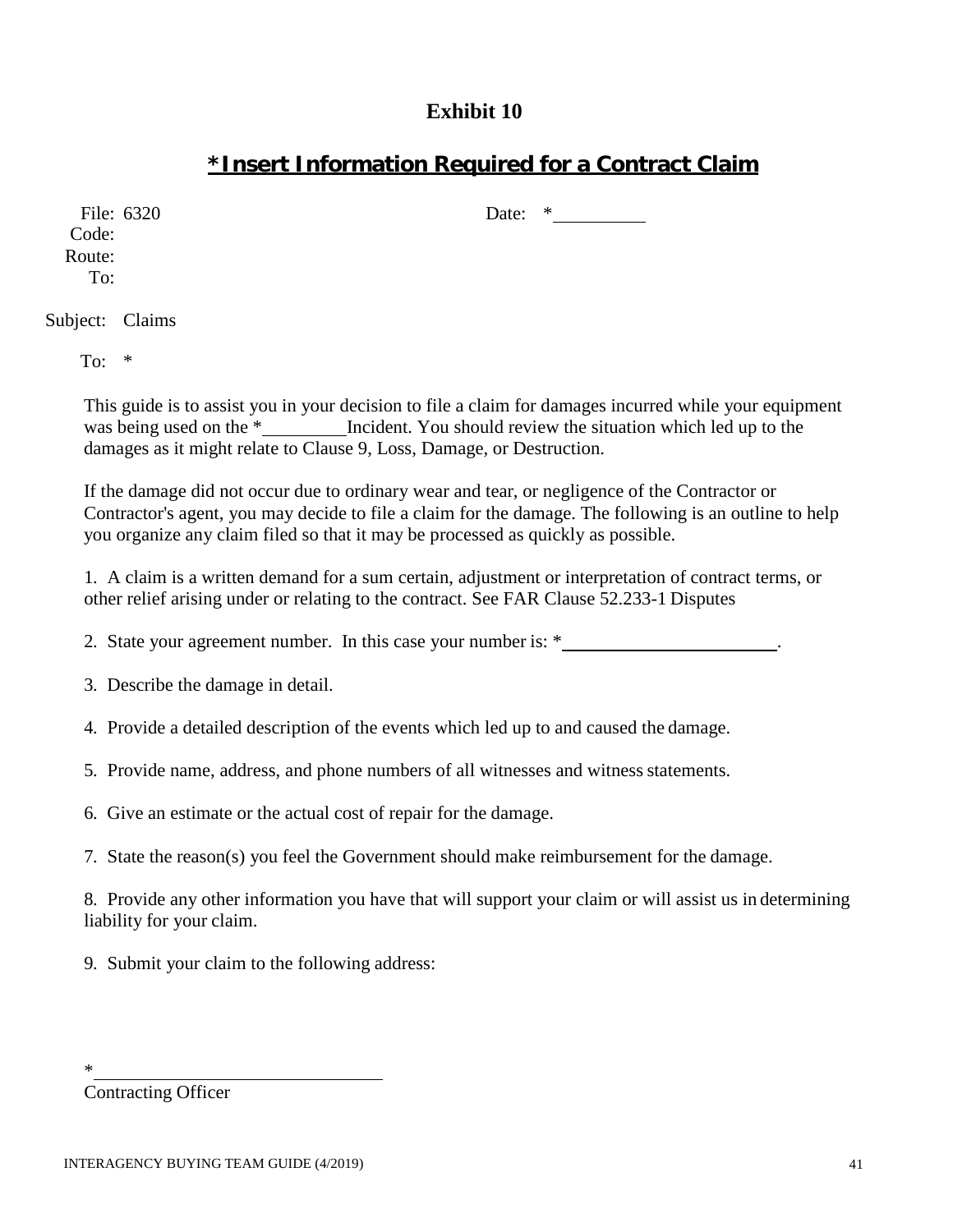# **DETERMINATION & FINDINGS**

|                                                                    | The following equipment was used during the ________________________________ Incident on the<br>Letter Unit. Equipment make, model, and year) Letter Letter Letter Letter Letter Letter Letter Letter Letter |
|--------------------------------------------------------------------|--------------------------------------------------------------------------------------------------------------------------------------------------------------------------------------------------------------|
|                                                                    | <u> 1989 - Johann Harry Harry Harry Harry Harry Harry Harry Harry Harry Harry Harry Harry Harry Harry Harry Harry</u>                                                                                        |
| damage):                                                           | The Contractor claims that damage occurred as follows (summarize the event that caused the                                                                                                                   |
| Resulting in the following damage (describe the equipment damage): |                                                                                                                                                                                                              |
|                                                                    | ,我们也不能在这里的时候,我们也不能在这里的时候,我们也不能在这里的时候,我们也不能会在这里的时候,我们也不能会在这里的时候,我们也不能会在这里的时候,我们也不                                                                                                                             |
| <b>CONTRACTING OFFICER'S FINDING:</b>                              |                                                                                                                                                                                                              |
|                                                                    |                                                                                                                                                                                                              |
| (Continue on attachment if need)                                   |                                                                                                                                                                                                              |

INTERAGENCY BUYING TEAM GUIDE (4/2019)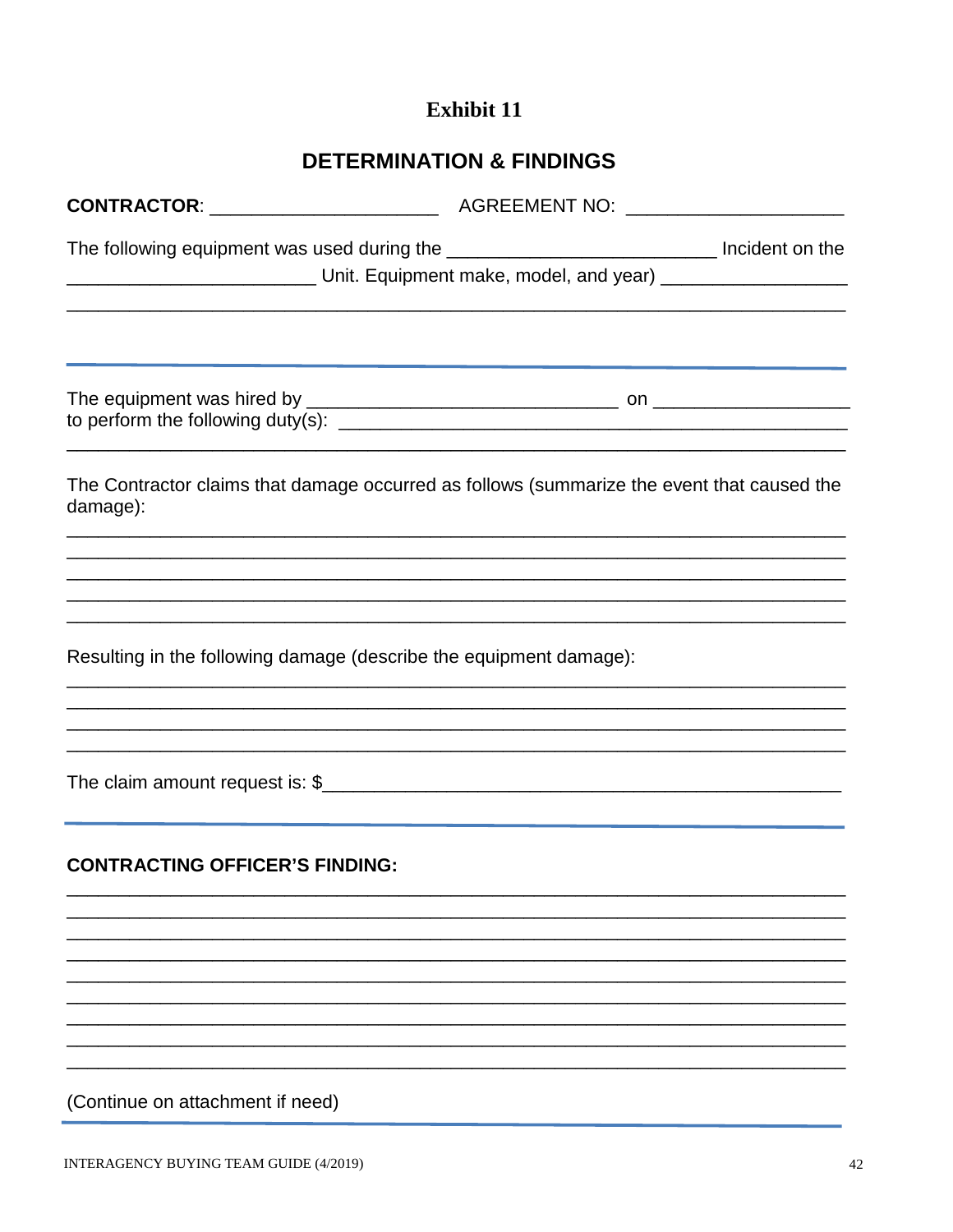#### **DETERMINATION:**

1. In accordance with OF-294, General Provisions, Clause No., 9 Loss, Damage, or 

2. I hereby determine that:

| 3. A payment of \$ | is offered as payment in full for the |
|--------------------|---------------------------------------|
| damage claimed.    |                                       |

**Contracting Officer Signature** 

Date

#### **RELEASE:**

Contract release for and in consideration of receipt of payment in the amount shown in Item 3 of the Determination. Contractor hereby releases the Government from any and all claims arising under this agreement.

**Contractor Signature** 

Date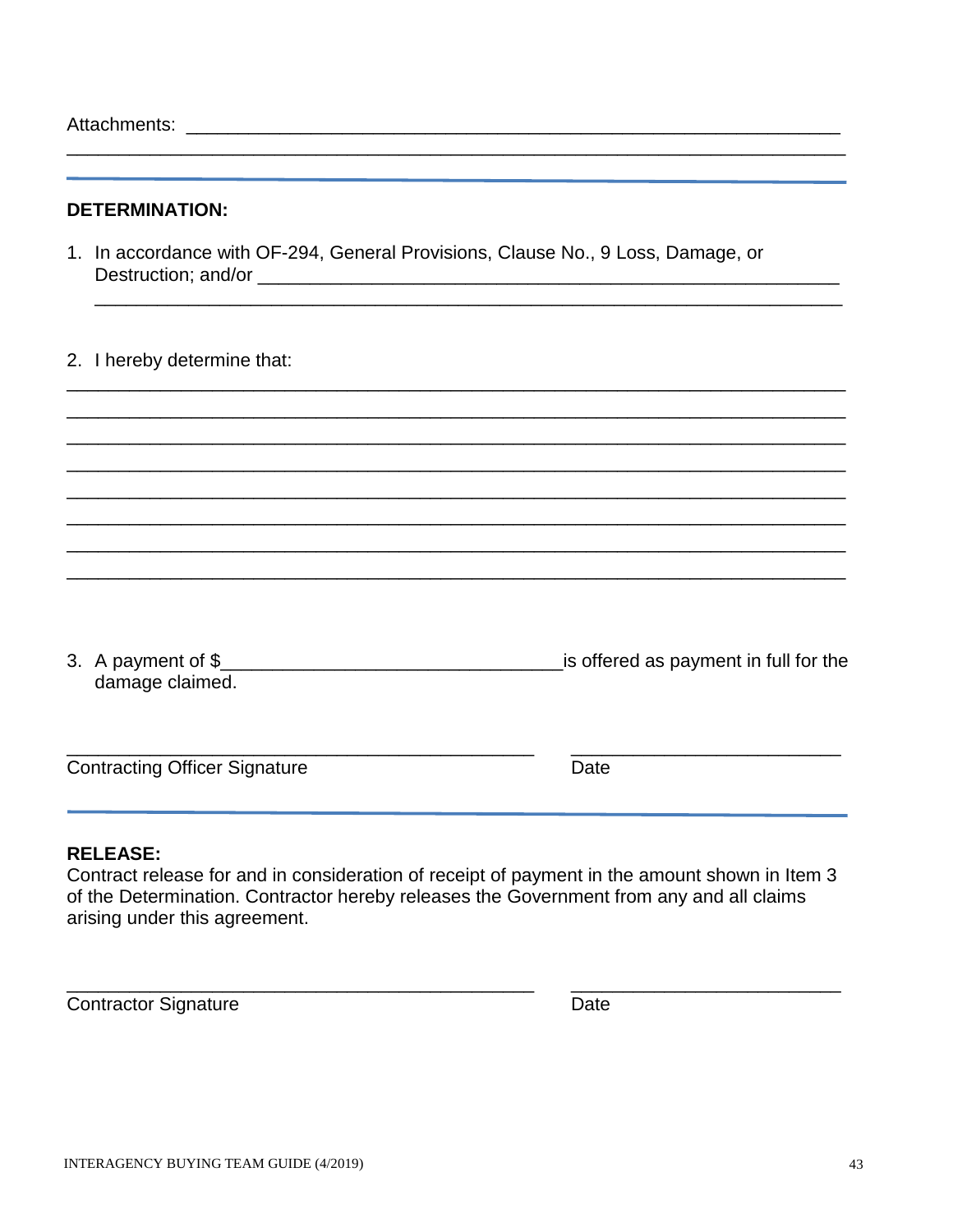# **EXHIBIT 12**

# **BUYING TEAM TRANSITION/CLOSE OUT DOCUMENT**

The purpose of this document is to guide the team leader in preparing a transition document, which will relay to the incoming team procedures and arrangements that are already in place.

#### **INCIDENT NAME: (Insert) INCIDENT NUMBER: (Insert) INCIDENT ACCOUNTING CODE AND OVERRIDE: (Insert)**

**National Buying Team: (Insert)** 

#### **I. Buying Team Information:**

Team Duration Date(s):  $\frac{\text{August 1} - \text{August 14, 2017}}{\text{August 14, 2017}}$ 

Roster and Contact Information:

|                        | <b>BUYL</b> |  |                           |
|------------------------|-------------|--|---------------------------|
|                        | <b>BUYM</b> |  |                           |
|                        | <b>BUYM</b> |  |                           |
|                        | <b>BUYM</b> |  |                           |
|                        | BUYM(T)     |  |                           |
|                        | BUYM(T)     |  |                           |
|                        | <b>BUYM</b> |  |                           |
| <b>BUYT Fax Number</b> |             |  | <b>BUYT Email Address</b> |

#### **BUYING TEAM SUPPLY NUMBER BLOCK ASSIGNED:** S-5000

**LAST NUMBER USED BY OUTGOING TEAM:** S-5007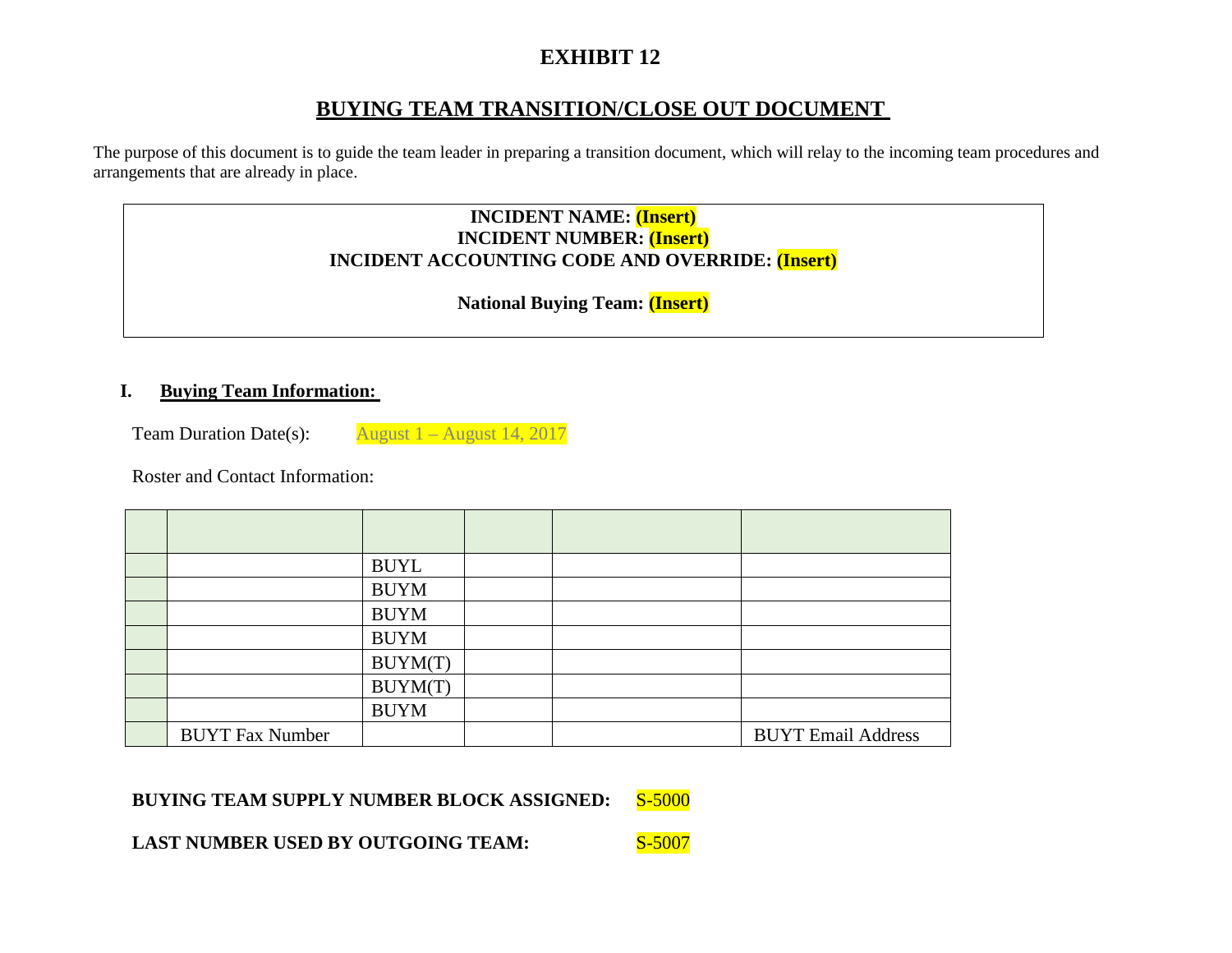#### **HOW ARE ORDERS BEING SENT TO THE BUYT?:**

*(Please indicate if a direct ordering system has been established or if all orders are being sent via Expanded Dispatch)*  E#'s are being issued via Expanded Dispatch; S# are being issued directly from the ORDM to Expanded Dispatch

#### II. Incident Command Post Address (es):

#### III. INCIDENT MANAGEMENT TEAM INFORMATION (for multiple incidents copy box)

| <b>Incident Name (If Complex fire):</b> |             |              |              |
|-----------------------------------------|-------------|--------------|--------------|
|                                         | <b>Name</b> | <b>Phone</b> | <b>Email</b> |
| IC                                      |             |              |              |
| <b>IBA</b>                              |             |              |              |
| <b>FIN</b>                              |             |              |              |
| LOGS                                    |             |              |              |
| <b>ORDM</b>                             |             |              |              |
| <b>PROC</b>                             |             |              |              |

IS THERE A PHONE LIST AVAILABLE? Yes, attached. *(Please attach when possible)* 

#### IV. LAND AND FACILITY USE AGREEMENTS

| <b>Incident Name (If Complex fire):</b> |  |  |  |
|-----------------------------------------|--|--|--|
|                                         |  |  |  |
|                                         |  |  |  |
|                                         |  |  |  |
|                                         |  |  |  |
|                                         |  |  |  |
|                                         |  |  |  |
|                                         |  |  |  |
|                                         |  |  |  |
|                                         |  |  |  |
|                                         |  |  |  |
|                                         |  |  |  |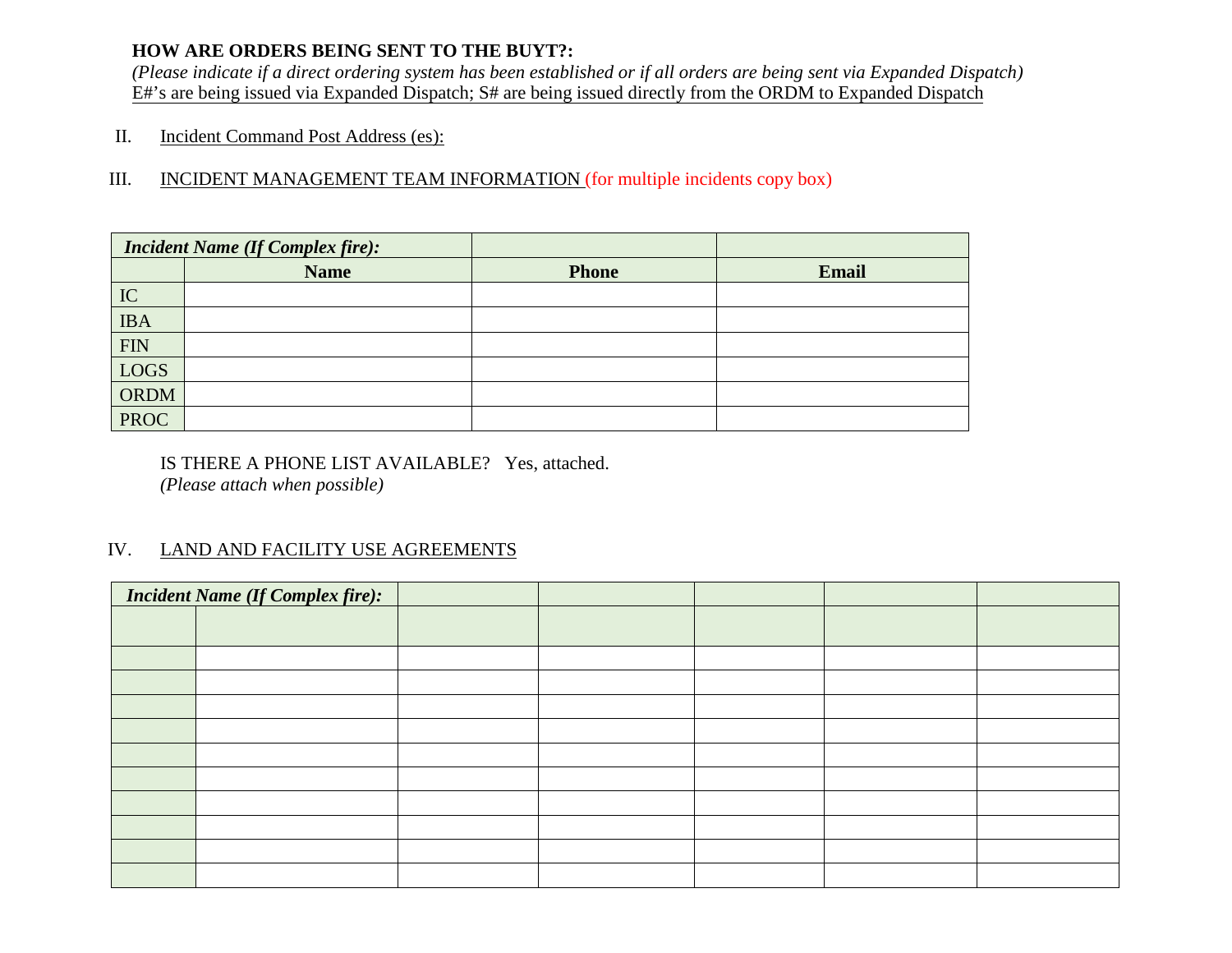#### V. UTILITY SERVICES (TELEPHONE AND SATELLITE SERVICES)

*(Please list water and waste services, electricity, telephone, data lines, satellite phones, 'cellular on wheels', and related resources in this section)*

| <b>Incident Name (If Complex fire):</b> |  |  |  |
|-----------------------------------------|--|--|--|
|                                         |  |  |  |
|                                         |  |  |  |
|                                         |  |  |  |
|                                         |  |  |  |
|                                         |  |  |  |
|                                         |  |  |  |
|                                         |  |  |  |
|                                         |  |  |  |

#### VI. EMERGENCY EQUIPMENT RENTAL AGREEMENTS: See spread sheet tab 2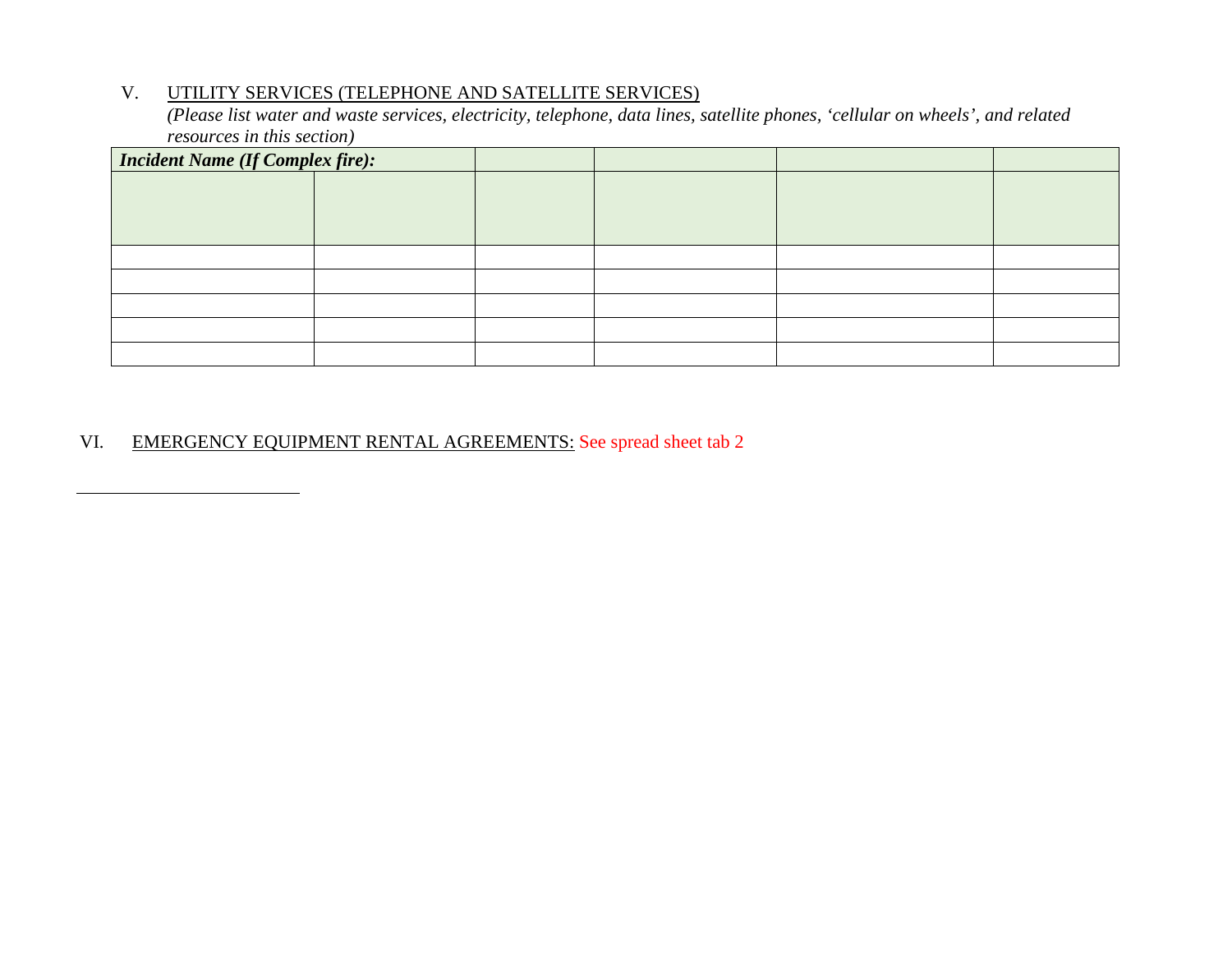#### VII. COMMERCIAL AGREEMENTS: PENDING & ACTIVE

*(Please list all items and services procured via commercial agreement slated for payment by Government Purchase Card or check. Please use "Status" column to indicate transfer or payment plans at transition.)* 

| <b>Incident Name (If Complex fire):</b> |  |  |  |
|-----------------------------------------|--|--|--|
|                                         |  |  |  |
|                                         |  |  |  |
|                                         |  |  |  |
|                                         |  |  |  |
|                                         |  |  |  |
|                                         |  |  |  |
|                                         |  |  |  |
|                                         |  |  |  |
|                                         |  |  |  |
|                                         |  |  |  |
|                                         |  |  |  |
|                                         |  |  |  |
|                                         |  |  |  |
|                                         |  |  |  |
|                                         |  |  |  |
|                                         |  |  |  |
|                                         |  |  |  |
|                                         |  |  |  |
|                                         |  |  |  |
|                                         |  |  |  |
|                                         |  |  |  |
|                                         |  |  |  |
|                                         |  |  |  |
|                                         |  |  |  |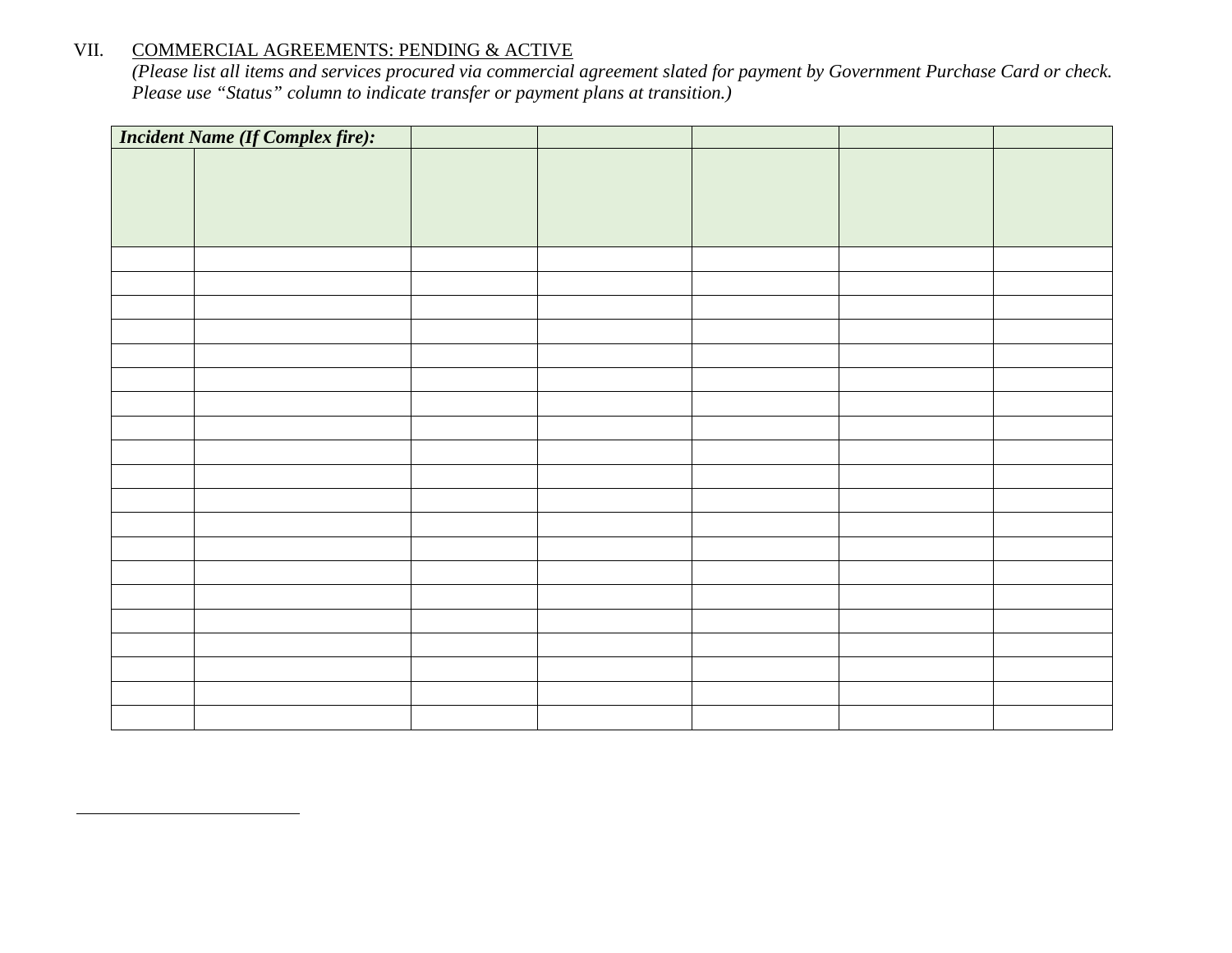#### VIII. STANDING ORDERS: OPEN

*(Please list all resources that are being delivered in intervals or resources that will remain in use after the transition. Include items such as newspapers, propane, hotel rooms, supplemental foods, meals, etc.)* 

| <b>Incident Name (If Complex fire):</b> |                                  |             |        |                                               |                  |                      |                                                                       |
|-----------------------------------------|----------------------------------|-------------|--------|-----------------------------------------------|------------------|----------------------|-----------------------------------------------------------------------|
|                                         | <b>Resource</b><br><b>Number</b> | <b>Item</b> | Vendor | <b>Vendor</b><br>Contact $\&$<br><b>Phone</b> | <b>Frequency</b> | <b>Ordered</b><br>By | <b>Misc. Information:</b><br>(payments process,<br>order notes, etc.) |
|                                         |                                  |             |        |                                               |                  |                      |                                                                       |
|                                         |                                  |             |        |                                               |                  |                      |                                                                       |
| $\sim$                                  |                                  |             |        |                                               |                  |                      |                                                                       |

#### IX. PENDING ITEMS: Items ordered, paid, but not yet received

*(Please list items that are pending arrival by a new Buying Team or transition to a Type 3 Support Staff as well as orders that were placed by the Buying Team, but not yet received from the vendor).* 

| <b>Incident Name (If Complex fire):</b> |  |  |  |  |  |  |  |
|-----------------------------------------|--|--|--|--|--|--|--|
|                                         |  |  |  |  |  |  |  |
|                                         |  |  |  |  |  |  |  |
|                                         |  |  |  |  |  |  |  |
|                                         |  |  |  |  |  |  |  |
|                                         |  |  |  |  |  |  |  |
|                                         |  |  |  |  |  |  |  |
|                                         |  |  |  |  |  |  |  |
|                                         |  |  |  |  |  |  |  |
|                                         |  |  |  |  |  |  |  |

#### X. SPECIAL PROCEDURES AND ITEMS OF NOTE

*(Transportation procedures, briefings, meetings, conference call, codes for buildings, buying team email/passcode, INBA Schedule, and items of special notes)*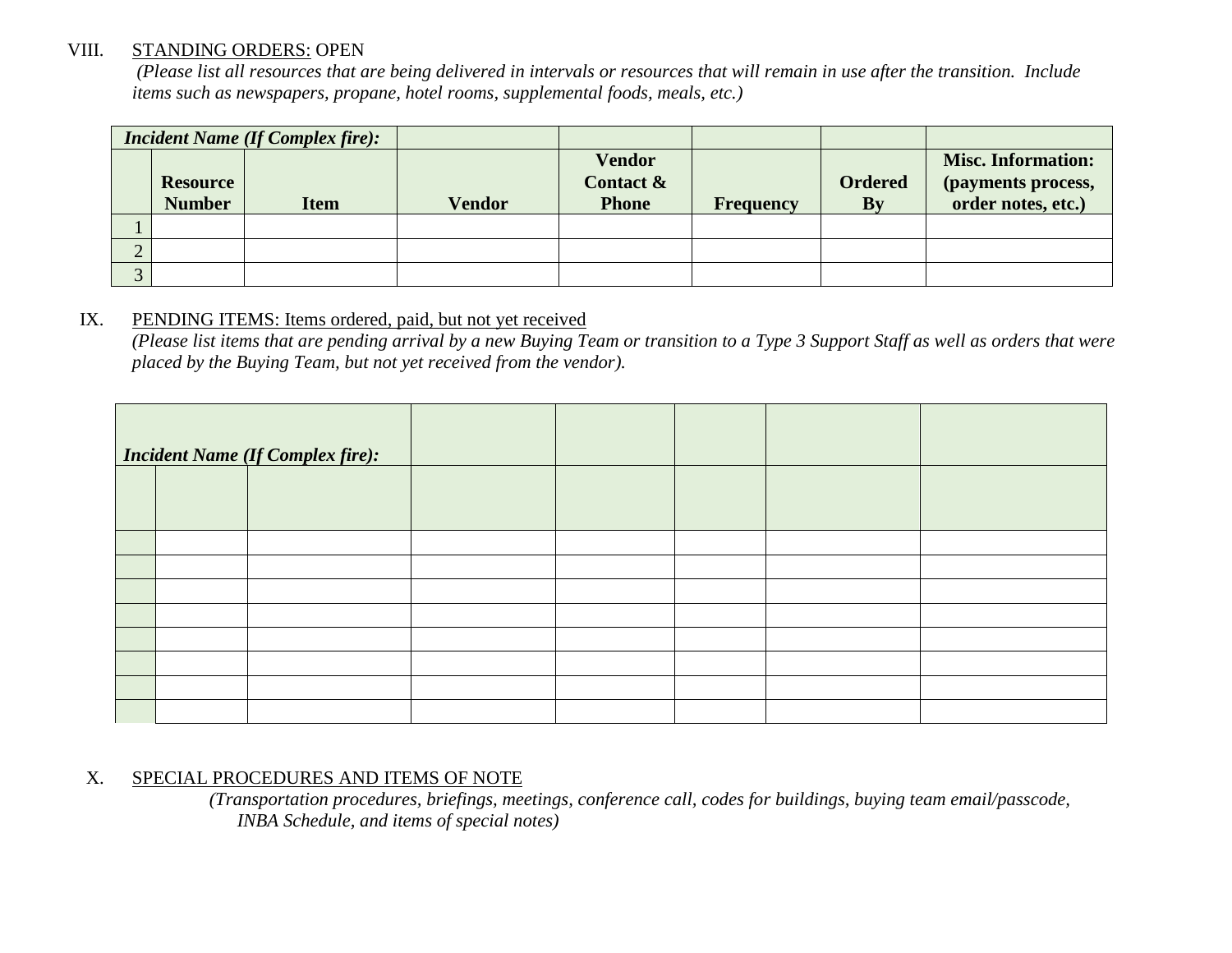#### XI. CLAIMS

*(List claims that the Buying Team has received – if any, and if the claim has been resolved. List none if not applicable)* 

none

#### XII. COSTS

*(Please identify the name, position, and method of contact for relaying cost information.)* 

| Incident Name (If Complex fire): |                      |  |       |  |
|----------------------------------|----------------------|--|-------|--|
|                                  |                      |  |       |  |
|                                  |                      |  |       |  |
|                                  | <b>COST</b>          |  | Daily |  |
|                                  | <b>IBA</b>           |  | Daily |  |
|                                  | Expanded<br>Dispatch |  | Daily |  |

#### **ATTACHMENTS**

Letter of Delegation

Phone List

Operating Guidelines

Supplemental Food Policy

EERA / LUA Numbering Log

Commercial Agreement Numbering Log

Individual Team Member Transition Documents (with bilateral signatures)

 \_\_\_\_\_\_\_\_\_\_\_\_\_\_\_\_\_\_\_\_\_\_\_\_\_\_\_\_\_ PLEASE NOTE ANY ADDITIONAL INFORMATION BELOW: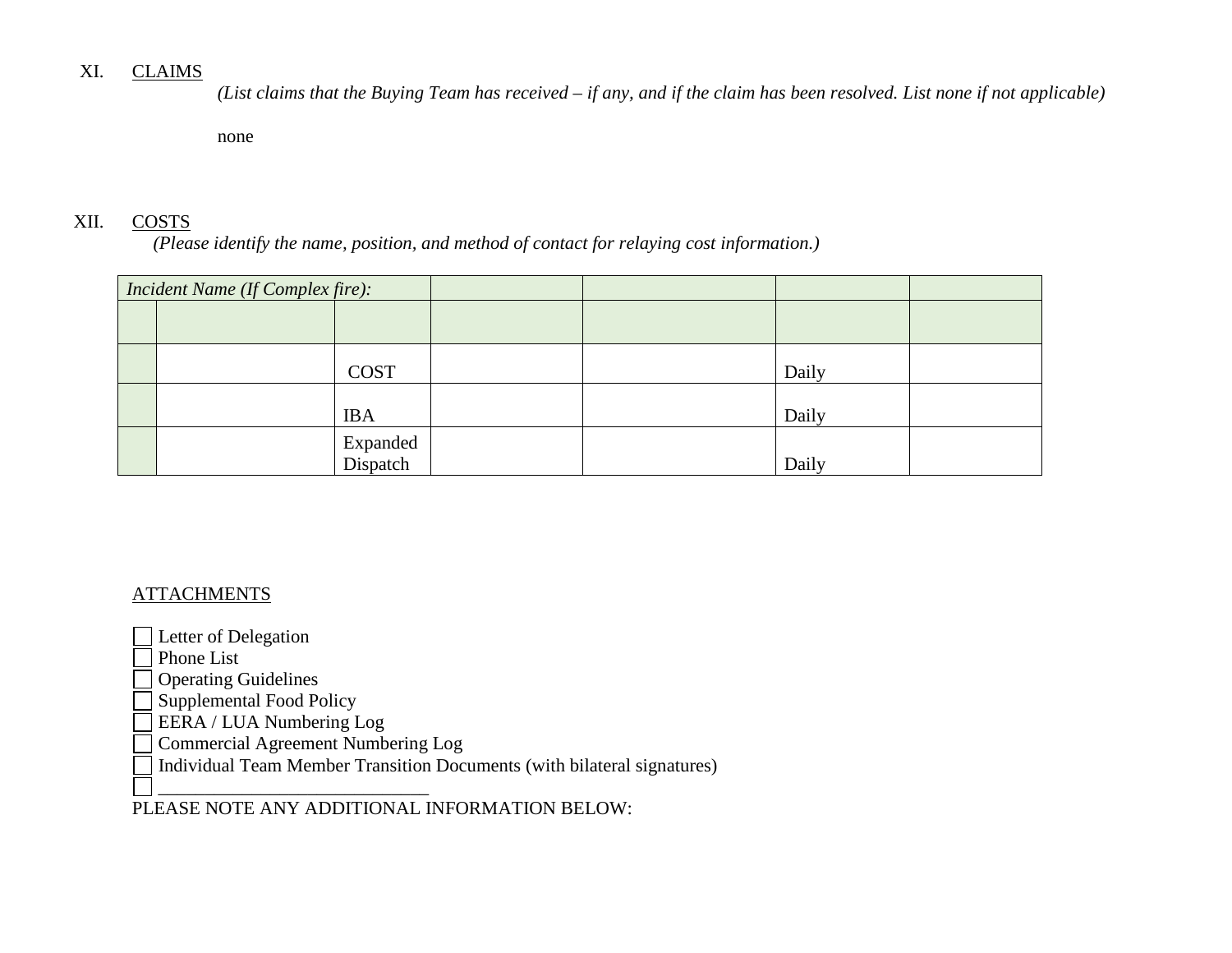# **Method of Order**

| <b>Resource</b>                                                 | <b>Cataloged in ROSS</b>                                                                          | <b>Method of Order</b><br>(Equipment,<br>Overhead,<br>Supply) | <b>Resource Order</b><br><b>Issued</b>                      | <b>Procurement Tool</b>                                                           | <b>Notes</b>                                                                                                   |
|-----------------------------------------------------------------|---------------------------------------------------------------------------------------------------|---------------------------------------------------------------|-------------------------------------------------------------|-----------------------------------------------------------------------------------|----------------------------------------------------------------------------------------------------------------|
| Ambulance                                                       | Equipment; Medical;<br>Ambulance, Type 1-4                                                        | E#                                                            | Per vehicle                                                 | <b>EERA</b>                                                                       |                                                                                                                |
| <b>ALS Advanced Life</b><br>Support Kit with<br>Paramedic & EMT | Equipment; Medical;<br><b>Medical Support Unit</b>                                                | $\mathrm{E}\#$                                                | Per kit                                                     | <b>EERA</b>                                                                       | In special needs put<br><b>ALS Advanced Life</b><br>Support Kit with<br>Paramedic and EMT                      |
| <b>BLS Basic Life</b><br>Support Kit with EMT                   | Equipment; Medical;<br>Medical Support Unit                                                       | E#                                                            | Per kit                                                     | <b>EERA</b>                                                                       | In special needs put<br><b>BLS Basic Life Support</b><br>Kit with EMT                                          |
| <b>Computer Rental</b>                                          | Supply; Service, Office<br>Support Service -<br><b>Computer Rental</b>                            | $\mathbf{S} \#$                                               | Per unit                                                    | <b>EERA</b> or<br>Commercial<br>Agreement                                         | Review anticipated<br>rental duration, if less<br>than 1 month the<br>preference would be<br>commercial rental |
| Dumpster                                                        | Supply; Service,<br>Sanitation Service,<br>Garbage/container<br>Removal                           | $\mathbf{S} \#$                                               | Each unit with<br>consideration to<br>location<br>placement | Commercial is<br>preference, EERA if<br>the vendor does not<br>accept credit card | If an EERA is written,<br>separate S# are needed<br>for each unit                                              |
| Fuel                                                            | Supply; Service, Fuel<br>Delivery Service - Fuel<br>Delivery, Diesel/Gas or<br>other or propane   | S#                                                            | Per order                                                   | Commercial<br>Agreement                                                           | This is for fuel service<br>at an established gas<br>station                                                   |
| Gatorade                                                        | Supply; Service,<br>Meals, Food, Lodging<br>Service,<br>Groceries/sundries<br>(See documentation) | S#                                                            | Per order                                                   | Commercial<br>Agreement                                                           | Note any order<br>limitations such as size<br>of bottles                                                       |
| Generator                                                       | Equipment;<br>Miscellaneous;<br>Lighting System;<br>other, trailer mounted<br>or truck mounted    | $\mathrm{E}\#$                                                | Per unit                                                    | EERA or<br>Commercial                                                             |                                                                                                                |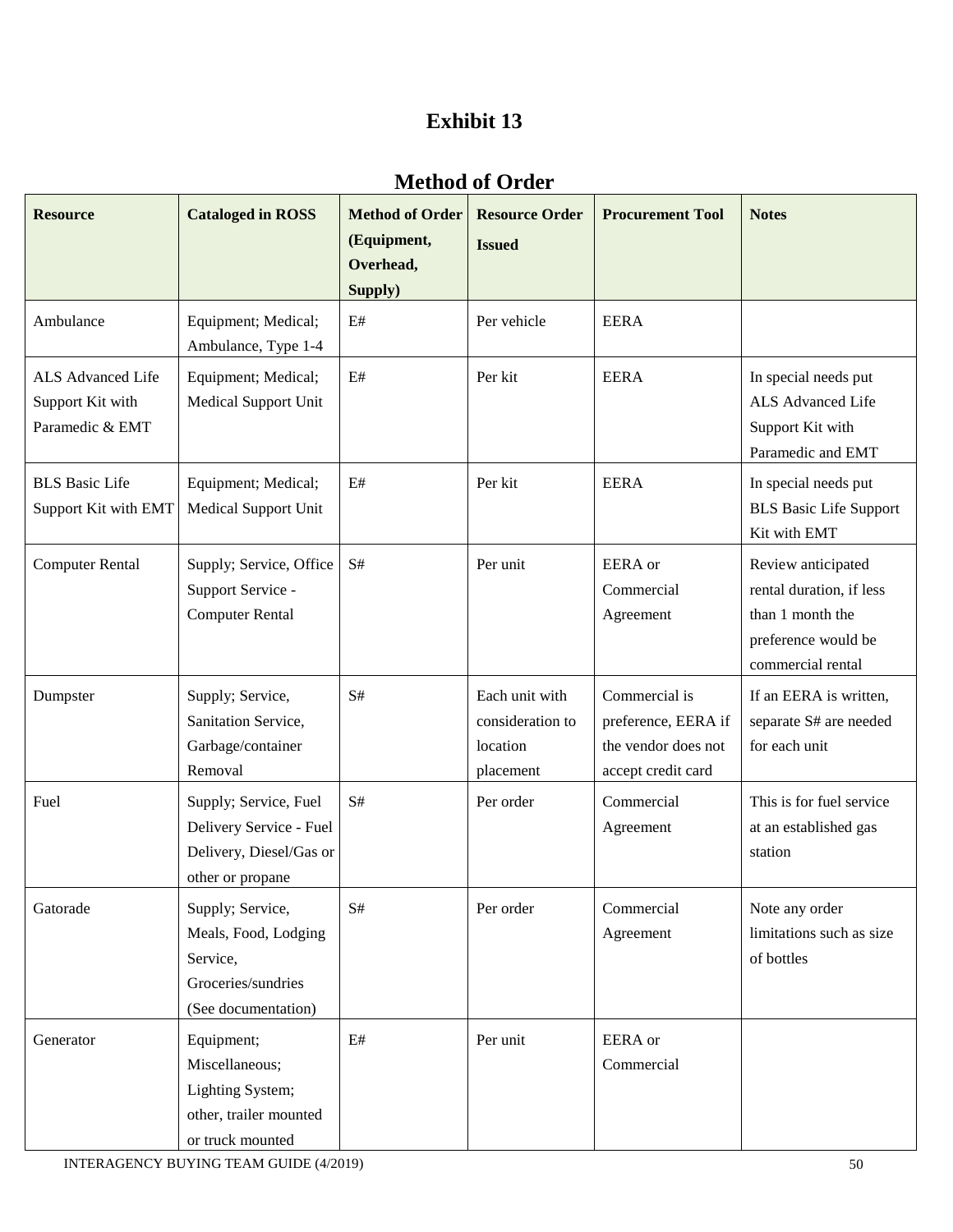| <b>Resource</b>         | <b>Cataloged in ROSS</b>                                                                          | <b>Method of Order</b><br>(Equipment,<br>Overhead,<br>Supply) | <b>Resource Order</b><br><b>Issued</b> | <b>Procurement Tool</b>                   | <b>Notes</b>                                                                     |
|-------------------------|---------------------------------------------------------------------------------------------------|---------------------------------------------------------------|----------------------------------------|-------------------------------------------|----------------------------------------------------------------------------------|
| <b>Resource</b>         | <b>Cataloged in ROSS</b>                                                                          | <b>Method of Order</b><br>(Equipment,<br>Overhead,<br>Supply) | <b>Resource Order</b><br><b>Issued</b> | <b>Procurement Tool</b>                   | <b>Notes</b>                                                                     |
| <b>Internet Service</b> | Supply; Service,<br>Communications<br>Service - Data Lines<br>(NON-NFES)                          | S#                                                            | Per location                           | <b>EERA</b> or<br>Commercial<br>Agreement | Separate Resource<br>Order # if at separate<br>location                          |
| <b>Light Tower</b>      | Equipment; Medical;<br>Ambulance, Type 1-4                                                        | E#                                                            | Per unit                               | <b>EERA</b> or<br>Commercial              | Consider the payment<br>duration and what<br>impacts there are for the<br>vendor |
| Lodging                 | Supply; Service,<br>Meals, Food, Lodging<br>Service - Lodging                                     | S#                                                            | Per order                              | Commercial<br>Agreement                   |                                                                                  |
| Meals @ restaurant      | Supply; Service,<br>Meals, Food, Lodging<br>Service - Meals                                       | $\mathbf{S} \#$                                               | Per order                              | Commercial<br>Agreement                   |                                                                                  |
| Recycling               | Supply; Service,<br>Sanitation Service -<br>Recycling                                             | S#                                                            |                                        | <b>EERA</b> or<br>Commercial<br>Agreement |                                                                                  |
| Water                   | Supply; Service,<br>Meals, Food, Lodging<br>Service,<br>Groceries/sundries<br>(See documentation) | S#                                                            | Per order                              | Commercial<br>Agreement                   | Note any order<br>limitations such as size<br>of bottles                         |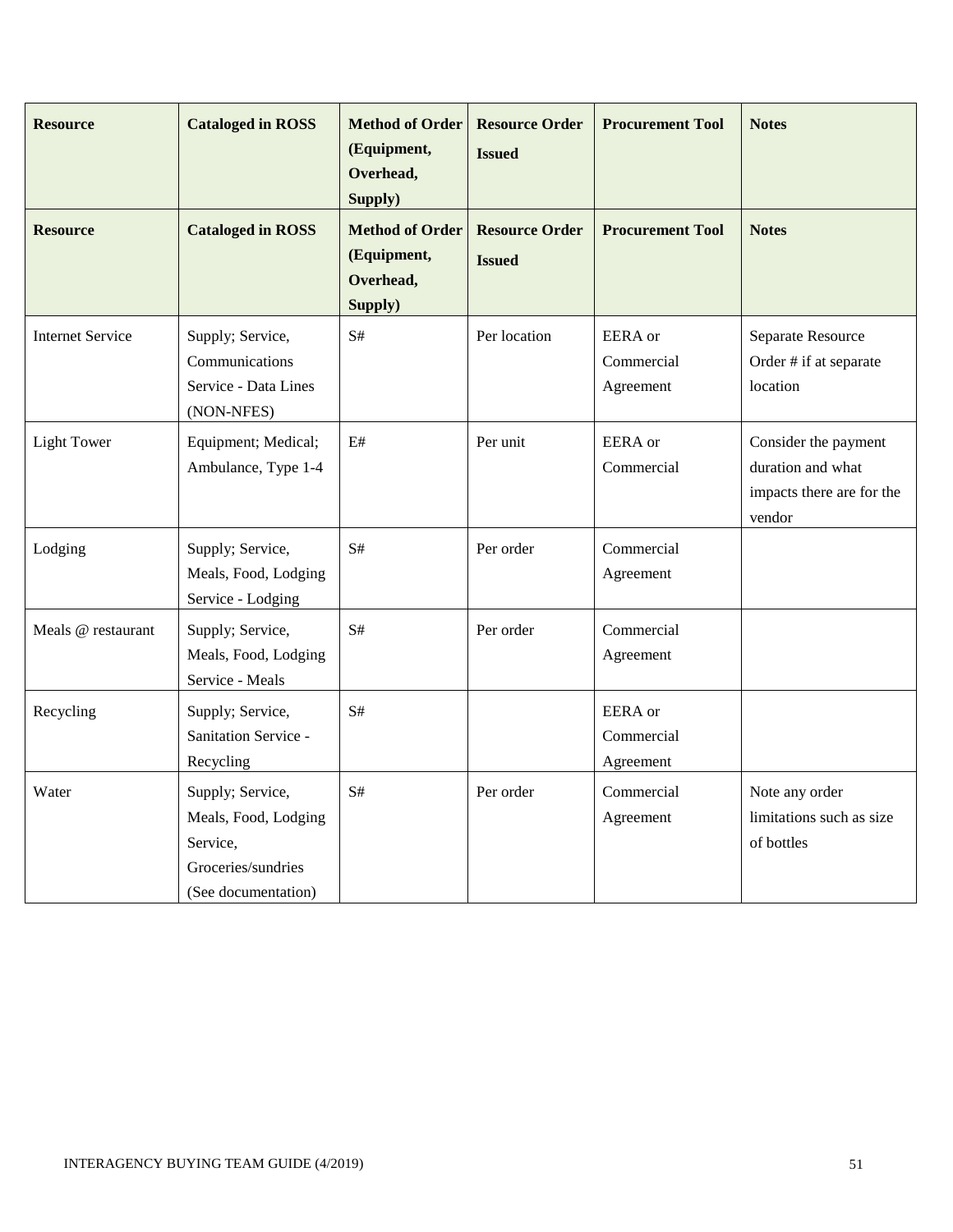| <b>Individual Performance</b><br>Rating                                                                           |                                                                 | Instructions: The immediate supervisor will prepare this form for a<br>subordinate person. Rating will be reviewed with the individual who<br>will sign and date the form. The completed rating will be given to the<br>Planning Section Chief before the rater leaves the incident. |    |                 |                                         |                 |                     |  |                           |
|-------------------------------------------------------------------------------------------------------------------|-----------------------------------------------------------------|--------------------------------------------------------------------------------------------------------------------------------------------------------------------------------------------------------------------------------------------------------------------------------------|----|-----------------|-----------------------------------------|-----------------|---------------------|--|---------------------------|
| 1.<br>NAME:                                                                                                       | 2.<br><b>INCIDENT NAME AND NUMBER</b><br>START DATE OF INCIDENT |                                                                                                                                                                                                                                                                                      |    |                 |                                         |                 |                     |  |                           |
| 3.<br>HOME UNIT ADDRESS                                                                                           | 4.                                                              | INCIDENT AGENCY AND ADDRESS                                                                                                                                                                                                                                                          |    |                 |                                         |                 |                     |  |                           |
| 5.<br>6.<br>POSITION HELD ON<br><b>INCIDENT</b><br>$\Box$ YES<br><b>Buying Team Member</b>                        | <b>TRAINEE POSITION</b><br>$\perp$                              | 7.<br><b>NO</b>                                                                                                                                                                                                                                                                      | ΠI | $\square$ ll    | <b>INCIDENT COMPLEXITY</b><br>$\square$ | 8.<br>FROM:     |                     |  | DATE OF ASSIGNMENT<br>TO: |
| 9. List the main duties from the Position Checklist,<br>on which the position will be rated                       |                                                                 | PERFORMANCE LEVEL                                                                                                                                                                                                                                                                    |    |                 |                                         |                 |                     |  |                           |
| Enter X under the appropriate column indicating<br>the individual's level of performance for each duty<br>listed. |                                                                 | Did not<br>apply on<br>this incident                                                                                                                                                                                                                                                 |    | Unacceptable    | Need to<br>Improve                      |                 | Fully<br>Successful |  | Exceeds<br>Successful     |
| Prepared for the assignment                                                                                       |                                                                 |                                                                                                                                                                                                                                                                                      |    |                 |                                         |                 |                     |  |                           |
| Ability to manage tasks assigned, handle workload                                                                 |                                                                 |                                                                                                                                                                                                                                                                                      |    |                 |                                         |                 |                     |  |                           |
| Adherence to SIIBM and local policies/procedures                                                                  |                                                                 |                                                                                                                                                                                                                                                                                      |    |                 |                                         |                 |                     |  |                           |
| Source selection decisions to best meet incident needs                                                            |                                                                 |                                                                                                                                                                                                                                                                                      |    |                 |                                         |                 |                     |  |                           |
| Ability to make sound cost decisions and document<br>Response time for supply goods and services                  |                                                                 |                                                                                                                                                                                                                                                                                      |    |                 |                                         |                 |                     |  |                           |
| Sensitive to local community issues, businesses, etc.                                                             |                                                                 |                                                                                                                                                                                                                                                                                      |    |                 |                                         |                 |                     |  |                           |
| Manage accountable/durable property assigned to                                                                   |                                                                 |                                                                                                                                                                                                                                                                                      |    |                 |                                         |                 |                     |  |                           |
| him/her                                                                                                           |                                                                 |                                                                                                                                                                                                                                                                                      |    |                 |                                         |                 |                     |  |                           |
| Skill in evaluating goods, services, prices and delivery                                                          |                                                                 |                                                                                                                                                                                                                                                                                      |    |                 |                                         |                 |                     |  |                           |
| Performance in settling claims                                                                                    |                                                                 |                                                                                                                                                                                                                                                                                      |    |                 |                                         |                 |                     |  |                           |
| Ability to anticipate and respond to changing<br>conditions                                                       |                                                                 |                                                                                                                                                                                                                                                                                      |    |                 |                                         |                 |                     |  |                           |
| Coordination with personnel (BUYL/M, Dispatch, etc.)                                                              |                                                                 |                                                                                                                                                                                                                                                                                      |    |                 |                                         |                 |                     |  |                           |
| Documentation maintained and submitted properly                                                                   |                                                                 |                                                                                                                                                                                                                                                                                      |    |                 |                                         |                 |                     |  |                           |
| Attitude during assignment                                                                                        |                                                                 |                                                                                                                                                                                                                                                                                      |    |                 |                                         |                 |                     |  |                           |
| Overall assignment performance                                                                                    |                                                                 |                                                                                                                                                                                                                                                                                      |    |                 |                                         |                 |                     |  |                           |
| 10. REMARKS                                                                                                       |                                                                 |                                                                                                                                                                                                                                                                                      |    |                 |                                         |                 |                     |  |                           |
|                                                                                                                   |                                                                 |                                                                                                                                                                                                                                                                                      |    |                 |                                         |                 |                     |  |                           |
| 11. THIS RATING HAS BEEN DISCUSSED WITH ME                                                                        | (Signature of individual being rated.)                          |                                                                                                                                                                                                                                                                                      |    |                 |                                         | <b>12. DATE</b> |                     |  |                           |
|                                                                                                                   |                                                                 |                                                                                                                                                                                                                                                                                      |    |                 |                                         |                 |                     |  |                           |
| 13. RATED BY (Signature)                                                                                          |                                                                 | 14. HOME UNIT                                                                                                                                                                                                                                                                        |    | <b>INCIDENT</b> | 15. POSITION HELD ON THIS               |                 |                     |  | <b>16. DATE</b>           |
|                                                                                                                   |                                                                 |                                                                                                                                                                                                                                                                                      |    |                 | NFES 2074 ICS FORM 226 (6/89)           |                 |                     |  |                           |
|                                                                                                                   |                                                                 |                                                                                                                                                                                                                                                                                      |    |                 |                                         |                 |                     |  |                           |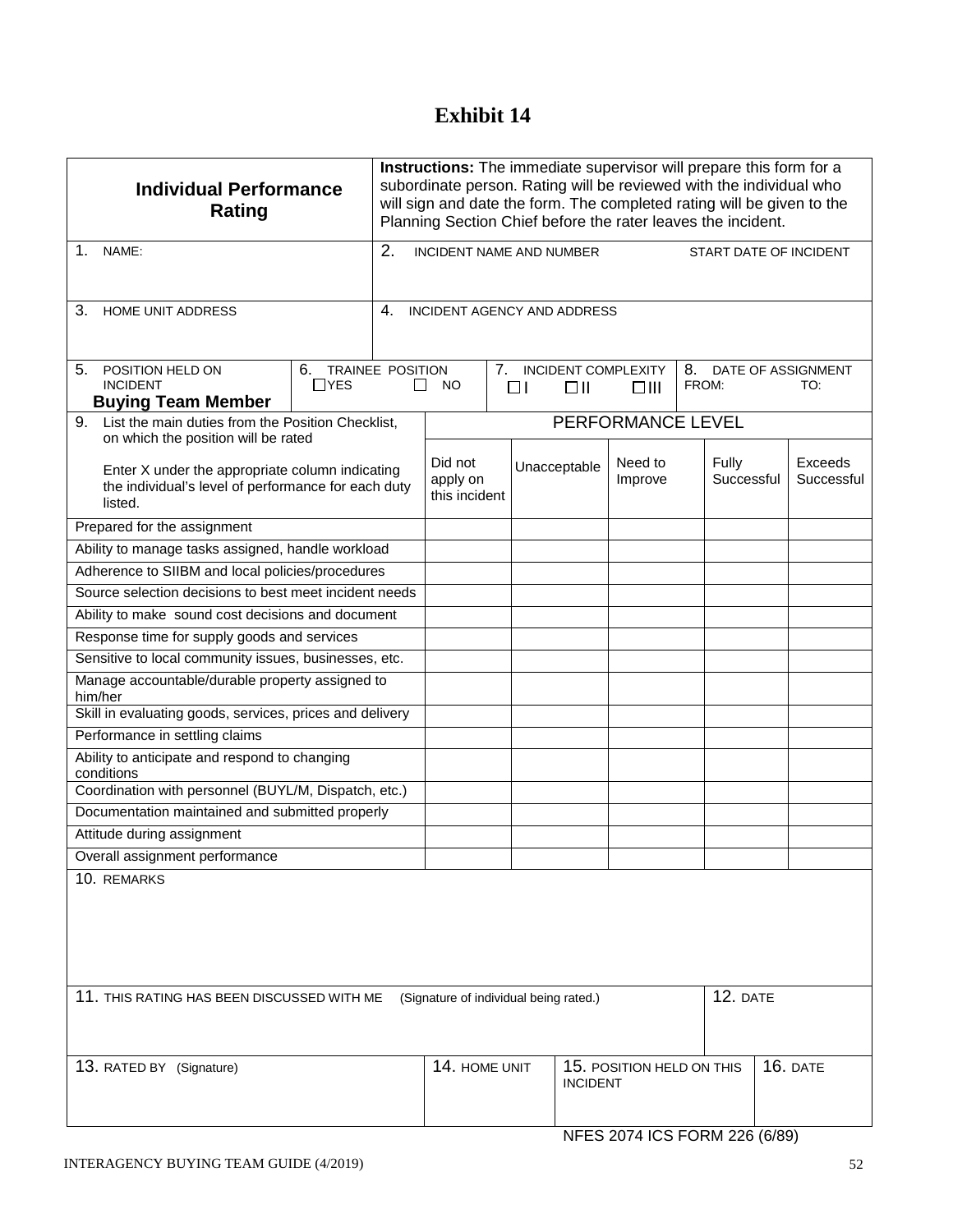# **Exhibit 15 Meal Authorization**

| $P\text{-Code:}\n$                                                                                                                                                                                                                                                                                                                                                                                                                                                                                                                                            |                                                                                                                                   |  |  |  |  |  |
|---------------------------------------------------------------------------------------------------------------------------------------------------------------------------------------------------------------------------------------------------------------------------------------------------------------------------------------------------------------------------------------------------------------------------------------------------------------------------------------------------------------------------------------------------------------|-----------------------------------------------------------------------------------------------------------------------------------|--|--|--|--|--|
| $\text{POC:}\n \underline{\hspace{2cm}}\n \underline{\hspace{2cm}}\n \underline{\hspace{2cm}}\n \underline{\hspace{2cm}}\n \underline{\hspace{2cm}}\n \underline{\hspace{2cm}}\n \underline{\hspace{2cm}}\n \underline{\hspace{2cm}}\n \underline{\hspace{2cm}}\n \underline{\hspace{2cm}}\n \underline{\hspace{2cm}}\n \underline{\hspace{2cm}}\n \underline{\hspace{2cm}}\n \underline{\hspace{2cm}}\n \underline{\hspace{2cm}}\n \underline{\hspace{2cm}}\n \underline{\hspace{2cm}}\n \underline{\hspace{2cm}}\n \underline{\hspace{2cm}}\n \underline{\$ | Phone Number:                                                                                                                     |  |  |  |  |  |
| Price: Not to exceed listed prices below<br>Price<br>Lunch: $\frac{1}{\sqrt{1-\frac{1}{2}}\sqrt{1-\frac{1}{2}}\sqrt{1-\frac{1}{2}}\sqrt{1-\frac{1}{2}}\sqrt{1-\frac{1}{2}}\sqrt{1-\frac{1}{2}}\sqrt{1-\frac{1}{2}}\sqrt{1-\frac{1}{2}}\sqrt{1-\frac{1}{2}}\sqrt{1-\frac{1}{2}}\sqrt{1-\frac{1}{2}}\sqrt{1-\frac{1}{2}}\sqrt{1-\frac{1}{2}}\sqrt{1-\frac{1}{2}}\sqrt{1-\frac{1}{2}}\sqrt{1-\frac{1}{2}}\sqrt{1-\frac{1}{2}}\sqrt{1-\frac{1}{2}}\sqrt{1-\frac{1}{2$<br>$Dinner: \_\_$<br>Sack Lunch: _____________                                              | Quantity<br><u> 1989 - Johann Harry Harry Harry Harry Harry Harry Harry Harry Harry Harry Harry Harry Harry Harry Harry Harry</u> |  |  |  |  |  |
| Meals(s) cannot include alcoholic beverages. Any costs exceeding the maximum allocated amount must<br>be paid to the vendor directly by the individual. Gratuity for meals served on the premises, not to exceed<br>15% may be added to the invoice.<br><b>Payment Terms/Process:</b>                                                                                                                                                                                                                                                                         |                                                                                                                                   |  |  |  |  |  |
| Government Purchase Card Holder                                                                                                                                                                                                                                                                                                                                                                                                                                                                                                                               |                                                                                                                                   |  |  |  |  |  |
| Remarks:<br>broken out in the quantity above, for fire personnel.                                                                                                                                                                                                                                                                                                                                                                                                                                                                                             | $\frac{1}{1}$ is authorized to sign for $\frac{1}{1}$ meal(s), as                                                                 |  |  |  |  |  |
| Attach Manifest                                                                                                                                                                                                                                                                                                                                                                                                                                                                                                                                               | Crew Number:                                                                                                                      |  |  |  |  |  |
| Individual Signature Page, see attached                                                                                                                                                                                                                                                                                                                                                                                                                                                                                                                       |                                                                                                                                   |  |  |  |  |  |